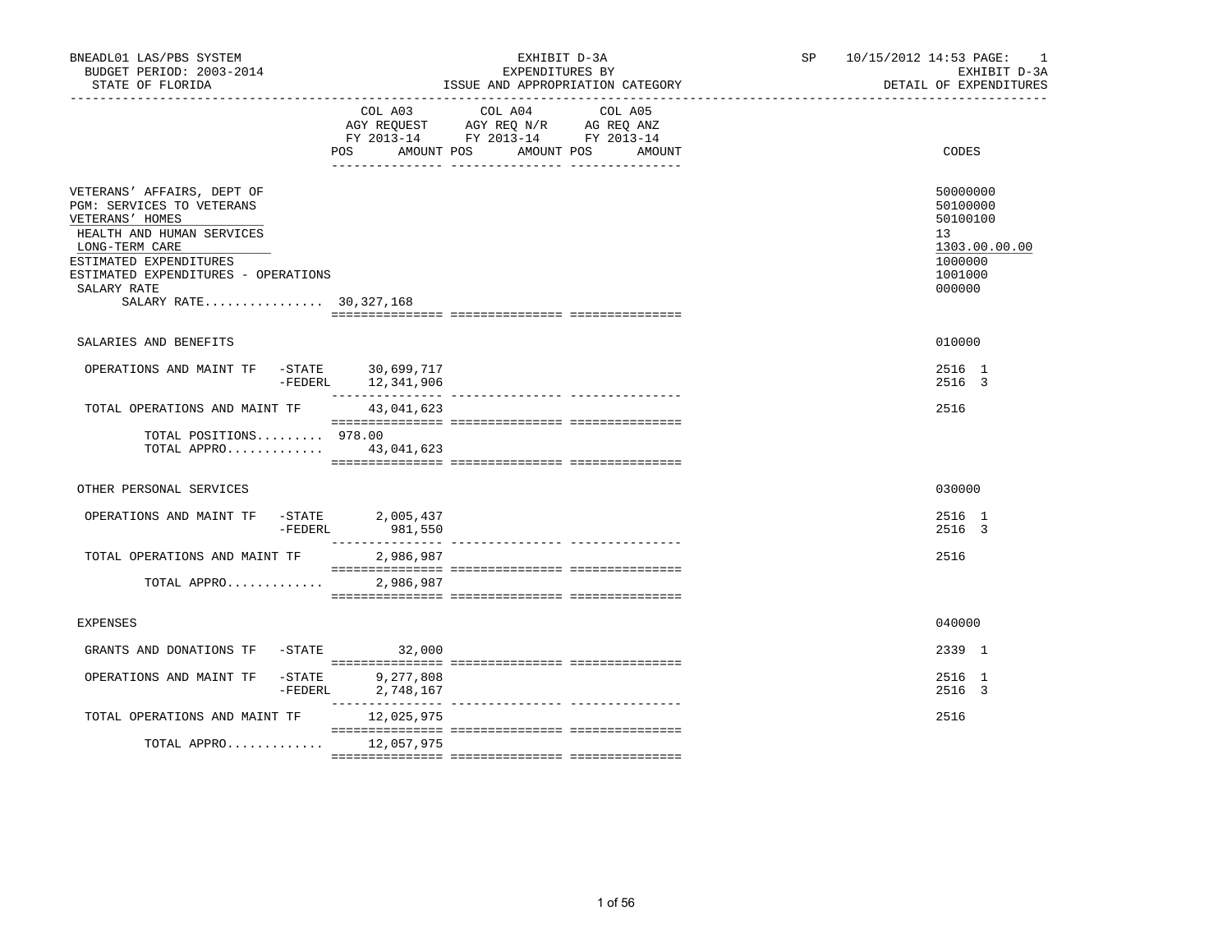| BNEADL01 LAS/PBS SYSTEM<br>BUDGET PERIOD: 2003-2014<br>STATE OF FLORIDA                                                                                                                                                |           |                                 | EXHIBIT D-3A<br>EXPENDITURES BY<br>ISSUE AND APPROPRIATION CATEGORY                                                   |         | 10/15/2012 14:53 PAGE:<br>SP<br>EXHIBIT D-3A<br>DETAIL OF EXPENDITURES |                                                                                                      |
|------------------------------------------------------------------------------------------------------------------------------------------------------------------------------------------------------------------------|-----------|---------------------------------|-----------------------------------------------------------------------------------------------------------------------|---------|------------------------------------------------------------------------|------------------------------------------------------------------------------------------------------|
|                                                                                                                                                                                                                        |           | COL A03                         | COL A04<br>AGY REQUEST AGY REQ N/R AG REQ ANZ<br>FY 2013-14 FY 2013-14 FY 2013-14<br>POS AMOUNT POS AMOUNT POS AMOUNT | COL A05 |                                                                        | CODES                                                                                                |
| VETERANS' AFFAIRS, DEPT OF<br>PGM: SERVICES TO VETERANS<br>VETERANS' HOMES<br>HEALTH AND HUMAN SERVICES<br>LONG-TERM CARE<br>ESTIMATED EXPENDITURES<br>ESTIMATED EXPENDITURES - OPERATIONS<br>OPERATING CAPITAL OUTLAY |           |                                 |                                                                                                                       |         |                                                                        | 50000000<br>50100000<br>50100100<br>13 <sup>°</sup><br>1303.00.00.00<br>1000000<br>1001000<br>060000 |
| GRANTS AND DONATIONS TF<br>OPERATIONS AND MAINT TF                                                                                                                                                                     |           | -STATE 67,500<br>-STATE 208,892 |                                                                                                                       |         |                                                                        | 2339 1<br>2516 1                                                                                     |
| TOTAL OPERATIONS AND MAINT TF                                                                                                                                                                                          | $-FEDERL$ | 329,094                         |                                                                                                                       |         |                                                                        | 2516 3<br>2516                                                                                       |
| STATE HOMES/VETERANS TF -STATE 95,210                                                                                                                                                                                  |           |                                 |                                                                                                                       |         |                                                                        | 2692 1                                                                                               |
| TOTAL APPRO 491,804                                                                                                                                                                                                    |           |                                 |                                                                                                                       |         |                                                                        |                                                                                                      |
| FOOD PRODUCTS                                                                                                                                                                                                          |           |                                 |                                                                                                                       |         |                                                                        | 070000                                                                                               |
| OPERATIONS AND MAINT TF $-$ STATE 1,915,856                                                                                                                                                                            |           | -FEDERL 1,310,705               |                                                                                                                       |         |                                                                        | 2516 1<br>2516 3                                                                                     |
| TOTAL OPERATIONS AND MAINT TF                                                                                                                                                                                          |           | 3,226,561                       |                                                                                                                       |         |                                                                        | 2516                                                                                                 |
| TOTAL APPRO                                                                                                                                                                                                            |           | 3,226,561                       |                                                                                                                       |         |                                                                        |                                                                                                      |
| SPECIAL CATEGORIES<br>CONTRACTED SERVICES                                                                                                                                                                              |           |                                 |                                                                                                                       |         |                                                                        | 100000<br>100777                                                                                     |
| OPERATIONS AND MAINT TF -STATE                                                                                                                                                                                         |           | 5,711,702<br>-FEDERL 3,599,152  |                                                                                                                       |         |                                                                        | 2516 1<br>2516 3                                                                                     |
| TOTAL OPERATIONS AND MAINT TF                                                                                                                                                                                          |           | 9,310,854                       |                                                                                                                       |         |                                                                        | 2516                                                                                                 |
| TOTAL APPRO                                                                                                                                                                                                            |           | 9,310,854                       |                                                                                                                       |         |                                                                        |                                                                                                      |
| RECREATIONAL EQUIP/SUP                                                                                                                                                                                                 |           |                                 |                                                                                                                       |         |                                                                        | 103042                                                                                               |
| GRANTS AND DONATIONS TF                                                                                                                                                                                                | $-STATE$  | 72,500                          |                                                                                                                       |         |                                                                        | 2339 1                                                                                               |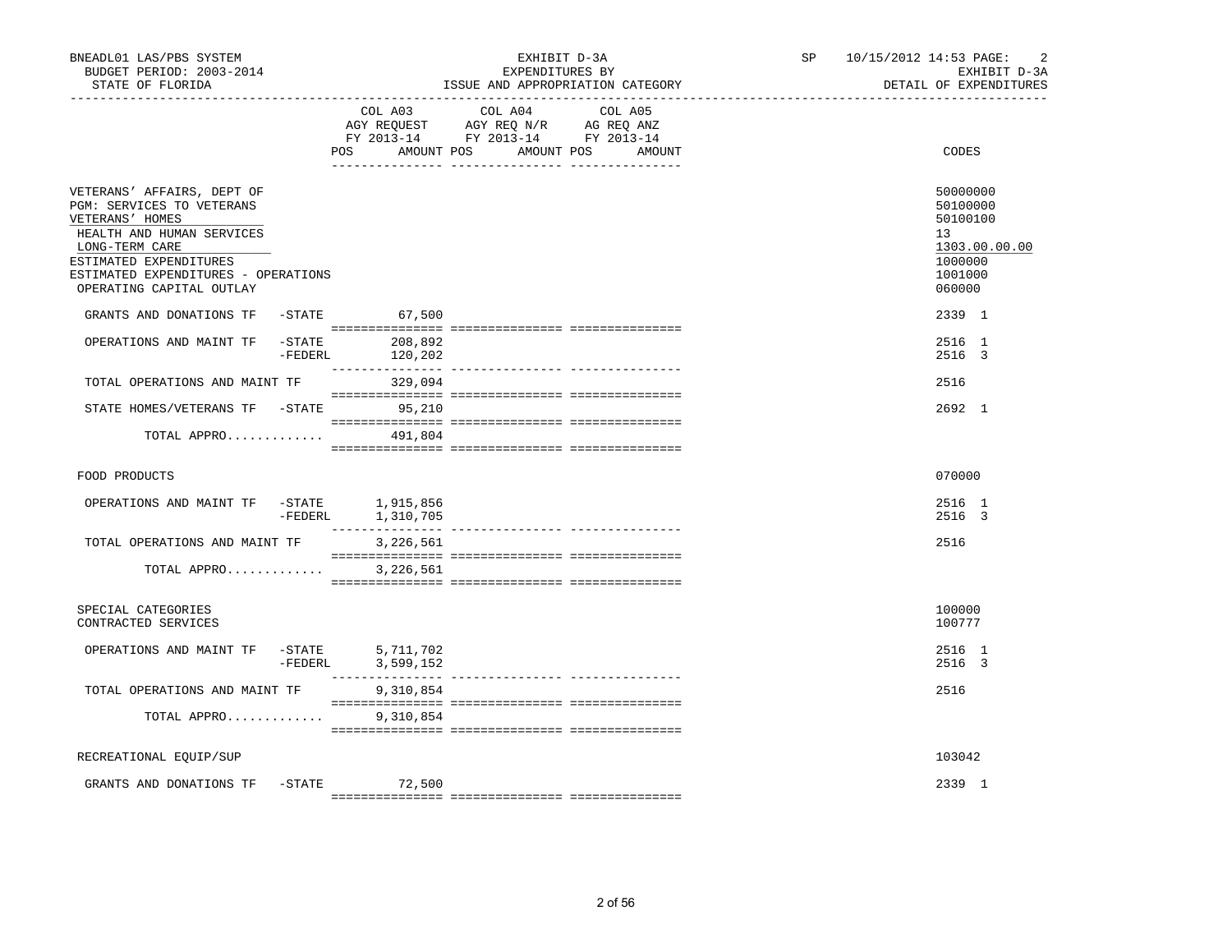| COL A03 COL A04<br>AGY REQUEST AGY REQ N/R AG REQ ANZ<br>FY 2013-14 FY 2013-14 FY 2013-14<br>AMOUNT POS AMOUNT POS | COL A05                                                                                                                                                                                                                                                                                                                                                                     |                                                                                                                |
|--------------------------------------------------------------------------------------------------------------------|-----------------------------------------------------------------------------------------------------------------------------------------------------------------------------------------------------------------------------------------------------------------------------------------------------------------------------------------------------------------------------|----------------------------------------------------------------------------------------------------------------|
|                                                                                                                    | AMOUNT                                                                                                                                                                                                                                                                                                                                                                      | CODES                                                                                                          |
|                                                                                                                    |                                                                                                                                                                                                                                                                                                                                                                             | 50000000<br>50100000<br>50100100<br>13 <sup>°</sup><br>1303.00.00.00<br>1000000<br>1001000<br>100000<br>103241 |
|                                                                                                                    |                                                                                                                                                                                                                                                                                                                                                                             | 2516 1<br>2516 3                                                                                               |
|                                                                                                                    |                                                                                                                                                                                                                                                                                                                                                                             | 2516                                                                                                           |
|                                                                                                                    |                                                                                                                                                                                                                                                                                                                                                                             |                                                                                                                |
|                                                                                                                    |                                                                                                                                                                                                                                                                                                                                                                             | 107040                                                                                                         |
|                                                                                                                    |                                                                                                                                                                                                                                                                                                                                                                             | 2516 1<br>2516 3                                                                                               |
| 364,334                                                                                                            |                                                                                                                                                                                                                                                                                                                                                                             | 2516                                                                                                           |
|                                                                                                                    |                                                                                                                                                                                                                                                                                                                                                                             |                                                                                                                |
|                                                                                                                    |                                                                                                                                                                                                                                                                                                                                                                             | 1001000                                                                                                        |
|                                                                                                                    |                                                                                                                                                                                                                                                                                                                                                                             | 1001090<br>100000<br>103241                                                                                    |
|                                                                                                                    |                                                                                                                                                                                                                                                                                                                                                                             | 2516 1<br>2516 3                                                                                               |
| 566,341                                                                                                            |                                                                                                                                                                                                                                                                                                                                                                             | 2516                                                                                                           |
| 566,341                                                                                                            |                                                                                                                                                                                                                                                                                                                                                                             |                                                                                                                |
|                                                                                                                    | OPERATIONS AND MAINT TF -STATE 1,166,655<br>-FEDERL 571,611<br>1,738,266<br>TOTAL APPRO 1,738,266<br>OPERATIONS AND MAINT TF -STATE 291,020<br>73,314<br>TOTAL APPRO 364,334<br>TOTAL: ESTIMATED EXPENDITURES - OPERATIONS<br>TOTAL POSITIONS 978.00<br>TOTAL ISSUE 73,290,904<br>TOTAL SALARY RATE 30,327,168<br>OPERATIONS AND MAINT TF -STATE 373,785<br>-FEDERL 192,556 |                                                                                                                |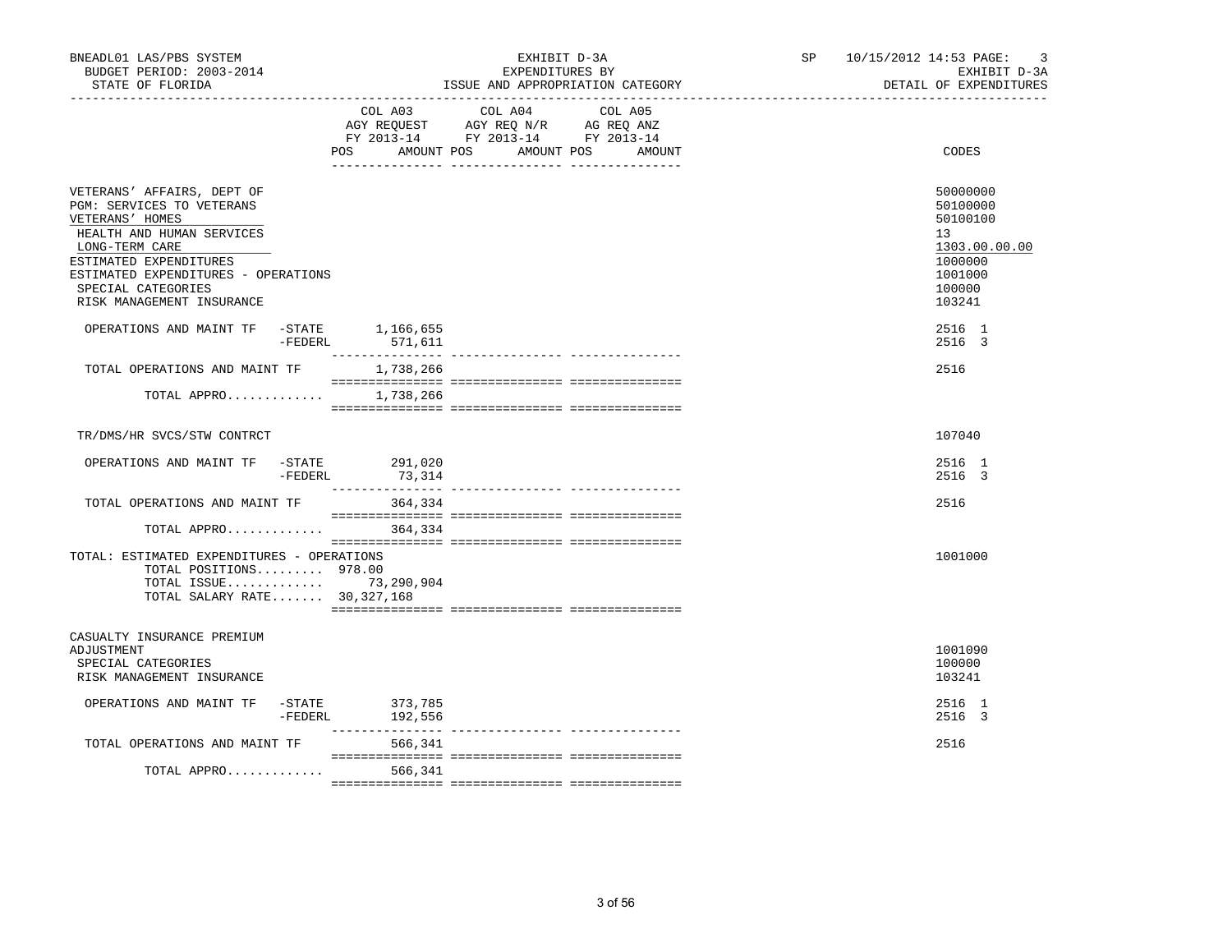| BNEADL01 LAS/PBS SYSTEM<br>BUDGET PERIOD: 2003-2014<br>STATE OF FLORIDA                                                                             |            | EXHIBIT D-3A<br>EXPENDITURES BY<br>ISSUE AND APPROPRIATION CATEGORY |                                                                                                   |                      | SP <sub>2</sub> | 10/15/2012 14:53 PAGE:<br>$\overline{4}$<br>EXHIBIT D-3A<br>DETAIL OF EXPENDITURES |
|-----------------------------------------------------------------------------------------------------------------------------------------------------|------------|---------------------------------------------------------------------|---------------------------------------------------------------------------------------------------|----------------------|-----------------|------------------------------------------------------------------------------------|
|                                                                                                                                                     |            | POS<br>AMOUNT POS                                                   | COL A03 COL A04 COL A05<br>AGY REQUEST AGY REQ N/R AG REQ ANZ<br>FY 2013-14 FY 2013-14 FY 2013-14 | AMOUNT POS<br>AMOUNT |                 | CODES                                                                              |
| VETERANS' AFFAIRS, DEPT OF<br>PGM: SERVICES TO VETERANS<br>VETERANS' HOMES<br>HEALTH AND HUMAN SERVICES<br>LONG-TERM CARE<br>ESTIMATED EXPENDITURES |            |                                                                     |                                                                                                   |                      |                 | 50000000<br>50100000<br>50100100<br>13<br>1303.00.00.00<br>1000000                 |
| FLORIDA RETIREMENT SYSTEM<br>CONTRIBUTION ADJUSTMENT FOR<br>FISCAL YEAR 2012-2013<br>SALARIES AND BENEFITS                                          |            |                                                                     |                                                                                                   |                      |                 | 1001240<br>010000                                                                  |
| OPERATIONS AND MAINT TF -STATE                                                                                                                      | -FEDERL    | 55,252<br>22,208                                                    |                                                                                                   |                      |                 | 2516 1<br>2516 3                                                                   |
| TOTAL OPERATIONS AND MAINT TF                                                                                                                       |            | 77,460                                                              |                                                                                                   |                      |                 | 2516                                                                               |
| TOTAL APPRO                                                                                                                                         |            | 77,460                                                              |                                                                                                   |                      |                 |                                                                                    |
| ADJUSTMENT TO STATE HEALTH<br>INSURANCE PREMIUM CONTRIBUTION -<br>FISCAL YEAR 2012-13<br>SALARIES AND BENEFITS                                      |            |                                                                     |                                                                                                   |                      |                 | 1001830<br>010000                                                                  |
| OPERATIONS AND MAINT TF -STATE                                                                                                                      | $-$ FEDERL | 69,020<br>27,741                                                    |                                                                                                   |                      |                 | 2516 1<br>2516 3                                                                   |
| TOTAL OPERATIONS AND MAINT TF                                                                                                                       |            | 96,761                                                              |                                                                                                   |                      |                 | 2516                                                                               |
| TOTAL APPRO                                                                                                                                         |            | 96,761                                                              |                                                                                                   |                      |                 |                                                                                    |
| REALLOCATION OF HUMAN RESOURCES<br>OUTSOURCING<br>SPECIAL CATEGORIES<br>TR/DMS/HR SVCS/STW CONTRCT                                                  |            |                                                                     |                                                                                                   |                      |                 | 1005900<br>100000<br>107040                                                        |
| OPERATIONS AND MAINT TF -STATE 3,700                                                                                                                | $-FEDERL$  | 932                                                                 |                                                                                                   |                      |                 | 2516 1<br>2516 3                                                                   |
| TOTAL OPERATIONS AND MAINT TF                                                                                                                       |            | 4,632                                                               |                                                                                                   |                      |                 | 2516                                                                               |
| TOTAL APPRO                                                                                                                                         |            | 4,632                                                               |                                                                                                   |                      |                 |                                                                                    |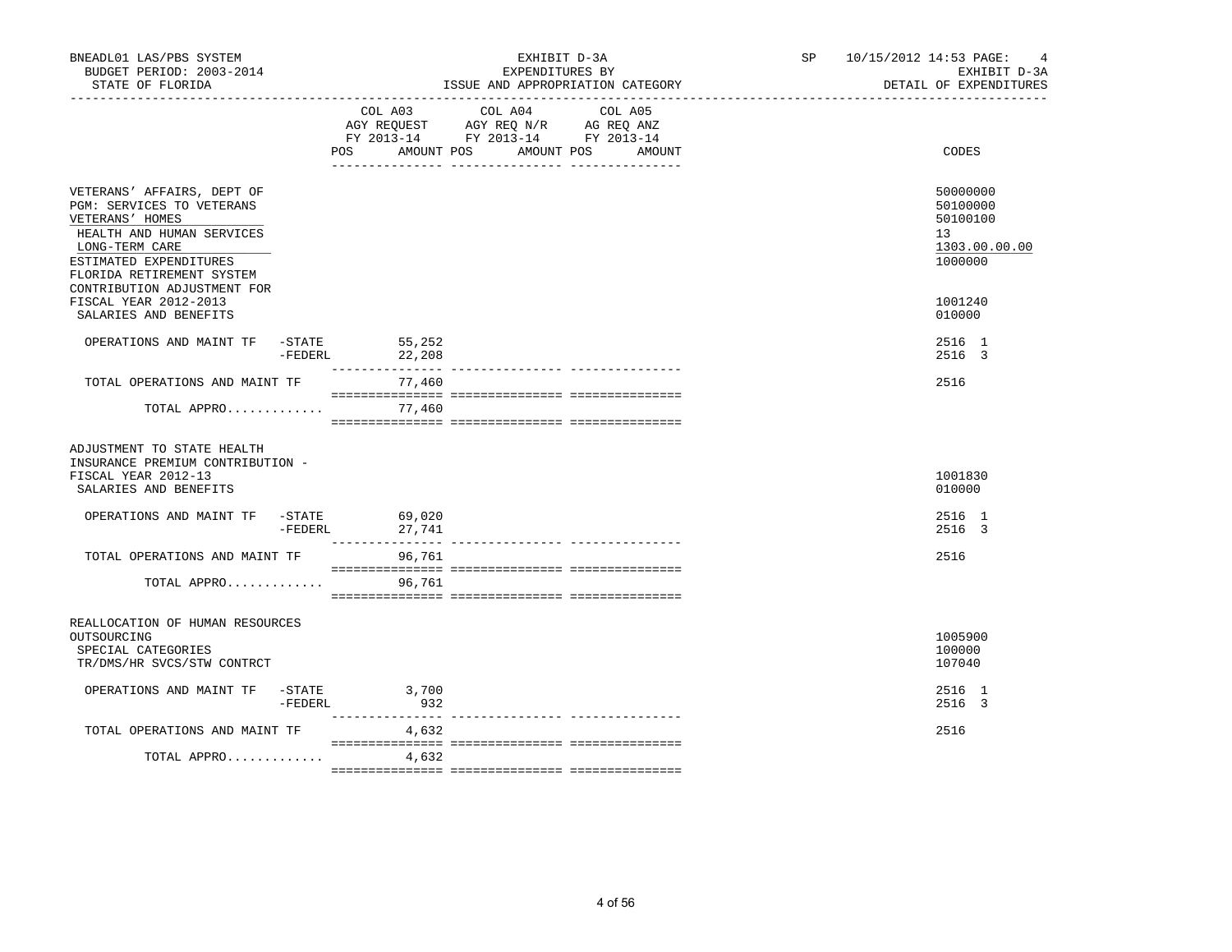| BNEADL01 LAS/PBS SYSTEM<br>BUDGET PERIOD: 2003-2014<br>STATE OF FLORIDA                                                           | EXHIBIT D-3A<br>EXPENDITURES BY<br>ISSUE AND APPROPRIATION CATEGORY                                                                      | SP 10/15/2012 14:53 PAGE:<br>- 5<br>EXHIBIT D-3A<br>DETAIL OF EXPENDITURES |
|-----------------------------------------------------------------------------------------------------------------------------------|------------------------------------------------------------------------------------------------------------------------------------------|----------------------------------------------------------------------------|
|                                                                                                                                   | COL A03 COL A04 COL A05<br>AGY REQUEST AGY REQ N/R AG REQ ANZ<br>FY 2013-14 FY 2013-14 FY 2013-14<br>AMOUNT POS AMOUNT POS AMOUNT<br>POS | CODES                                                                      |
| VETERANS' AFFAIRS, DEPT OF<br><b>PGM: SERVICES TO VETERANS</b><br>VETERANS' HOMES<br>HEALTH AND HUMAN SERVICES<br>LONG-TERM CARE  |                                                                                                                                          | 50000000<br>50100000<br>50100100<br>13 <sup>°</sup><br>1303.00.00.00       |
| ADJUSTMENTS TO CURRENT YEAR<br>ESTIMATED EXPENDITURES<br>TECHNICAL CORRECTION TO TRANSFER TO<br>DEPARTMENT OF MANAGEMENT SERVICES |                                                                                                                                          | 1600000                                                                    |
| HUMAN RESOURCES SERVICES PURCHASED<br>STATEWIDE CONTRACT - ADD<br>SPECIAL CATEGORIES<br>TR/DMS/HR SVCS/STW CONTRCT                |                                                                                                                                          | 160P410<br>100000<br>107040                                                |
| OPERATIONS AND MAINT TF -STATE                                                                                                    | 870                                                                                                                                      | 2516 1                                                                     |
| NONRECURRING EXPENDITURES<br>STATE NURSING HOME REPLACEMENT<br>EOUIPMENT<br>EXPENSES                                              |                                                                                                                                          | 2100000<br>2103011<br>040000                                               |
| GRANTS AND DONATIONS TF -STATE 32,000-                                                                                            |                                                                                                                                          | 2339 1                                                                     |
| $-$ STATE<br>OPERATIONS AND MAINT TF<br>-FEDERL                                                                                   | $164,683-$<br>109,789-                                                                                                                   | 2516 1<br>2516 3                                                           |
| TOTAL OPERATIONS AND MAINT TF                                                                                                     | 274,472-                                                                                                                                 | 2516                                                                       |
| TOTAL APPRO                                                                                                                       | 306,472-                                                                                                                                 |                                                                            |
| OPERATING CAPITAL OUTLAY                                                                                                          |                                                                                                                                          | 060000                                                                     |
| GRANTS AND DONATIONS TF -STATE 67,500-                                                                                            |                                                                                                                                          | 2339 1                                                                     |
| OPERATIONS AND MAINT TF                                                                                                           | $-STATE$ 135,060-<br>-FEDERL 90,040-                                                                                                     | 2516 1<br>2516 3                                                           |
| TOTAL OPERATIONS AND MAINT TF                                                                                                     | 225,100-                                                                                                                                 | 2516                                                                       |
| STATE HOMES/VETERANS TF -STATE 95,210-                                                                                            |                                                                                                                                          | 2692 1                                                                     |
| TOTAL APPRO                                                                                                                       | $387.810 -$                                                                                                                              |                                                                            |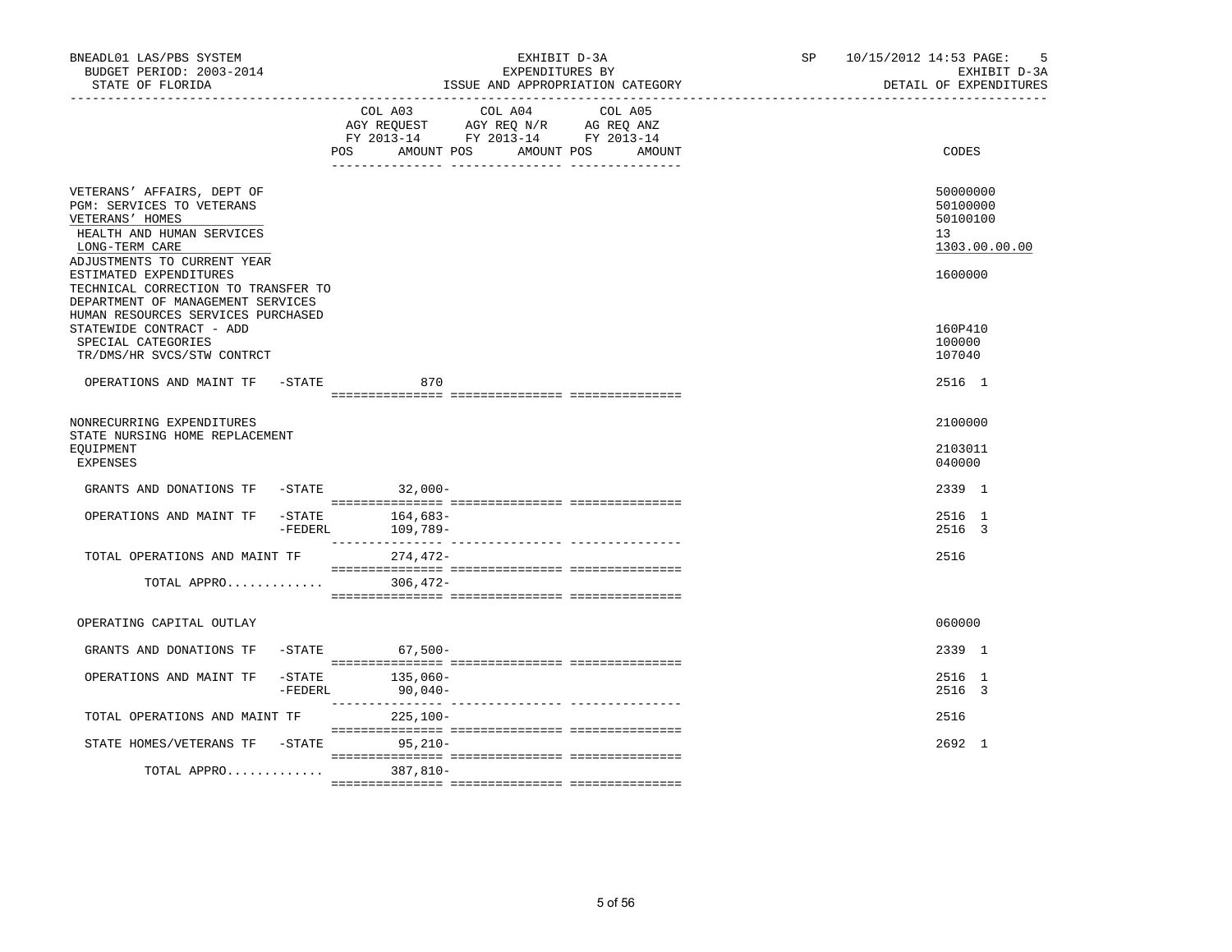| BNEADL01 LAS/PBS SYSTEM<br>BUDGET PERIOD: 2003-2014                                                                                                                                                                                           |                                                                                                     |                                                     | EXHIBIT D-3A           | SP 10/15/2012 14:53 PAGE:<br>-6<br>EXHIBIT D-3A                               |
|-----------------------------------------------------------------------------------------------------------------------------------------------------------------------------------------------------------------------------------------------|-----------------------------------------------------------------------------------------------------|-----------------------------------------------------|------------------------|-------------------------------------------------------------------------------|
| STATE OF FLORIDA                                                                                                                                                                                                                              |                                                                                                     | EXPENDITURES BY<br>ISSUE AND APPROPRIATION CATEGORY | DETAIL OF EXPENDITURES |                                                                               |
|                                                                                                                                                                                                                                               | AGY REQUEST AGY REQ N/R AG REQ ANZ<br>FY 2013-14 FY 2013-14 FY 2013-14<br>POS AMOUNT POS AMOUNT POS | COL A03 COL A04 COL A05                             | AMOUNT                 | CODES                                                                         |
| VETERANS' AFFAIRS, DEPT OF<br>PGM: SERVICES TO VETERANS<br>VETERANS' HOMES<br>HEALTH AND HUMAN SERVICES<br>LONG-TERM CARE<br>NONRECURRING EXPENDITURES<br>STATE NURSING HOME REPLACEMENT<br>EQUIPMENT                                         |                                                                                                     |                                                     |                        | 50000000<br>50100000<br>50100100<br>13<br>1303.00.00.00<br>2100000<br>2103011 |
| TOTAL: STATE NURSING HOME REPLACEMENT<br>EOUIPMENT<br>TOTAL ISSUE 694,282-                                                                                                                                                                    |                                                                                                     |                                                     |                        | 2103011                                                                       |
| EQUIPMENT NEEDS<br>REPLACEMENT OF MOTOR VEHICLES<br>SPECIAL CATEGORIES<br>ACQUISITION/MOTOR VEHICLES                                                                                                                                          |                                                                                                     |                                                     |                        | 2400000<br>2401500<br>100000<br>100021                                        |
| OPERATIONS AND MAINT TF -STATE 177,528 177,528<br>FEDERL 231,522 231,522                                                                                                                                                                      |                                                                                                     |                                                     |                        | 2516 1<br>2516 3                                                              |
| TOTAL OPERATIONS AND MAINT TF 409,050 409,050                                                                                                                                                                                                 |                                                                                                     |                                                     |                        | 2516                                                                          |
| TOTAL APPRO 409,050 409,050                                                                                                                                                                                                                   |                                                                                                     |                                                     |                        |                                                                               |
|                                                                                                                                                                                                                                               |                                                                                                     |                                                     |                        |                                                                               |
| AGENCY ISSUE NARRATIVE:<br>2013-2014 BUDGET YEAR NARRATIVE:<br>Program Title: State Veterans' Homes Program                                                                                                                                   |                                                                                                     |                                                     | IT COMPONENT? NO       |                                                                               |
| ___________________<br>Funding Source: Operations and Maintenance Trust Fund 2516                                                                                                                                                             |                                                                                                     |                                                     |                        |                                                                               |
| _____________________<br>Issue Title: Replacement of Motor Vehicles                                                                                                                                                                           |                                                                                                     |                                                     |                        |                                                                               |
| -------------<br>Long Range Program Plan Measure: Percent of Veterans' Homes in Substantial Compliance with State and Federal Health Care<br>Requlations.                                                                                     |                                                                                                     |                                                     |                        |                                                                               |
| The Department of Veterans' Affairs (Department) requests non-recurring funds in the amount of \$409,050, in the<br>Acquisition of Motor Vehicles category (100021) in the Operations and Maintenance Trust Fund to replace five (5) vehicles |                                                                                                     |                                                     |                        |                                                                               |

 that have exceeded their useful life, and have reached DMS drop dead replacement criteria. This request furthers the Governor's initiative of 'Maintaining Affordable Cost of Living in Florida' by providing safe-quality care services to Florida veterans, thus decreasing risks and associated costs that may result from the use of inadequate/ drop dead vehicles. Three (3) of the vehicles are fifteen (15) passenger handicapped-accessible-wheelchair-vans and one (1) resident transport mini-bus used by State Veterans' Nursing Home staff to transport residents to medical appointments, recreational outings, community activities, etc. One (1) vehicle is housed in the Department's headquarters and is used to transport staff for site visits to the State Veterans' Homes located across the State of Florida, conduct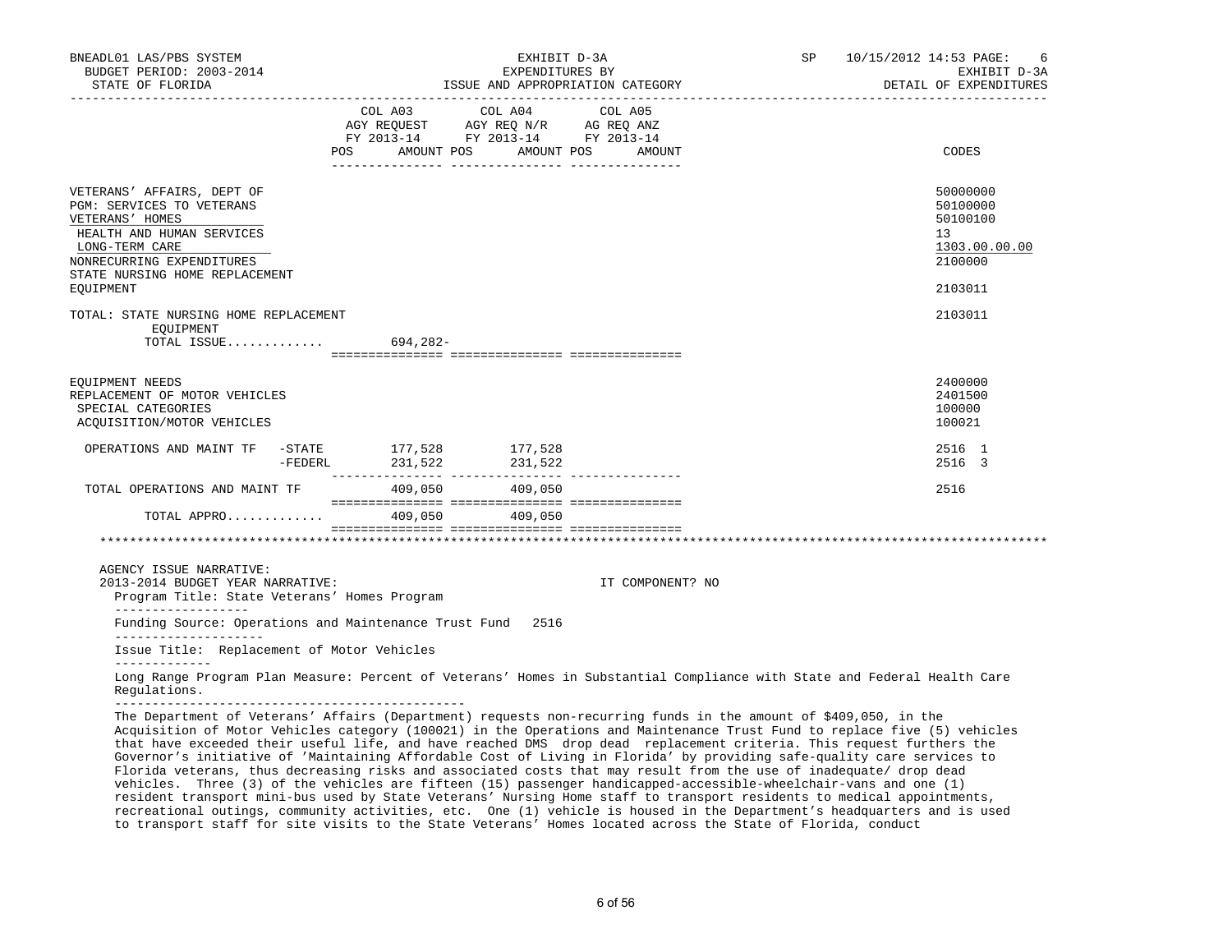| BNEADL01 LAS/PBS SYSTEM<br>BUDGET PERIOD: 2003-2014<br>STATE OF FLORIDA                                                                                                       | EXHIBIT D-3A<br>EXPENDITURES BY<br>ISSUE AND APPROPRIATION CATEGORY                                                                                  | $\overline{7}$<br><b>SP</b><br>10/15/2012 14:53 PAGE:<br>EXHIBIT D-3A<br>DETAIL OF EXPENDITURES |
|-------------------------------------------------------------------------------------------------------------------------------------------------------------------------------|------------------------------------------------------------------------------------------------------------------------------------------------------|-------------------------------------------------------------------------------------------------|
|                                                                                                                                                                               | COL A03 COL A04 COL A05<br>AGY REOUEST<br>AGY REO N/R<br>AG REO ANZ<br>FY 2013-14 FY 2013-14 FY 2013-14<br>AMOUNT POS<br>AMOUNT POS<br>AMOUNT<br>POS | CODES                                                                                           |
| VETERANS' AFFAIRS, DEPT OF<br>PGM: SERVICES TO VETERANS<br>VETERANS' HOMES<br>HEALTH AND HUMAN SERVICES<br>LONG-TERM CARE<br>EQUIPMENT NEEDS<br>REPLACEMENT OF MOTOR VEHICLES |                                                                                                                                                      | 50000000<br>50100000<br>50100100<br>13<br>1303.00.00.00<br>2400000<br>2401500                   |

 assessments/inspections and audits, and to attend out-of-town meetings and training. Replacing these high-mileage, aged vehicles with newer, more reliable and safer vehicles will greatly enhance the service and support provided to our veterans.

 The Department is requesting to replace the three (3) fifteen (15) passenger vans and one (1) resident transport mini-bus for more cost effective and safe wheelchair lift buses. Research by the National Highway Traffic Safety Administration (NHTSA) has shown that twelve (12) and fifteen (15) passenger vans have a rollover risk that increases significantly as the number of occupants increases from less than five ( 5) to more than ten (10). Passenger vans with ten (10) or more occupants had a rollover rate in single vehicle crashes that is nearly three times the rate of those that were lightly loaded. Federal law now prohibits the sale or lease of new twelve (12) or fifteen (15) passenger vans for school-related transportation due to the higher rollover risk. Newer vehicles are equipped with additional safety features many older vehicles do not have. For instance, the Federal Motor Vehicle Safety Standards have required dual-front airbags in all models since 1998. However, per NHTSA, other proven safety advances such as side air bags and curtains, electronic stability control, and forward collision warning were not made available, as predominantly standard features until 2011. The vehicles requested for replacement lack these key safety features.

 Without the use of these transport vans, the Department would have to bear the cost for multiple daily transportation trips of all residents requiring medical services outside the facility. The cost of transportation by a private company is extremely expensive. It is estimated that one year of transportation provided by a private company would surpass the cost of purchasing a wheelchair lift bus outright. Leasing a wheelchair lift bus would be considerably more expensive than purchasing. In addition to the necessary medical appointments to local health providers, the buses would be used for recreational outings and participation in community activities, greatly enhancing the veteran residents' quality of life. Providing safe transportation to our residents is an integral and necessary part of the services provided by each of our facilities. The vehicles would have to remain onsite at the facilities at all times, partially due to the use of the vehicles for potential emergencies but also because activities can take place at various times during both day and night.

 Unfavorable consideration for this funding request would jeopardize the safe, quality-care transportation services provided to Florida veterans residing in the State Veterans' Homes.

 The Department is requesting the replacement of vehicles that meet the updated official DMS replacement criteria, based on the Replacement Eligibility Factor (REF) for the state's fleet of cars and light trucks. Below is the list of vehicles included in this request and the criteria used to determine compliance.

|         | Model Year                                           | 2013 Age | Mileage as of 9/2012 | Projected 12/2013 |
|---------|------------------------------------------------------|----------|----------------------|-------------------|
| Mileage |                                                      |          |                      |                   |
|         | Baldomero Lopez SVNH, Land O' Lakes,                 |          |                      |                   |
|         | Chevy 3500 Resident Transport Van (A) 1999           | 14       | 80,693               | 87,898            |
| (2)     | Robert Jenkins SVDH, Lake City,                      |          |                      |                   |
|         | Chevy Express Resident Transport Van $(A)(B)1999$ 14 |          | 127,257              | 138,619           |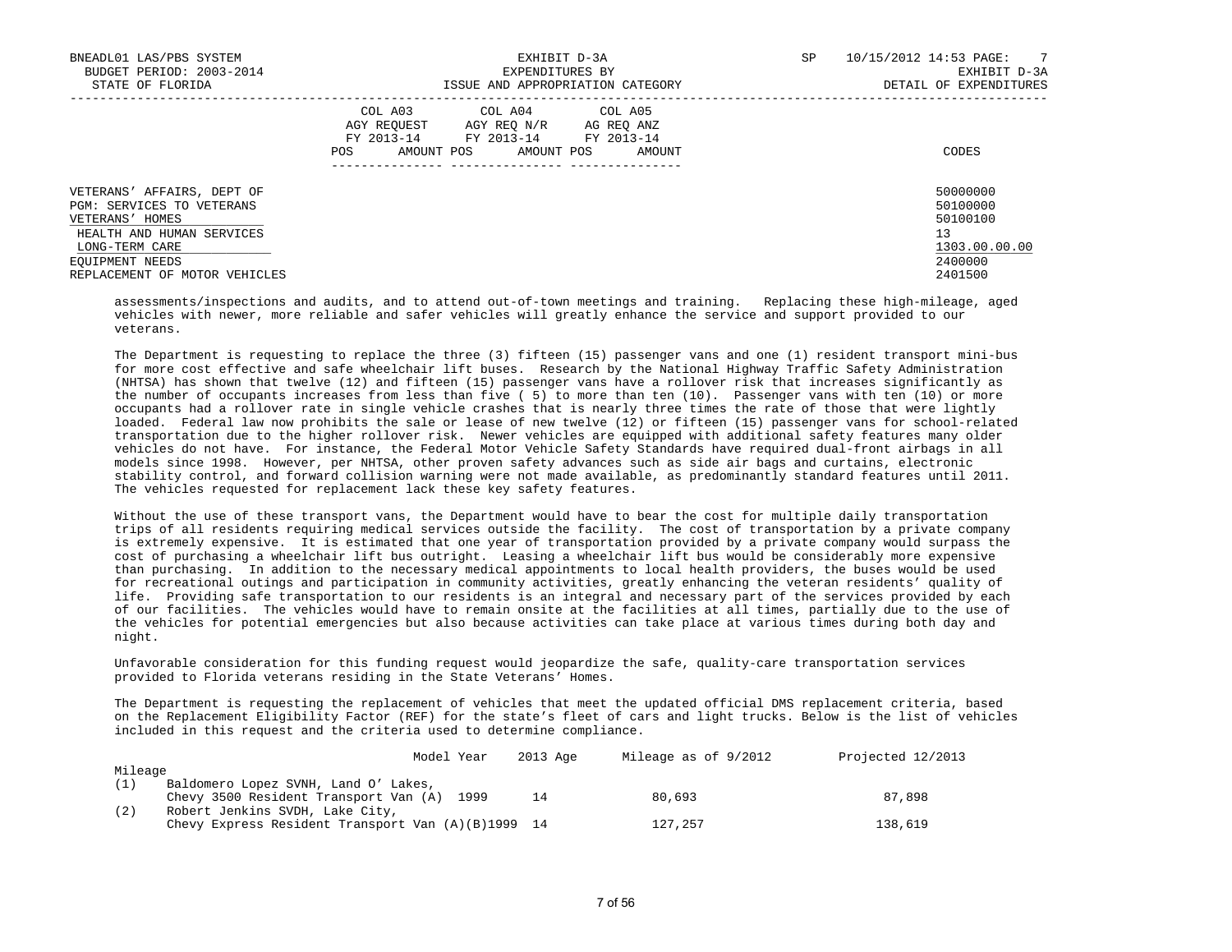| BNEADL01 LAS/PBS SYSTEM<br>BUDGET PERIOD: 2003-2014<br>STATE OF FLORIDA                                                                                                       |                                                                             | EXHIBIT D-3A<br>EXPENDITURES BY<br>ISSUE AND APPROPRIATION CATEGORY               | SP                | 10/15/2012 14:53 PAGE:<br>8<br>EXHIBIT D-3A<br>DETAIL OF EXPENDITURES |                                                                                            |
|-------------------------------------------------------------------------------------------------------------------------------------------------------------------------------|-----------------------------------------------------------------------------|-----------------------------------------------------------------------------------|-------------------|-----------------------------------------------------------------------|--------------------------------------------------------------------------------------------|
|                                                                                                                                                                               | COL A03<br>POS AMOUNT POS AMOUNT POS                                        | COL A04<br>AGY REQUEST AGY REQ N/R AG REQ ANZ<br>FY 2013-14 FY 2013-14 FY 2013-14 | COL A05<br>AMOUNT |                                                                       | CODES                                                                                      |
| VETERANS' AFFAIRS, DEPT OF<br>PGM: SERVICES TO VETERANS<br>VETERANS' HOMES<br>HEALTH AND HUMAN SERVICES<br>LONG-TERM CARE<br>EOUIPMENT NEEDS<br>REPLACEMENT OF MOTOR VEHICLES |                                                                             |                                                                                   |                   |                                                                       | 50000000<br>50100000<br>50100100<br>13 <sup>°</sup><br>1303.00.00.00<br>2400000<br>2401500 |
| (3)                                                                                                                                                                           | Emory L. Bennett SVNH, Daytona Beach<br>GMC 3500 Resident Transport Van (A) | 1996 17                                                                           | 63,750            | 68,437                                                                |                                                                                            |
| (4)<br>Robert Jenkins SVDH, Lake City,<br>(5)                                                                                                                                 | Ford E40 Resident Transport Van (B)<br>State Veterans' Homes Program Office | 2004 09                                                                           | 123,239           | 140,356                                                               |                                                                                            |
| Chevrolet Impala (B)                                                                                                                                                          |                                                                             | 2007<br>06                                                                        | 104,004           | 130,844                                                               |                                                                                            |
| Cost Summary:<br>_________________<br>Acquisition of Motor Vehicles Category 100021 \$409,050 Non Recurring<br>(wheelchair lift buses \$97,825 each)<br>ADDITIONAL EQUIPMENT  |                                                                             |                                                                                   |                   |                                                                       | 2402000                                                                                    |
| <b>EXPENSES</b>                                                                                                                                                               |                                                                             |                                                                                   |                   |                                                                       | 040000                                                                                     |
| GRANTS AND DONATIONS TF                                                                                                                                                       | -STATE 40,200 40,200                                                        |                                                                                   |                   |                                                                       | 2339 1                                                                                     |
| OPERATIONS AND MAINT TF                                                                                                                                                       | -STATE 153,905 153,905<br>-FEDERL 200,715 200,715                           |                                                                                   |                   |                                                                       | 2516 1<br>2516 3                                                                           |
| TOTAL OPERATIONS AND MAINT TF                                                                                                                                                 |                                                                             | 354,620 354,620                                                                   |                   |                                                                       | 2516                                                                                       |
|                                                                                                                                                                               | TOTAL APPRO 394,820 394,820                                                 |                                                                                   |                   |                                                                       |                                                                                            |
| OPERATING CAPITAL OUTLAY                                                                                                                                                      |                                                                             |                                                                                   |                   |                                                                       | 060000                                                                                     |
| GRANTS AND DONATIONS TF                                                                                                                                                       | -STATE 33,700 33,700                                                        |                                                                                   |                   |                                                                       | 2339 1                                                                                     |
| OPERATIONS AND MAINT TF                                                                                                                                                       | $-$ STATE $114, 142$ $114, 142$<br>-FEDERL                                  | 148,858 148,858                                                                   |                   |                                                                       | 2516 1<br>2516 3                                                                           |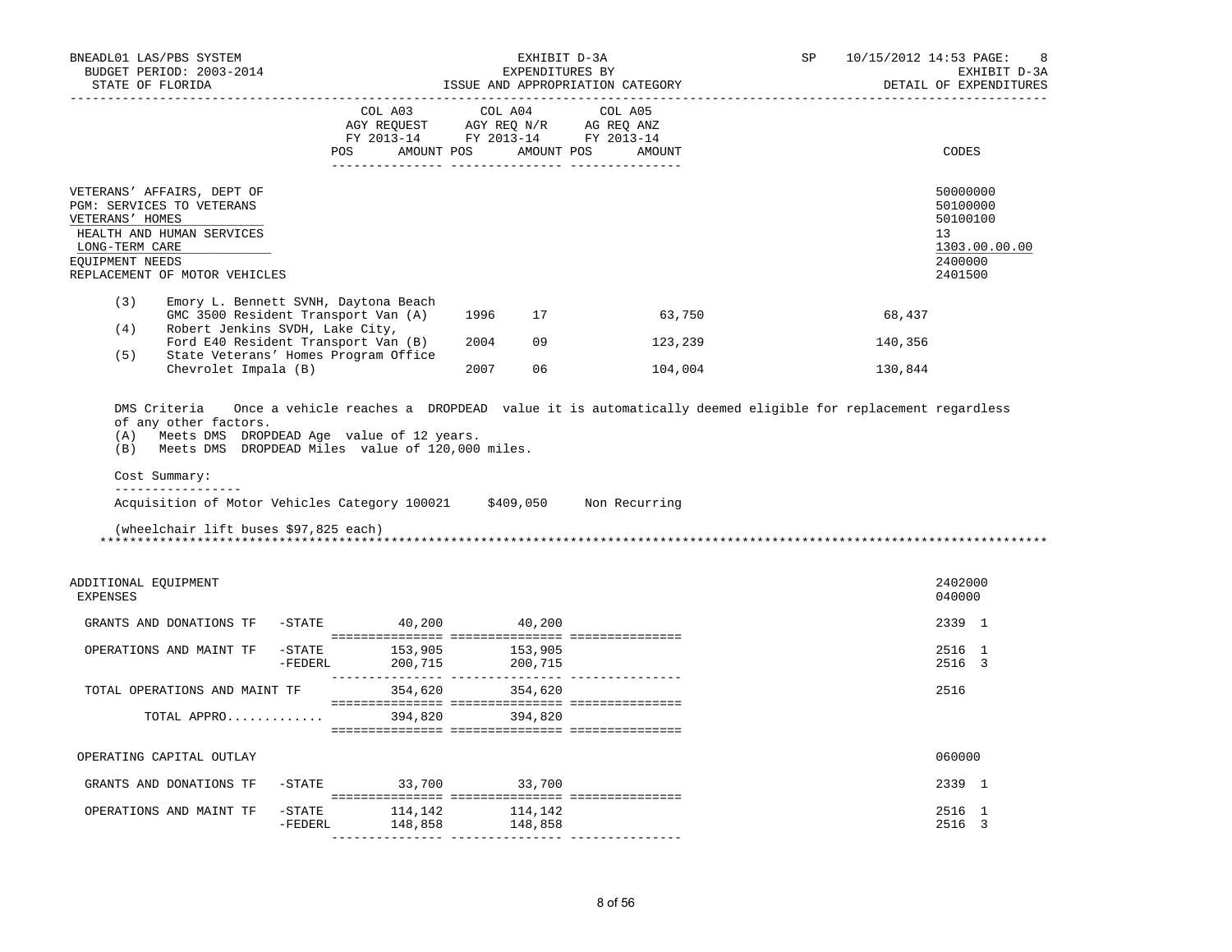| BNEADL01 LAS/PBS SYSTEM<br>BUDGET PERIOD: 2003-2014<br>STATE OF FLORIDA                                                                                                                                                                           |                                      | EXHIBIT D-3A<br>SP<br>10/15/2012 14:53 PAGE:<br>EXPENDITURES BY<br>ISSUE AND APPROPRIATION CATEGORY<br>DETAIL OF EXPENDITURES |                  |                                                                                                                          |
|---------------------------------------------------------------------------------------------------------------------------------------------------------------------------------------------------------------------------------------------------|--------------------------------------|-------------------------------------------------------------------------------------------------------------------------------|------------------|--------------------------------------------------------------------------------------------------------------------------|
|                                                                                                                                                                                                                                                   | AMOUNT POS<br>POS                    | COL A03 COL A04 COL A05<br>AGY REQUEST AGY REQ N/R AG REQ ANZ<br>FY 2013-14 FY 2013-14 FY 2013-14<br>AMOUNT POS               | AMOUNT           | CODES                                                                                                                    |
| VETERANS' AFFAIRS, DEPT OF<br>PGM: SERVICES TO VETERANS<br>VETERANS' HOMES<br>HEALTH AND HUMAN SERVICES<br>LONG-TERM CARE<br>EOUIPMENT NEEDS<br>ADDITIONAL EQUIPMENT<br>OPERATING CAPITAL OUTLAY<br>TOTAL OPERATIONS AND MAINT TF 263,000 263,000 |                                      |                                                                                                                               |                  | 50000000<br>50100000<br>50100100<br>13<br>1303.00.00.00<br>2400000<br>2402000<br>060000<br>2516                          |
| TOTAL APPRO 296,700 296,700                                                                                                                                                                                                                       |                                      |                                                                                                                               |                  |                                                                                                                          |
| TOTAL: ADDITIONAL EQUIPMENT<br>TOTAL ISSUE 691,520 691,520                                                                                                                                                                                        |                                      |                                                                                                                               |                  | 2402000                                                                                                                  |
| AGENCY ISSUE NARRATIVE:<br>2013-2014 BUDGET YEAR NARRATIVE:<br>Program Title: State Veterans' Homes Program                                                                                                                                       |                                      |                                                                                                                               | IT COMPONENT? NO |                                                                                                                          |
| Funding Source: Operations and Maintenance Trust Fund - 2516<br>____________________                                                                                                                                                              | Grants and Donations Trust Fund 2339 |                                                                                                                               |                  |                                                                                                                          |
| Issue Title: Additional Equipment (2402000)                                                                                                                                                                                                       |                                      |                                                                                                                               |                  |                                                                                                                          |
| Requlations.                                                                                                                                                                                                                                      |                                      |                                                                                                                               |                  | Long Range Program Plan Measure: Percent of Veterans' Homes in Substantial Compliance with State and Federal Health Care |

 The Department of Veterans' Affairs requests non-recurring funds of \$691,520 for the State Veterans' Home Program to replace furniture and equipment that have reached or exceeded its useful life in the six State Veterans' Nursing Homes and one State Veterans' Domiciliary Home. This request furthers the Governor's initiative of 'Maintaining Affordable Cost of Living in Florida' by providing safe-quality care services to Florida veterans, thus decreasing risks and associated costs that may result from the use of old equipment. The Homes Program requests \$354,620 in Expense category and \$263,000 in Operating Capital Outlay (OCO) in the Operations and Maintenance Trust Fund, to replace old medical and non-medical equipment necessary for the daily operation of the State Veterans' Domiciliary and Nursing Homes. In addition, the Department requests \$40,200 in the expense category and \$33,700 in OCO in the Grants and Donations Trust Fund, to purchase recreational equipment and Home furnishings that improve the quality of life for the resident veterans.

 Unfavorable consideration of this request would jeopardize the safety and quality of care provided in the State Veterans' Homes.

 Funding Request Summary Operations and Maintenance Trust Fund (2516)

Expense  $(040000) - $354,620$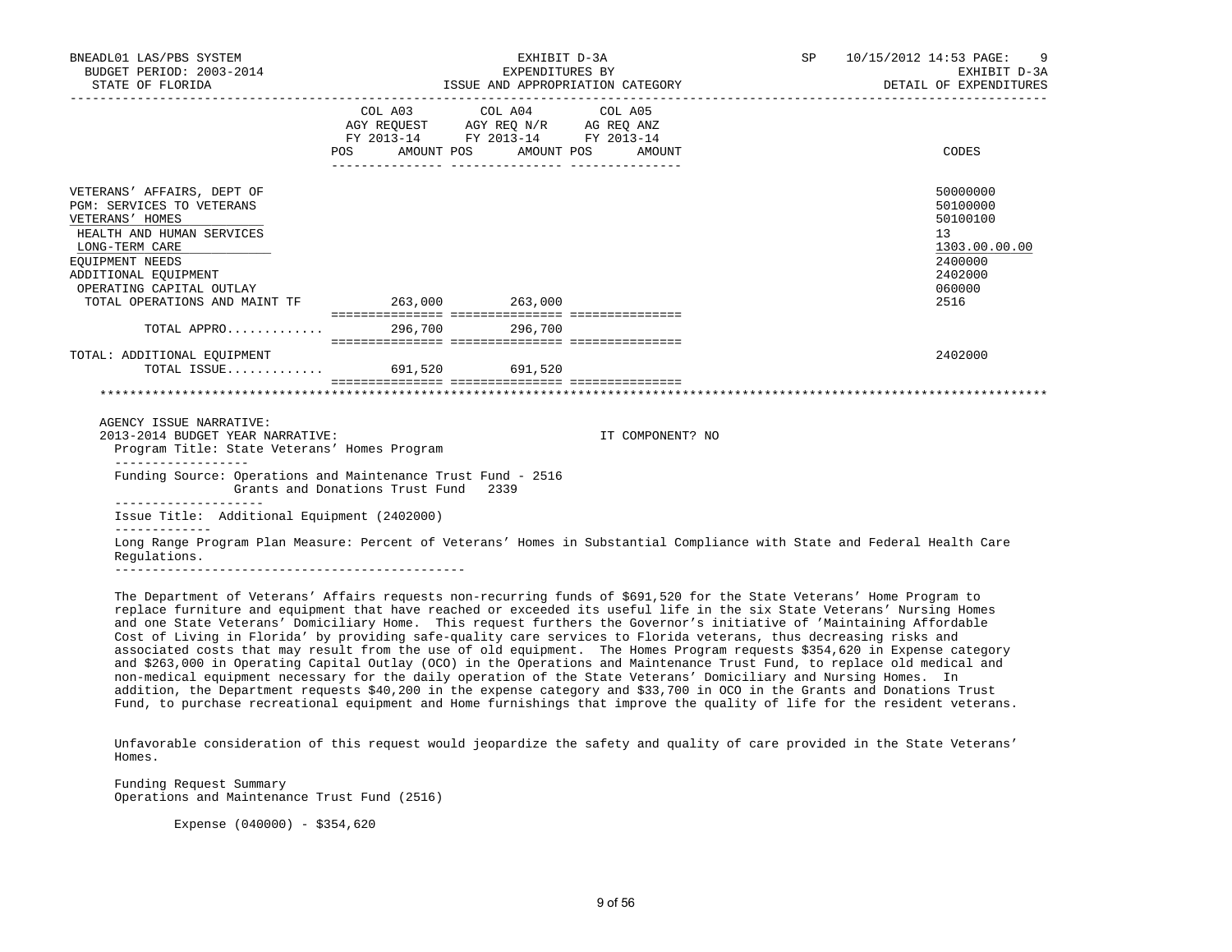| BNEADL01 LAS/PBS SYSTEM<br>BUDGET PERIOD: 2003-2014<br>STATE OF FLORIDA                                                                                              | EXHIBIT D-3A<br>EXPENDITURES BY<br>ISSUE AND APPROPRIATION CATEGORY  | SP 10/15/2012 14:53 PAGE: 10<br>EXHIBIT D-3A<br>DETAIL OF EXPENDITURES        |
|----------------------------------------------------------------------------------------------------------------------------------------------------------------------|----------------------------------------------------------------------|-------------------------------------------------------------------------------|
|                                                                                                                                                                      | COL A03 COL A04 COL A05<br>AMOUNT POS<br>AMOUNT POS<br>POS<br>AMOUNT | CODES                                                                         |
| VETERANS' AFFAIRS, DEPT OF<br>PGM: SERVICES TO VETERANS<br>VETERANS' HOMES<br>HEALTH AND HUMAN SERVICES<br>LONG-TERM CARE<br>EOUIPMENT NEEDS<br>ADDITIONAL EQUIPMENT |                                                                      | 50000000<br>50100000<br>50100100<br>13<br>1303.00.00.00<br>2400000<br>2402000 |
| $(060000) - $263,000$<br>OCO<br>Subtotal: $$617,620$<br>Grants and Donations Trust Fund (2339)                                                                       |                                                                      |                                                                               |
| Expense $(040000) - $40,200$<br>$(060000) - $33,700$<br><b>OCO</b><br>Subtotal: $$73,900$<br>Issue Grand Total - \$691,520                                           |                                                                      |                                                                               |
| ANNUALIZATION OF ADMINISTERED<br>FUNDS APPROPRIATIONS<br>STATE HEALTH INSURANCE ADJUSTMENT<br>FOR FY 2012-13 - 10 MONTHS<br><b>ANNUALIZATION</b>                     |                                                                      | 26A0000<br>26A1830                                                            |
| SALARIES AND BENEFITS                                                                                                                                                |                                                                      | 010000                                                                        |
| OPERATIONS AND MAINT TF -STATE 345,100<br>-FEDERL                                                                                                                    | 138,705                                                              | 2516 1<br>2516 3                                                              |
| TOTAL OPERATIONS AND MAINT TF                                                                                                                                        | 483,805                                                              | 2516                                                                          |
| TOTAL APPRO                                                                                                                                                          | 483,805                                                              |                                                                               |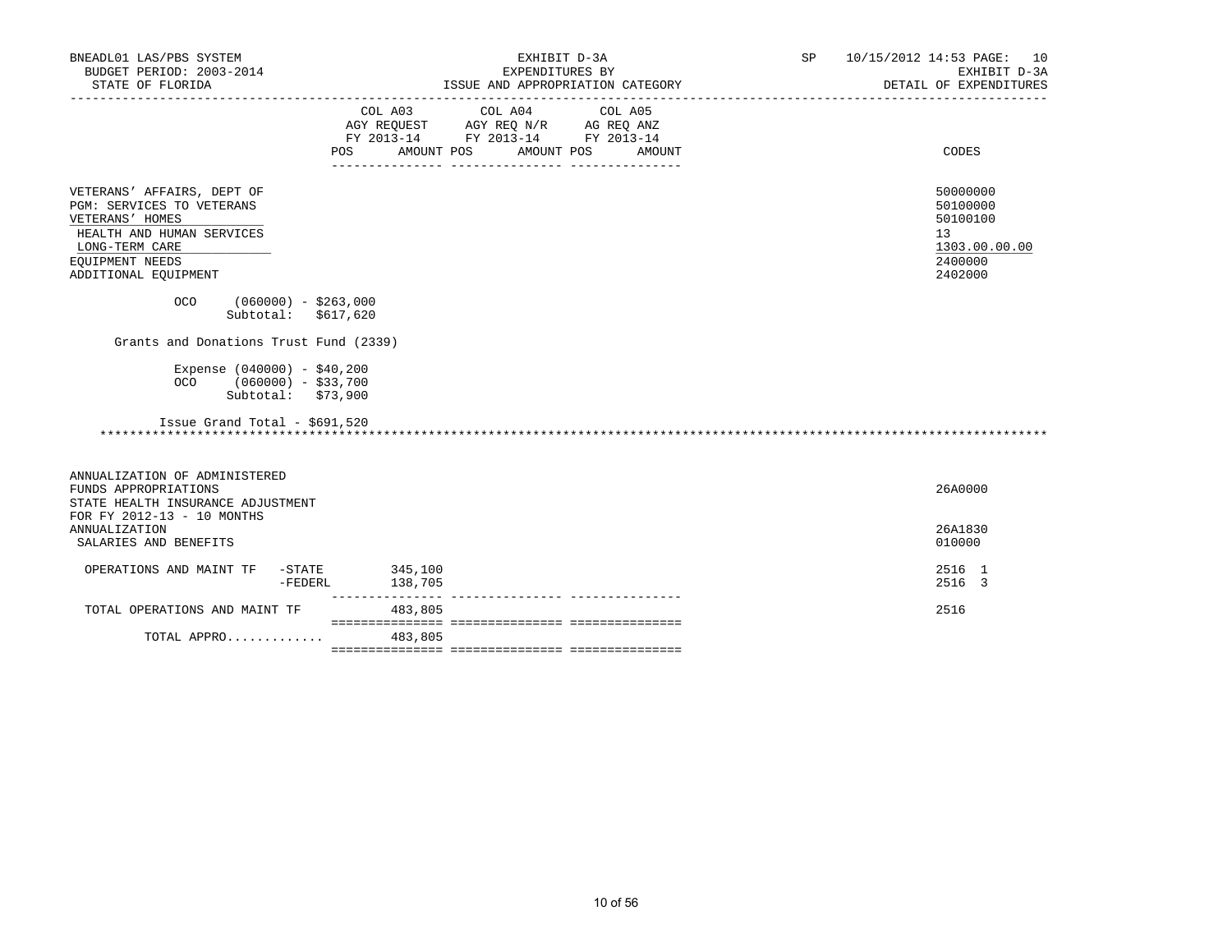| BNEADL01 LAS/PBS SYSTEM<br>BUDGET PERIOD: 2003-2014<br>STATE OF FLORIDA                                                                                                                            | EXHIBIT D-3A<br>EXPENDITURES BY<br>ISSUE AND APPROPRIATION CATEGORY<br>_________________________________<br>_____________________________ |                                                                                                                                                                                                                                                                                                                                                                 |                  | SP<br>---------------------- | 10/15/2012 14:53 PAGE: 11<br>EXHIBIT D-3A<br>DETAIL OF EXPENDITURES                     |
|----------------------------------------------------------------------------------------------------------------------------------------------------------------------------------------------------|-------------------------------------------------------------------------------------------------------------------------------------------|-----------------------------------------------------------------------------------------------------------------------------------------------------------------------------------------------------------------------------------------------------------------------------------------------------------------------------------------------------------------|------------------|------------------------------|-----------------------------------------------------------------------------------------|
|                                                                                                                                                                                                    | COL A03                                                                                                                                   | COL A04<br>$\begin{array}{ccccccccc} \text{COL} & \text{A03} & & \text{COL} & \text{A04} & & \text{COL} & \text{A05} \\ \text{AGY} & \text{REQUEST} & & \text{AGY} & \text{REQ} & \text{N/R} & & \text{AG} & \text{REQ} & \text{ANZ} \\ \text{FY} & 2013-14 & & \text{FY} & 2013-14 & & \text{FY} & 2013-14 \\ \end{array}$<br>POS AMOUNT POS AMOUNT POS AMOUNT | COL A05          |                              | CODES                                                                                   |
| VETERANS' AFFAIRS, DEPT OF<br>PGM: SERVICES TO VETERANS<br>VETERANS' HOMES<br>HEALTH AND HUMAN SERVICES<br>LONG-TERM CARE<br>WORKLOAD<br>STATE VETERANS' HOMES STAFFING<br>INCREASE<br>SALARY RATE |                                                                                                                                           |                                                                                                                                                                                                                                                                                                                                                                 |                  |                              | 50000000<br>50100000<br>50100100<br>13<br>1303.00.00.00<br>3000000<br>3000700<br>000000 |
| SALARY RATE 60,231                                                                                                                                                                                 |                                                                                                                                           |                                                                                                                                                                                                                                                                                                                                                                 |                  |                              |                                                                                         |
| SALARIES AND BENEFITS<br>OPERATIONS AND MAINT TF -STATE 79,310                                                                                                                                     | 1.00                                                                                                                                      |                                                                                                                                                                                                                                                                                                                                                                 |                  |                              | 010000<br>2516 1                                                                        |
|                                                                                                                                                                                                    |                                                                                                                                           |                                                                                                                                                                                                                                                                                                                                                                 |                  |                              |                                                                                         |
| <b>EXPENSES</b>                                                                                                                                                                                    |                                                                                                                                           |                                                                                                                                                                                                                                                                                                                                                                 |                  |                              | 040000                                                                                  |
| OPERATIONS AND MAINT TF                                                                                                                                                                            | $-STATE$<br>9,108                                                                                                                         | 3,219                                                                                                                                                                                                                                                                                                                                                           |                  |                              | 2516 1                                                                                  |
| OPERATING CAPITAL OUTLAY                                                                                                                                                                           |                                                                                                                                           |                                                                                                                                                                                                                                                                                                                                                                 |                  |                              | 060000                                                                                  |
| OPERATIONS AND MAINT TF                                                                                                                                                                            | -STATE 1,827 1,827                                                                                                                        |                                                                                                                                                                                                                                                                                                                                                                 |                  |                              | 2516 1                                                                                  |
| SPECIAL CATEGORIES<br>TR/DMS/HR SVCS/STW CONTRCT                                                                                                                                                   |                                                                                                                                           |                                                                                                                                                                                                                                                                                                                                                                 |                  |                              | 100000<br>107040                                                                        |
| OPERATIONS AND MAINT TF                                                                                                                                                                            | $-STATE$ 354                                                                                                                              |                                                                                                                                                                                                                                                                                                                                                                 |                  |                              | 2516 1                                                                                  |
| TOTAL: STATE VETERANS' HOMES STAFFING<br>INCREASE<br>TOTAL POSITIONS 1.00<br>TOTAL ISSUE<br>TOTAL SALARY RATE 60,231                                                                               |                                                                                                                                           | 90,599 5,046                                                                                                                                                                                                                                                                                                                                                    |                  |                              | 3000700                                                                                 |
|                                                                                                                                                                                                    |                                                                                                                                           |                                                                                                                                                                                                                                                                                                                                                                 |                  |                              |                                                                                         |
| AGENCY ISSUE NARRATIVE:<br>2013-2014 BUDGET YEAR NARRATIVE:<br>Program Title State Veterans' Homes Program<br>_____________                                                                        |                                                                                                                                           |                                                                                                                                                                                                                                                                                                                                                                 | IT COMPONENT? NO |                              |                                                                                         |
| Funding Source: Operations and Maintenance Trust Fund-2516<br>-------------                                                                                                                        |                                                                                                                                           |                                                                                                                                                                                                                                                                                                                                                                 |                  |                              |                                                                                         |
| Issue Title: State Veterans' Homes Staffing Increase<br>_____________                                                                                                                              |                                                                                                                                           |                                                                                                                                                                                                                                                                                                                                                                 |                  |                              |                                                                                         |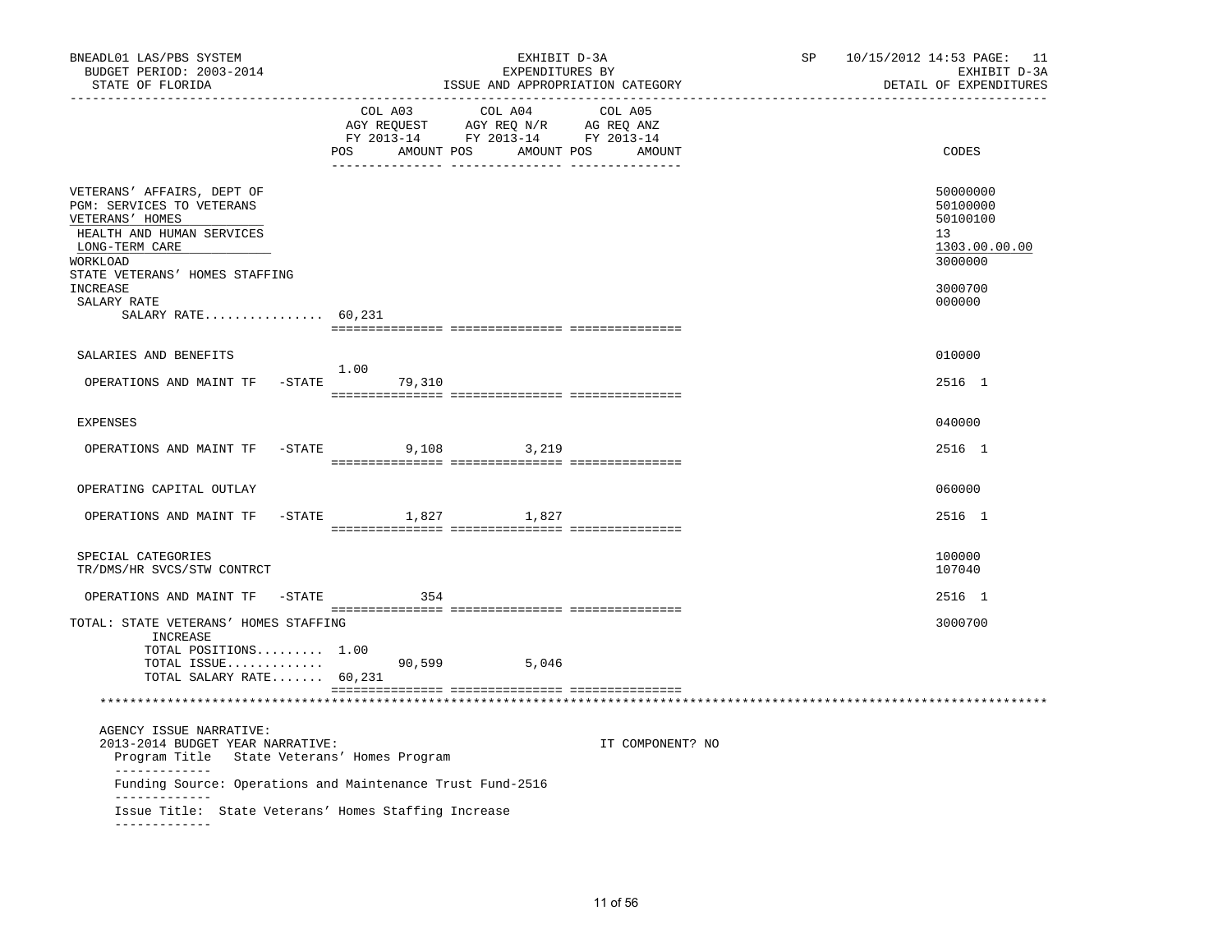| BNEADL01 LAS/PBS SYSTEM<br>BUDGET PERIOD: 2003-2014<br>STATE OF FLORIDA                                                                                                 | EXHIBIT D-3A<br>EXPENDITURES BY<br>ISSUE AND APPROPRIATION CATEGORY                                                                         | 10/15/2012 14:53 PAGE: 12<br>SP<br>EXHIBIT D-3A<br>DETAIL OF EXPENDITURES |
|-------------------------------------------------------------------------------------------------------------------------------------------------------------------------|---------------------------------------------------------------------------------------------------------------------------------------------|---------------------------------------------------------------------------|
|                                                                                                                                                                         | COL A03 COL A04 COL A05<br>AGY REQUEST AGY REQ N/R AG REQ ANZ<br>FY 2013-14 FY 2013-14 FY 2013-14<br>AMOUNT POS AMOUNT POS<br>POS<br>AMOUNT | CODES                                                                     |
| VETERANS' AFFAIRS, DEPT OF<br>PGM: SERVICES TO VETERANS<br>VETERANS' HOMES<br>HEALTH AND HUMAN SERVICES<br>LONG-TERM CARE<br>WORKLOAD<br>STATE VETERANS' HOMES STAFFING |                                                                                                                                             | 50000000<br>50100000<br>50100100<br>13<br>1303.00.00.00<br>3000000        |
| INCREASE                                                                                                                                                                |                                                                                                                                             | 3000700                                                                   |

 Long Range Program Plan Measure: Percent of Veterans' Homes in Substantial Compliance with State and Federal Health Care Regulations.

 The Department of Veterans' Affairs (Department) requests \$90,599 in Operations and Maintenance Trust Fund, of which \$5,046 is Non Recurring funds, for one (1) additional mission essential full time equivalent (FTE) Senior Management Analyst II position in the State Veterans' Homes Program Office. This request furthers the Governor's initiative of 'Economic Development and Job Creation' by improving the efficiency and effectiveness of the State Veterans' Homes operations and reduction of operational redundancies.

 This position will maintain various accounting systems, modify and improve various applications, and write reliable computer programs that will enhance the use of the FLAIR system and our New Clinical and Financial/Billing system we are in the process of procuring to use in our six Skilled Nursing Facilities and one Assisted Living Facility. This will enable the Department to process statutory requirements timely and to meet the business needs of users and management.

 The Department use of mission critical information resources has significantly increased as the Department continues to expand the State Veterans' Homes Program, Veterans' Benefits and Assistance Division, and the Executive Direction/Support Services. This additional position is mission essential for the following reasons. In order to continue to process the ever-increasing workload generated by our nursing homes, we need to streamline the way the Department conducts business. With the State Veterans' Nursing Homes functioning at 98% capacity, the use of technology and applications is critical to ensure operations are conducted effectively and efficiently and in compliance with statutory requirements. perations and reduction of operational redundancies.

 In Fiscal year 2012 -2013, the Department will replace the outdated Clinical and Financial/Billing Application UltraCare for Windows. This will provide the Department with new opportunities and challenges that will need to be addressed in the Fiscal and Billing Departments. The Department is looking to automate functions in the new General Ledger in the replacement application and FLAIR Data Entry. There functions are being currently completed manually instead of through an interface tool that would increase the efficiencies of the operations. Having a Senior Management Analyst II with the accounting knowledge along with the Information Technology background is the key to complete this effort successfully. Examples of the operational requirements and increased workload supported by the requested Senior Management Analyst II include support of the integrated clinical and financial database (UltraCare for Windows) and the operations of seven nursing homes that have a total of 869 resident beds. In addition, the position will also support varieties of clinical database software that are unique to nursing home facilities. This includes pharmacy specialized software, general ledger accounting software, various Medicaid and Medicare billing systems, dietary operations systems, attendance systems, inventory tracking and billing systems.

 The Department has a proven track record in this area. In fiscal year 2001-02, the Department needed a custom application to track claims for the veterans of Florida. The Department took a Veterans Claim Examiner that knew what was needed to do this job and with his IT background we were able to write this custom in house application. Veterans Benefits on Line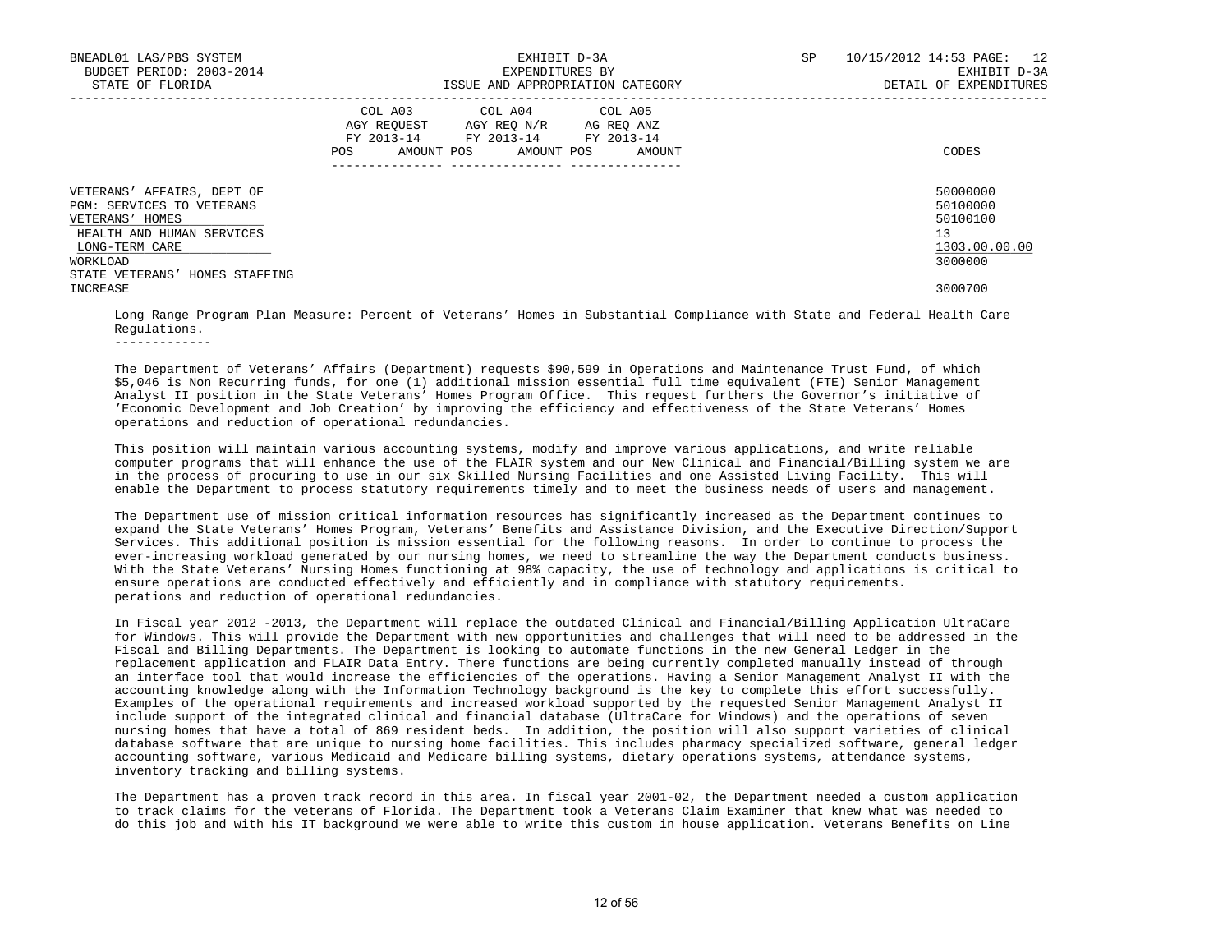| BNEADL01 LAS/PBS SYSTEM<br>BUDGET PERIOD: 2003-2014<br>STATE OF FLORIDA                                                               | EXHIBIT D-3A<br>EXPENDITURES BY<br>ISSUE AND APPROPRIATION CATEGORY                                                                            | 10/15/2012 14:53 PAGE: 13<br>SP<br>EXHIBIT D-3A<br>DETAIL OF EXPENDITURES |
|---------------------------------------------------------------------------------------------------------------------------------------|------------------------------------------------------------------------------------------------------------------------------------------------|---------------------------------------------------------------------------|
|                                                                                                                                       | COL A03 COL A04 COL A05<br>AGY REOUEST AGY REO N/R AG REO ANZ<br>FY 2013-14 FY 2013-14 FY 2013-14<br>POS<br>AMOUNT POS<br>AMOUNT POS<br>AMOUNT | CODES                                                                     |
| VETERANS' AFFAIRS, DEPT OF<br>PGM: SERVICES TO VETERANS<br>VETERANS' HOMES<br>HEALTH AND HUMAN SERVICES<br>LONG-TERM CARE<br>WORKLOAD |                                                                                                                                                | 50000000<br>50100000<br>50100100<br>13<br>1303.00.00.00<br>3000000        |
| STATE VETERANS' HOMES STAFFING<br>INCREASE                                                                                            |                                                                                                                                                | 3000700                                                                   |

 Tracking System (V-BOLTS) won a Davis Productivity Award and is still serving our agency today. This application is constantly being updated to stay current with new US Department of Veterans Affairs (USDVA) requirements. This application has been expanded to include the State Approving Agency under contract form the USDVA. We now use this application to track our Voters registrations as part of 1S-2.048 State and Federal-Designated NVRA Voter Registration Agencies-Responsibilities another State mandated duty (Florida Statutes 97.032 97.105, especially 97.058 and 97.021[41]). This position will also provide technical and administration system support for the Department's Internet and intranet web site which has an electronic newsletter with a weekly subscription of over 45,000 addressees.

 In summary, the Senior Management Analyst II position will be utilized for the following ; write reliable computer programs that enhanced the use of the FLAIR system; create accounting enhanced sub programs; design and model user interfaces, object behavior, database entities, and processes surrounding systems. These time saving and labor saving processes will help us stay in compliance with State mandated Fiscal processes without the need for additional staffing. This will help us reduce future needs for more staff thus helping us maintain a lower cost of government for the people of Florida.

 Unfavorable consideration for this funding request would significantly degrade the Department's ability to effectively serve Florida veterans because manually preparing reports and ledgers takes time from better served functions.

 The Department requests one (1) additional FTE for FY 2013-14, with a job classification of Senior Management Analyst II (Pay Plan 08, Pay Grade 426, Class Code 2225).

 Budget Request Summary: Category Salaries and Benefits

Class Code Class Title Salary & Benefits<br>2225 Senior Management Analyst II (1) 579.310 Senior Management Analyst II (1) \$79,310 Standard #3 Expense (040000) Senior Management-1 FTE  $$9,108$  \$3,219 (Non-Recurring) Total Expense Request:  $$9,108$  \$3,219 (Non-Recurring) OCO (060000)  $1 \times $1,827$ <br>
HR Assessment (107040)  $1 \times $354$  \$354 \$354 \$1,827 (Non-Recurring) HR Assessment (107040) 1 x \$354 Total Request Operations and Maintenance Trust Fund (2516) \$90,599 ======== \*\*\*\*\*\*\*\*\*\*\*\*\*\*\*\*\*\*\*\*\*\*\*\*\*\*\*\*\*\*\*\*\*\*\*\*\*\*\*\*\*\*\*\*\*\*\*\*\*\*\*\*\*\*\*\*\*\*\*\*\*\*\*\*\*\*\*\*\*\*\*\*\*\*\*\*\*\*\*\*\*\*\*\*\*\*\*\*\*\*\*\*\*\*\*\*\*\*\*\*\*\*\*\*\*\*\*\*\*\*\*\*\*\*\*\*\*\*\*\*\*\*\*\*\*\*\*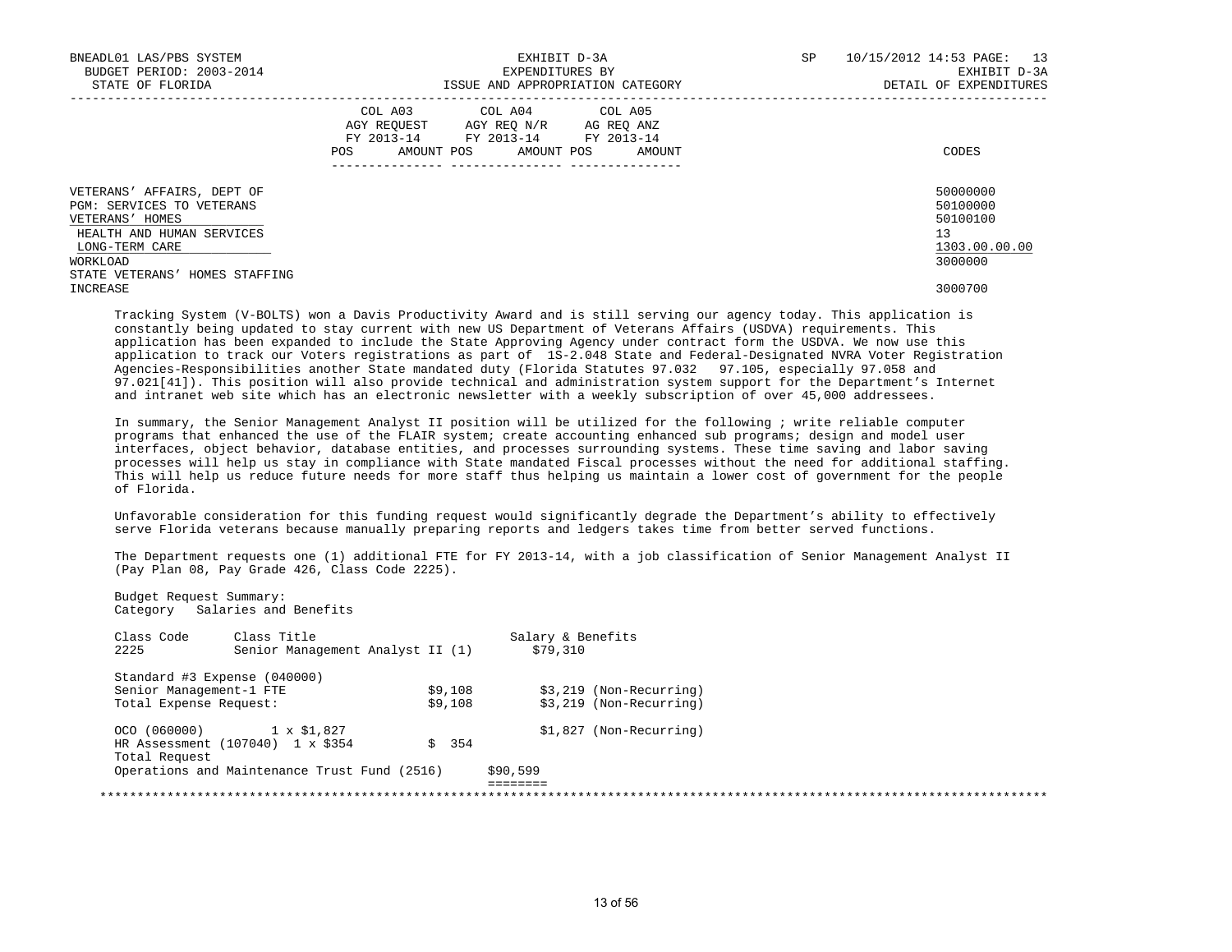| BNEADL01 LAS/PBS SYSTEM<br>BUDGET PERIOD: 2003-2014<br>STATE OF FLORIDA<br>. _ _ _ _ _ _ _ _ _ _ _ _ _ _ _ _ _                                                                             | EXHIBIT D-3A<br>EXPENDITURES BY<br>ISSUE AND APPROPRIATION CATEGORY |                                                                                                   |                      |          |               |              | SP 10/15/2012 14:53 PAGE: 14<br>EXHIBIT D-3A<br>DETAIL OF EXPENDITURES        |  |
|--------------------------------------------------------------------------------------------------------------------------------------------------------------------------------------------|---------------------------------------------------------------------|---------------------------------------------------------------------------------------------------|----------------------|----------|---------------|--------------|-------------------------------------------------------------------------------|--|
|                                                                                                                                                                                            | POS AMOUNT POS                                                      | COL A03 COL A04 COL A05<br>AGY REQUEST AGY REQ N/R AG REQ ANZ<br>FY 2013-14 FY 2013-14 FY 2013-14 | AMOUNT POS<br>AMOUNT |          |               |              | CODES                                                                         |  |
| VETERANS' AFFAIRS, DEPT OF<br>PGM: SERVICES TO VETERANS<br>VETERANS' HOMES<br>HEALTH AND HUMAN SERVICES<br>LONG-TERM CARE<br>WORKLOAD<br>STATE VETERANS' HOMES STAFFING<br><b>INCREASE</b> |                                                                     |                                                                                                   |                      |          |               |              | 50000000<br>50100000<br>50100100<br>13<br>1303.00.00.00<br>3000000<br>3000700 |  |
| POSITION DETAIL OF SALARIES AND BENEFITS:                                                                                                                                                  |                                                                     |                                                                                                   |                      |          |               |              |                                                                               |  |
|                                                                                                                                                                                            |                                                                     | FTE BASE RATE                                                                                     | ADDITIVES            | BENEFITS | SUBTOTAL      | $\mathbb{R}$ | LAPSE LAPSED SALARIES<br>AND BENEFITS                                         |  |
| A03 - AGY REOUEST FY 2013-14                                                                                                                                                               |                                                                     |                                                                                                   |                      |          |               |              |                                                                               |  |
| NEW POSITIONS<br>2225 SENIOR MANAGEMENT ANALYST II - SES<br>N0006 001                                                                                                                      |                                                                     | $1.00$ 60,231                                                                                     |                      |          |               |              | 19,079 79,310 0.00 79,310                                                     |  |
| TOTALS FOR ISSUE BY FUND<br>2516 OPERATIONS AND MAINT TF                                                                                                                                   |                                                                     |                                                                                                   |                      |          |               |              | 79,310                                                                        |  |
|                                                                                                                                                                                            |                                                                     | 1.00 60,231                                                                                       |                      |          | 19,079 79,310 |              | ______________<br>79,310<br>==============                                    |  |
|                                                                                                                                                                                            |                                                                     |                                                                                                   |                      |          |               |              |                                                                               |  |
| NEW INFORMATION RESOURCE MANAGEMENT<br>INFRASTRUCTURE PROJECT<br>MAINTENANCE OF HEALTH INFORMATION<br>TECHNOLOGY SYSTEMS<br>SPECIAL CATEGORIES<br>CONTRACTED SERVICES                      |                                                                     |                                                                                                   |                      |          |               |              | 3600000<br>36010C0<br>100000<br>100777                                        |  |
| OPERATIONS AND MAINT TF -STATE 57,722<br>-FEDERL 75,278                                                                                                                                    |                                                                     |                                                                                                   |                      |          |               |              | 2516 1<br>2516 3                                                              |  |
| TOTAL OPERATIONS AND MAINT TF                                                                                                                                                              | 133,000                                                             |                                                                                                   |                      |          |               |              | 2516                                                                          |  |
| TOTAL APPRO                                                                                                                                                                                | 133,000                                                             |                                                                                                   |                      |          |               |              |                                                                               |  |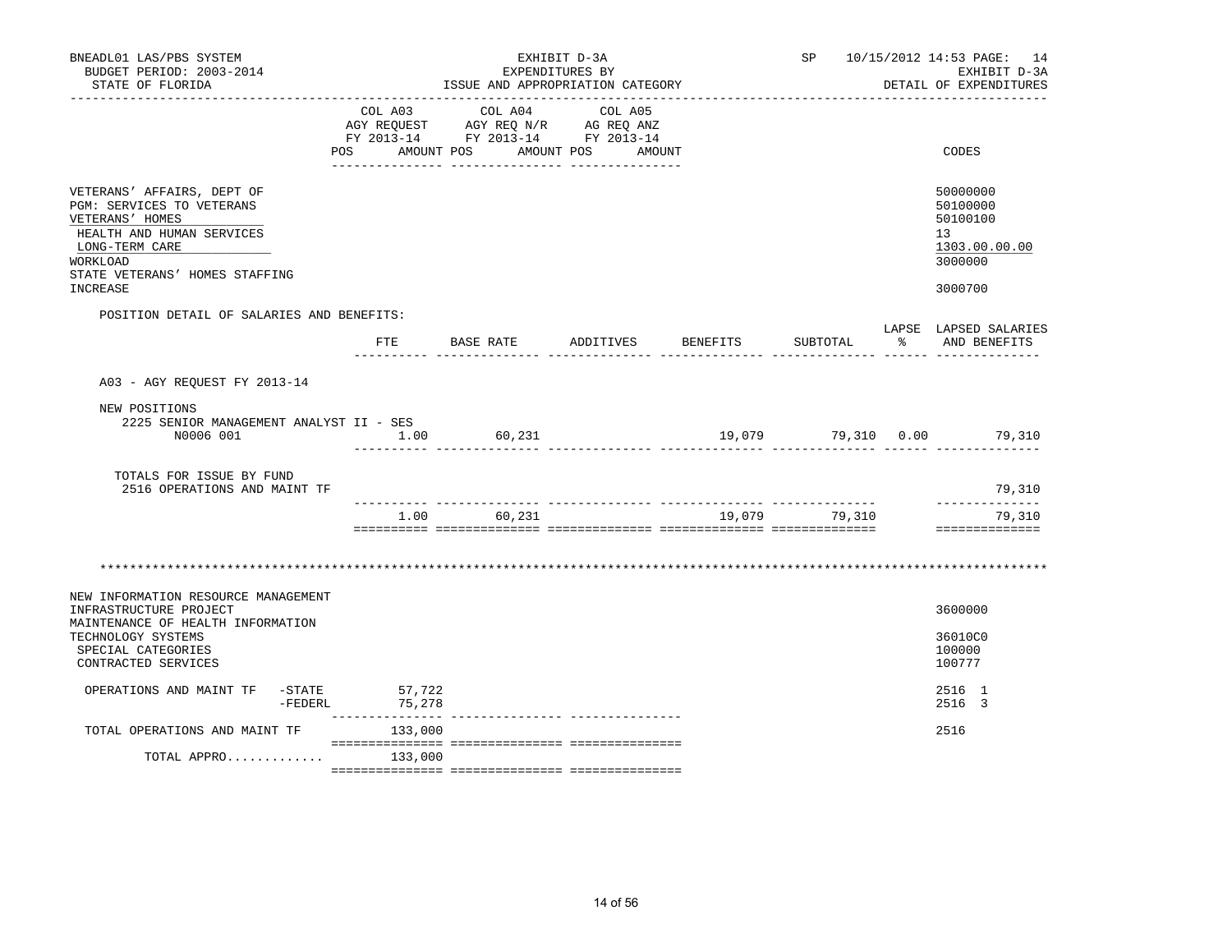| BNEADL01 LAS/PBS SYSTEM<br>BUDGET PERIOD: 2003-2014                                                                              | EXHIBIT D-3A<br>EXPENDITURES BY                                                                                                   | SP                | 10/15/2012 14:53 PAGE: 15<br>EXHIBIT D-3A               |
|----------------------------------------------------------------------------------------------------------------------------------|-----------------------------------------------------------------------------------------------------------------------------------|-------------------|---------------------------------------------------------|
| STATE OF FLORIDA                                                                                                                 | ISSUE AND APPROPRIATION CATEGORY                                                                                                  |                   | DETAIL OF EXPENDITURES                                  |
|                                                                                                                                  | COL A03 COL A04 COL A05<br>AGY REQUEST AGY REQ N/R AG REQ ANZ<br>FY 2013-14 FY 2013-14 FY 2013-14<br>POS<br>AMOUNT POS AMOUNT POS | AMOUNT            | CODES                                                   |
| VETERANS' AFFAIRS, DEPT OF<br><b>PGM: SERVICES TO VETERANS</b><br>VETERANS' HOMES<br>HEALTH AND HUMAN SERVICES<br>LONG-TERM CARE |                                                                                                                                   |                   | 50000000<br>50100000<br>50100100<br>13<br>1303.00.00.00 |
| NEW INFORMATION RESOURCE MANAGEMENT<br>INFRASTRUCTURE PROJECT<br>MAINTENANCE OF HEALTH INFORMATION                               |                                                                                                                                   |                   | 3600000                                                 |
| TECHNOLOGY SYSTEMS                                                                                                               |                                                                                                                                   |                   | 36010C0                                                 |
| AGENCY ISSUE NARRATIVE:<br>2013-2014 BUDGET YEAR NARRATIVE:<br>Program Title: State Veterans' Homes Program                      |                                                                                                                                   | IT COMPONENT? YES |                                                         |

-------------

Funding Source: Operations and Maintenance Trust Fun - 2516

-------------

 Issue Title: Maintenance of Health Information Technology Systems -------------

 Long Range Program Plan Measure: Percent of Veterans' Homes in Substantial Compliance with State and Federal Health Care Regulations.

-------------

 The Department of Veterans' Affairs (Department) requests an increase in recurring budget authority in the amount of \$133,000, within the Operations and Maintenance Trust Fund, Contracted Services Category (100777), for the State Veterans' Homes Program for the payment of annual maintenance costs of the new Health Information Technology (HIT) System. This request completes the LBR Issue approved for FY 2012-13 for the replacement of UltraCare for Windows system (36370CO). This request furthers the Governor's initiative of 'Economic Development and Job Creation' by improving the efficiency and effectiveness of the State Veterans' Homes' operations. The new application will provide integrated processing and reporting of both clinical and financial information and will support the seven (7) State Veterans' Nursing and Domiciliary facilities, which provide long-term health care with a total of 869 beds. The Department's facilities are located in Daytona Beach (Volusia County), Lake City (Columbia County), Land O' Lakes (Pasco County), Pembroke Pines (Broward County), Panama City (Bay County), Port Charlotte (Charlotte County), and St. Augustine (St. Johns County). Funds are needed to pay for the maintenance services of the application, annual licensing costs, and enhancements.

 There are a number of HIT functional requirements on the horizon that are being motivated by the federal government, specifically the Department of Health and Human Services (HHS). Changes in the format and content of the electronic transactions used to exchange personal health information (PHI) between and among providers, payers and other interested third parties having been mandated beginning in 2010. Also, there are going to be requirements for interfaces for electronic prescribing (e-Prescribing), computerized physician order entry (CPOE) and the system cannot interact with commercially available electronic health records. Full budget requirements for maintenance services are fully addressed in the accompanying Schedule IV-B included in the Department's Legislative Budget Request.

 Unfavorable consideration for this funding request would significantly degrade the Department's ability to effectively operate and manage a multi-facility health care provider network. The six (6) State Veterans' Nursing Homes and the State Veterans' Domiciliary Home currently generate over \$73 million annually in reimbursement billing revenue for the State of Florida. The State Veterans' Homes Program will be unable to continue processing Medicaid/Medicare, VA, private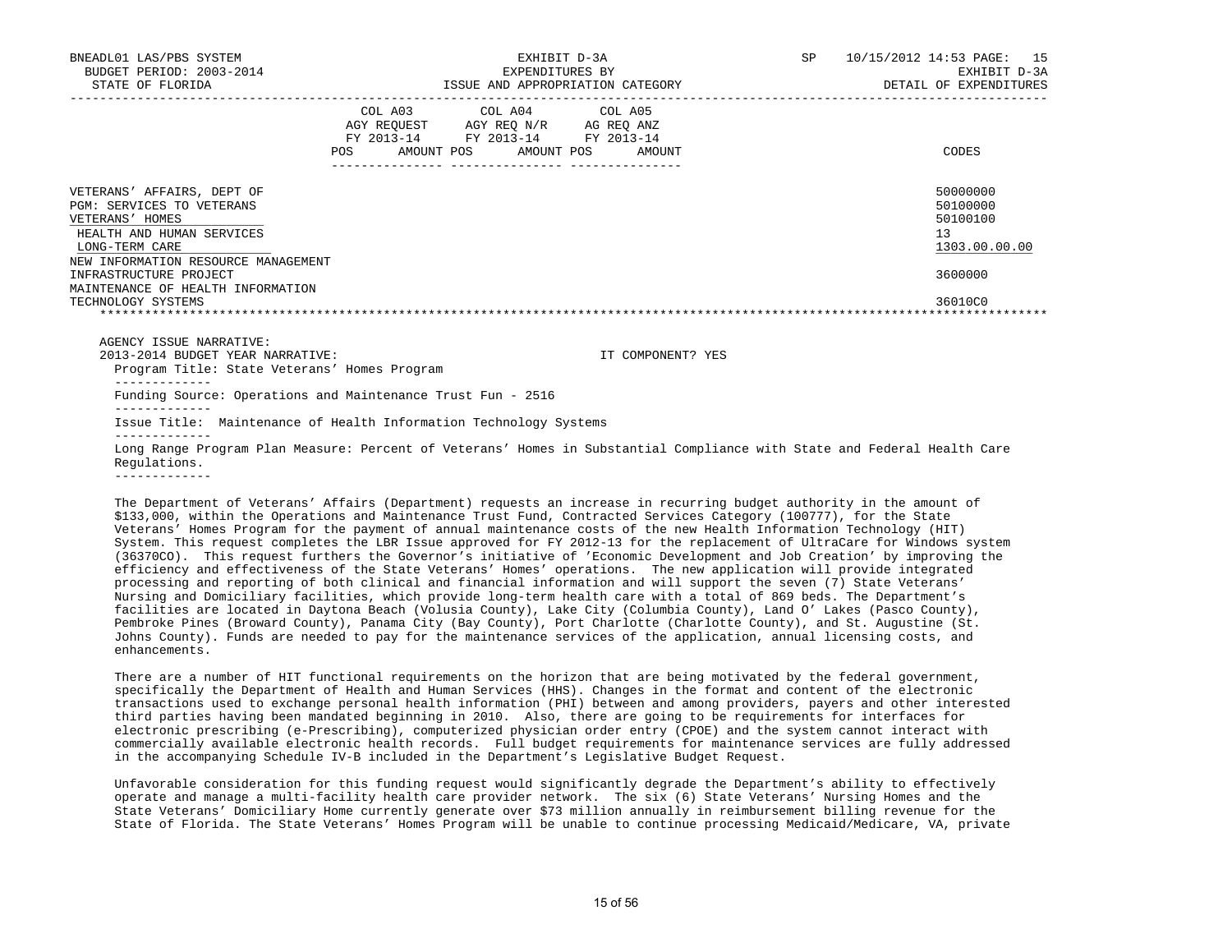| BNEADL01 LAS/PBS SYSTEM<br>BUDGET PERIOD: 2003-2014<br>STATE OF FLORIDA                                                                                          |                                      | EXHIBIT D-3A<br>EXPENDITURES BY<br>ISSUE AND APPROPRIATION CATEGORY                                    | 10/15/2012 14:53 PAGE:<br>SP<br>EXHIBIT D-3A<br>DETAIL OF EXPENDITURES                                                                                                                                                                           | 16 |
|------------------------------------------------------------------------------------------------------------------------------------------------------------------|--------------------------------------|--------------------------------------------------------------------------------------------------------|--------------------------------------------------------------------------------------------------------------------------------------------------------------------------------------------------------------------------------------------------|----|
|                                                                                                                                                                  | COL A03<br>POS AMOUNT POS AMOUNT POS | COL A04<br>COL A05<br>AGY REQUEST AGY REQ N/R AG REQ ANZ<br>FY 2013-14 FY 2013-14 FY 2013-14<br>AMOUNT | CODES                                                                                                                                                                                                                                            |    |
| VETERANS' AFFAIRS, DEPT OF<br>PGM: SERVICES TO VETERANS<br>VETERANS' HOMES<br>HEALTH AND HUMAN SERVICES<br>LONG-TERM CARE<br>NEW INFORMATION RESOURCE MANAGEMENT |                                      |                                                                                                        | 50000000<br>50100000<br>50100100<br>13<br>1303.00.00.00                                                                                                                                                                                          |    |
| INFRASTRUCTURE PROJECT                                                                                                                                           |                                      |                                                                                                        | 3600000                                                                                                                                                                                                                                          |    |
| MAINTENANCE OF HEALTH INFORMATION<br>TECHNOLOGY SYSTEMS                                                                                                          |                                      |                                                                                                        | 36010C0                                                                                                                                                                                                                                          |    |
| million veteran population.<br>Fund: Operations and Maintenance Trust Fund                                                                                       | 2516                                 |                                                                                                        | insurance, hospice, and other billing entities ensure high levels of quality of care for our resident veterans and manage<br>the program's vital outcomes. These outcomes are clearly advantageous to the State of Florida and its more than 1.6 |    |
| Category<br>Contracted Services (100777)                                                                                                                         | Amount<br>\$133,000                  |                                                                                                        |                                                                                                                                                                                                                                                  |    |
| REQUESTS OF INCREASE TO CURRENT<br>PROGRAMS<br>INCREASE TO EXPENSE<br>OPERATIONS AND MAINTENANCE                                                                 |                                      |                                                                                                        | 4200000                                                                                                                                                                                                                                          |    |
| TRUST FUND<br>EXPENSES                                                                                                                                           |                                      |                                                                                                        | 4200020<br>040000                                                                                                                                                                                                                                |    |
| OPERATIONS AND MAINT TF -STATE 227,025                                                                                                                           | -FEDERL 296,075                      |                                                                                                        | 2516 1<br>2516 3                                                                                                                                                                                                                                 |    |
| TOTAL OPERATIONS AND MAINT TF                                                                                                                                    | 523,100                              |                                                                                                        | 2516                                                                                                                                                                                                                                             |    |
| TOTAL APPRO                                                                                                                                                      | 523,100                              |                                                                                                        |                                                                                                                                                                                                                                                  |    |
|                                                                                                                                                                  |                                      |                                                                                                        |                                                                                                                                                                                                                                                  |    |
| AGENCY ISSUE NARRATIVE:<br>2013-2014 BUDGET YEAR NARRATIVE:<br>Program Title: State Veterans'' Homes Program                                                     |                                      | IT COMPONENT? NO                                                                                       |                                                                                                                                                                                                                                                  |    |
| _________________<br>Funding Source: Operations and Maintenance Trust Fund 2516                                                                                  |                                      |                                                                                                        |                                                                                                                                                                                                                                                  |    |
| _____________<br>Issue Title: Increase to Expense Operations and Maintenance Trust Fund                                                                          |                                      |                                                                                                        |                                                                                                                                                                                                                                                  |    |
| _____________<br>Requlations.                                                                                                                                    |                                      |                                                                                                        | Long Range Program Plan Measure: Percent of Veterans' Homes in Substantial Compliance with State and Federal Health Care                                                                                                                         |    |
|                                                                                                                                                                  |                                      |                                                                                                        |                                                                                                                                                                                                                                                  |    |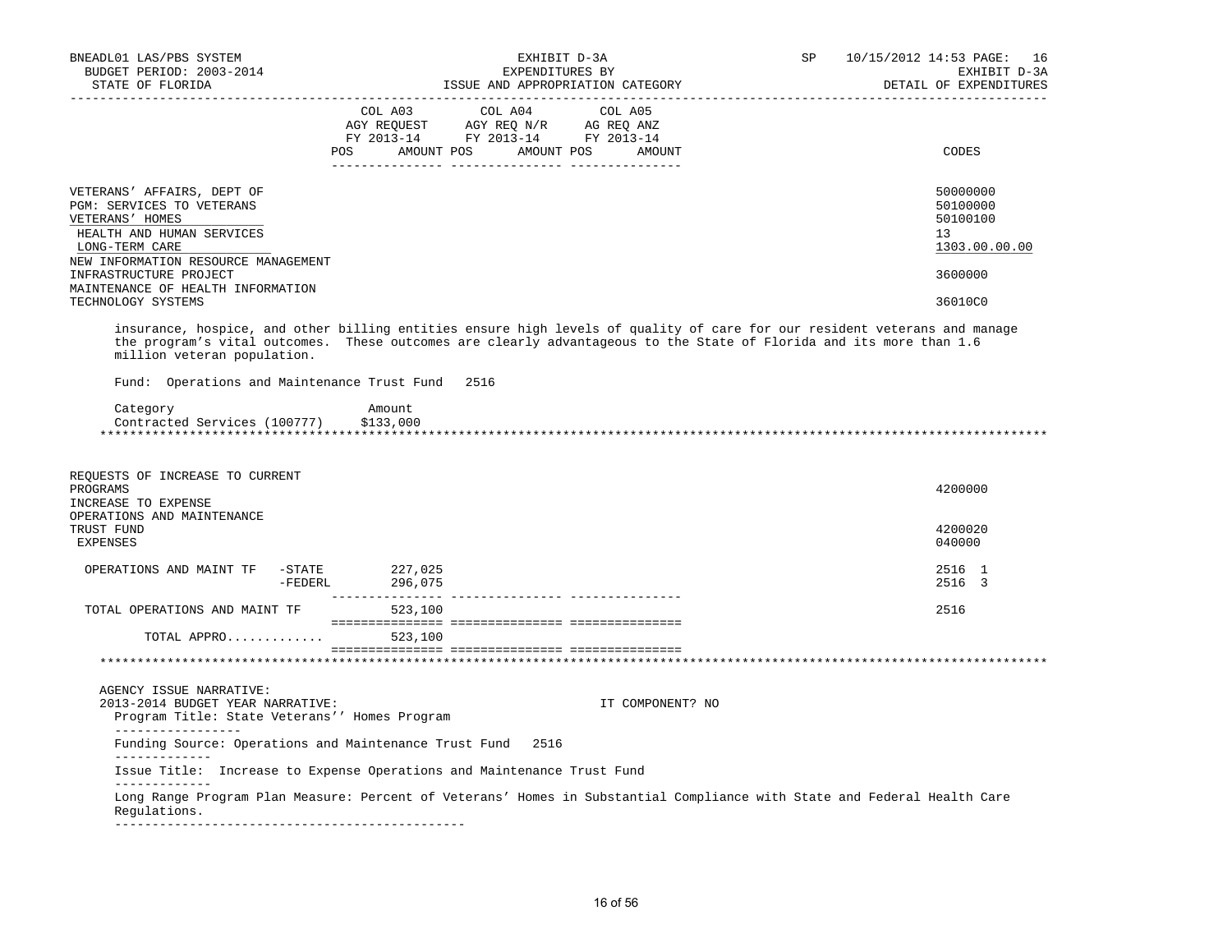| BNEADL01 LAS/PBS SYSTEM<br>BUDGET PERIOD: 2003-2014<br>STATE OF FLORIDA                                                                                                                         | EXHIBIT D-3A<br>EXPENDITURES BY<br>ISSUE AND APPROPRIATION CATEGORY                                                                   | SP<br>10/15/2012 14:53 PAGE: 17<br>EXHIBIT D-3A<br>DETAIL OF EXPENDITURES       |
|-------------------------------------------------------------------------------------------------------------------------------------------------------------------------------------------------|---------------------------------------------------------------------------------------------------------------------------------------|---------------------------------------------------------------------------------|
|                                                                                                                                                                                                 | COL A03 COL A04 COL A05<br>AGY REQUEST AGY REQ N/R AG REQ ANZ<br>FY 2013-14 FY 2013-14 FY 2013-14<br>POS AMOUNT POS AMOUNT POS AMOUNT | CODES                                                                           |
| VETERANS' AFFAIRS, DEPT OF<br>PGM: SERVICES TO VETERANS<br>VETERANS' HOMES<br>HEALTH AND HUMAN SERVICES<br>LONG-TERM CARE<br>REQUESTS OF INCREASE TO CURRENT<br>PROGRAMS<br>INCREASE TO EXPENSE |                                                                                                                                       | 50000000<br>50100000<br>50100100<br>13 <sup>°</sup><br>1303.00.00.00<br>4200000 |
| OPERATIONS AND MAINTENANCE<br>TRUST FUND                                                                                                                                                        |                                                                                                                                       | 4200020                                                                         |

 The Department of Veterans' Affairs (Department) requests an increase in recurring budget authority in the Expense Category of \$523,100 to pay for increased costs in utilities, prescribed drugs, and medical supplies within the Operations and Maintenance Trust Fund. This request furthers the Governor's initiative of 'Maintaining Affordable Cost of Living in Florida' by providing affordable long term care environment to our veteran residents.

 This request includes an increase in budget authority of: (1) \$182,600 for the payment of Utilities; (2) \$119,900 for the payment of Prescription Drugs, and (3) \$220,600 for the payment of Medical Supplies within the Homes Program. Increasing costs in these three categories compounded by an overall increases in resident occupancy from 93% in fiscal year 2009-10 to 98.2% in fiscal year 2011-12 (excluding the new home), have resulted in a need for increased authority so the Department can meet its obligations on a timely manner.

 Unfavorable consideration to this request may result in the inability of the Department to fulfill its obligations on a timely manner, in accordance with Florida Statutes and laws.

Cost Summary:

 $\frac{1}{\sqrt{2}}$  ,  $\frac{1}{\sqrt{2}}$  ,  $\frac{1}{\sqrt{2}}$  ,  $\frac{1}{\sqrt{2}}$  ,  $\frac{1}{\sqrt{2}}$  ,  $\frac{1}{\sqrt{2}}$  ,  $\frac{1}{\sqrt{2}}$  ,  $\frac{1}{\sqrt{2}}$  ,  $\frac{1}{\sqrt{2}}$  ,  $\frac{1}{\sqrt{2}}$  ,  $\frac{1}{\sqrt{2}}$  ,  $\frac{1}{\sqrt{2}}$  ,  $\frac{1}{\sqrt{2}}$  ,  $\frac{1}{\sqrt{2}}$  ,  $\frac{1}{\sqrt{2}}$ 

Operations and Maintenance Trust Fund 2516

| Category |         | Amount    |  |
|----------|---------|-----------|--|
| Expense  | '040000 | \$523,100 |  |
|          |         |           |  |

| FLORIDA DEPARTMENT OF VETERANS'   |        |         |
|-----------------------------------|--------|---------|
| AFFAIRS OPERATING AND MAINTENANCE |        |         |
| RECURRING BUDGET BASE - INCREASE  |        | 4200030 |
| SPECIAL CATEGORIES                |        | 100000  |
| CONTRACTED SERVICES               |        | 100777  |
|                                   |        |         |
| OPERATIONS AND MAINT TF<br>-STATE | 30,814 | 2516 1  |
| -FEDERL                           | 40,186 | 2516 3  |
| TOTAL OPERATIONS AND MAINT TF     | 71,000 | 2516    |
|                                   |        |         |
| TOTAL APPRO                       | 71,000 |         |
|                                   |        |         |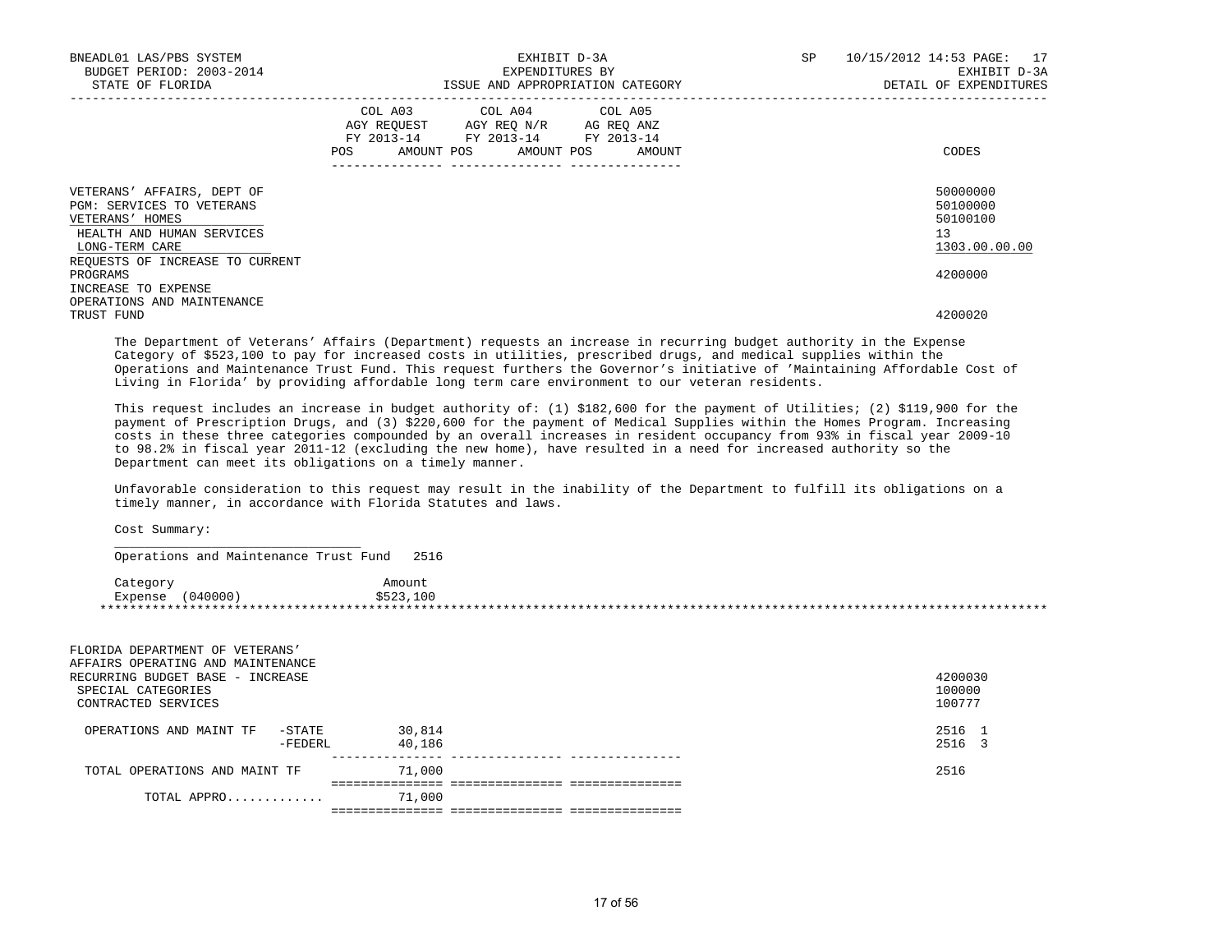| BNEADL01 LAS/PBS SYSTEM<br>BUDGET PERIOD: 2003-2014                                                                                                                                                                                                                                                                                                                                                                                                           | EXHIBIT D-3A<br>EXPENDITURES BY  |                                                                                                   |  | SP <sub>2</sub>  | 10/15/2012 14:53 PAGE: 18<br>EXHIBIT D-3A<br>DETAIL OF EXPENDITURES |                                                                    |
|---------------------------------------------------------------------------------------------------------------------------------------------------------------------------------------------------------------------------------------------------------------------------------------------------------------------------------------------------------------------------------------------------------------------------------------------------------------|----------------------------------|---------------------------------------------------------------------------------------------------|--|------------------|---------------------------------------------------------------------|--------------------------------------------------------------------|
|                                                                                                                                                                                                                                                                                                                                                                                                                                                               | POS AMOUNT POS AMOUNT POS AMOUNT | COL A03 COL A04 COL A05<br>AGY REQUEST AGY REQ N/R AG REQ ANZ<br>FY 2013-14 FY 2013-14 FY 2013-14 |  |                  |                                                                     | CODES                                                              |
| VETERANS' AFFAIRS, DEPT OF<br><b>PGM: SERVICES TO VETERANS</b><br>VETERANS' HOMES<br>HEALTH AND HUMAN SERVICES<br>LONG-TERM CARE<br>REQUESTS OF INCREASE TO CURRENT<br>PROGRAMS                                                                                                                                                                                                                                                                               |                                  |                                                                                                   |  |                  |                                                                     | 50000000<br>50100000<br>50100100<br>13<br>1303.00.00.00<br>4200000 |
| FLORIDA DEPARTMENT OF VETERANS'<br>AFFAIRS OPERATING AND MAINTENANCE<br>RECURRING BUDGET BASE - INCREASE<br>AGENCY ISSUE NARRATIVE:<br>2013-2014 BUDGET YEAR NARRATIVE:                                                                                                                                                                                                                                                                                       |                                  |                                                                                                   |  | IT COMPONENT? NO |                                                                     | 4200030                                                            |
| Program Title: State Veterans' Home Program<br>------------------<br>Funding Source: Operations and Maintenance Trust Fund 2516                                                                                                                                                                                                                                                                                                                               |                                  |                                                                                                   |  |                  |                                                                     |                                                                    |
| Issue Title: Florida Department of Veterans' Affairs Operating and Maintenance Recurring Base Budget Increase<br>Long Range Program Plan Measure: Percent of Veterans' Homes in Substantial Compliance with State and Federal Health Care<br>Requlations.                                                                                                                                                                                                     |                                  |                                                                                                   |  |                  |                                                                     |                                                                    |
| -------------<br>The Department of Veterans' Affairs (Department) requests an increase in recurring budget authority of \$71,000 to cover<br>increased costs for the Contracted Services category for Therapy Services in the Operations and Maintenance Trust Fund.<br>This request furthers the Governor's initiative of 'Maintaining Affordable Cost of Living in Florida' by providing<br>affordable long term care environment to our veteran residents. |                                  |                                                                                                   |  |                  |                                                                     |                                                                    |
| Although the Department has achieved competitive pricing levels through the procurement of these services and therefore<br>fix per individual therapy costs, the overall increases in resident occupancy from 93% on fiscal year 2009-10 to 98.2% in<br>fiscal year 2011-12 (excluding the new home), have resulted in a need for increased authority so the Department can meet<br>its obligations on a timely manner.                                       |                                  |                                                                                                   |  |                  |                                                                     |                                                                    |

 Unfavorable consideration to this request may result in the inability of the Department to fulfill its obligations on a timely manner and in accordance with Florida Statutes and laws.

Cost Summary:

\_\_\_\_\_\_\_\_\_\_\_\_\_\_\_\_\_\_\_\_\_\_\_\_\_\_\_\_\_\_\_\_\_

Fund Operations and Maintenance Trust Fund 2516

| Category                       | Amount |  |
|--------------------------------|--------|--|
| .100777<br>Contracted Services | 1,000  |  |
|                                |        |  |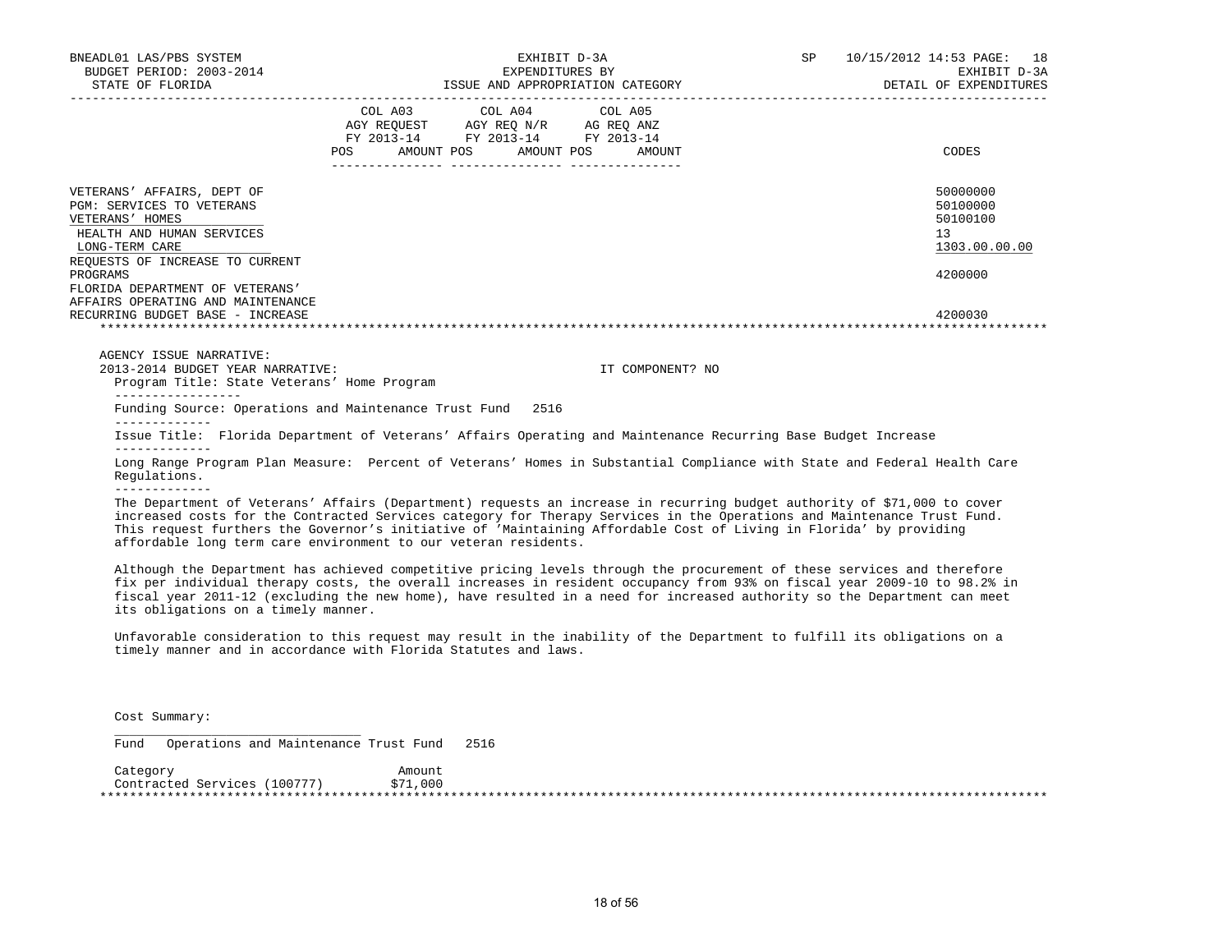| BNEADL01 LAS/PBS SYSTEM<br>BUDGET PERIOD: 2003-2014<br>STATE OF FLORIDA                                                                                                                                                                                     |            | EXHIBIT D-3A<br>EXPENDITURES BY                                                                                                                                                     | ISSUE AND APPROPRIATION CATEGORY | SP | 10/15/2012 14:53 PAGE: 19<br>EXHIBIT D-3A<br>DETAIL OF EXPENDITURES                                  |
|-------------------------------------------------------------------------------------------------------------------------------------------------------------------------------------------------------------------------------------------------------------|------------|-------------------------------------------------------------------------------------------------------------------------------------------------------------------------------------|----------------------------------|----|------------------------------------------------------------------------------------------------------|
|                                                                                                                                                                                                                                                             | <b>POS</b> | $\begin{tabular}{lcccc} COL A03 & COL A04 & COL A05 \\ AGY REQUEST & AGY REQ N/R & AG REQ ANZ \\ FY & 2013-14 & FY & 2013-14 & FY & 2013-14 \end{tabular}$<br>AMOUNT POS AMOUNT POS | AMOUNT                           |    | CODES                                                                                                |
| VETERANS' AFFAIRS, DEPT OF<br>PGM: SERVICES TO VETERANS<br>VETERANS' HOMES<br>HEALTH AND HUMAN SERVICES<br>LONG-TERM CARE<br>REQUESTS OF INCREASE TO CURRENT<br>PROGRAMS<br>INCREASE IN EXPENSE BUDGET<br>AUTHORITY - OUALITY ASSESSMENT<br><b>EXPENSES</b> |            |                                                                                                                                                                                     |                                  |    | 50000000<br>50100000<br>50100100<br>13 <sup>°</sup><br>1303.00.00.00<br>4200000<br>4200070<br>040000 |
| OPERATIONS AND MAINT TF -STATE 3,032,000                                                                                                                                                                                                                    |            |                                                                                                                                                                                     |                                  |    | 2516 1                                                                                               |
|                                                                                                                                                                                                                                                             |            |                                                                                                                                                                                     |                                  |    |                                                                                                      |
| AGENCY ISSUE NARRATIVE:<br>2013-2014 BUDGET YEAR NARRATIVE:<br>Program Title: State Veterans' Homes Program                                                                                                                                                 |            |                                                                                                                                                                                     | IT COMPONENT? NO                 |    |                                                                                                      |
| Funding Source: Operations and Maintenance Trust Fund 2516                                                                                                                                                                                                  |            |                                                                                                                                                                                     |                                  |    |                                                                                                      |
| Issue Title: Adjustment to Continuation Base for Reapproved Budget Amendments (1600010)                                                                                                                                                                     |            |                                                                                                                                                                                     |                                  |    |                                                                                                      |
| Long Range Program Plan Measure: Percent of Veterans' Homes in Substantial Compliance with State and Federal Health Care<br>Requlations.                                                                                                                    |            |                                                                                                                                                                                     |                                  |    |                                                                                                      |
| -------------<br>mbi Ricibulli if William (1551). (Ricibulli Ciclini in Jamesia if An Ann AAN Jamesia Didail islamische Jackie                                                                                                                              |            |                                                                                                                                                                                     |                                  |    |                                                                                                      |

 The Department of Veterans' Affairs (Department) requests an increase of \$3,032,000 in recurring budget authority in the Expense category (040000) in the Operations and Maintenance Trust Fund to meet the stringent requirements of section 409.9082, Florida Statutes, for the Quality Assessment (QA) fee for the six (6) State Veterans' Nursing Homes. This request updates the budget amendment (EOG Log#: B0075) approved by the Legislative Budget Commission on August 23, 2012. This request furthers the Governor's initiative of 'Maintaining Affordable Cost of Living in Florida' by keeping the overall health and safety costs of the operation of a State Veterans' Home as low as possible.

 Fiscal Year 2013-14 budget authority is based on FY 2009-10 rate of \$15.89 per non-Medicare resident day, applied to five (5) State Veterans nursing homes. The rate has increased from \$15.89 to: (1) \$18.83 in FY 2010-11; (2) \$21.01 in FY 2011-12; (3) \$21.15 in January 2012; (4) \$22.89 in July 2012; and (5) \$24.77 in July 2013 is projected. The change in rate from FY 2009-10 to July 2013, represents an increase of \$8.88 or 55.9%. Furthermore, the Department currently has six (6) State Veterans' Nursing Homes, an increase of one (1) nursing home as compared with FY 2009-10. The increased number of state veterans' nursing homes combined with an increase in occupancy rate has resulted in a higher number of non-Medicare resident days. The non-Medicare resident days are projected for FY 2013-14 in 246,200, which represents an increase from 2009-10 of 51,700 or 26.5%. Estimated total FY 2013-14 QA rates are in the amount of \$6,092,000 up \$3,032,000 as compared with authorized budget. Therefore, an additional increase in the budget authority in Operations and Maintenance Trust Fund, expense category, is required.

 The Department does not have sufficient budget authority in the expense category to meet the requirements mandated by section 409.9082, Florida Statutes. If this request is not approved, the Agency for Health Care Administration can impose the following remedies to the Department for failure to pay the assessment.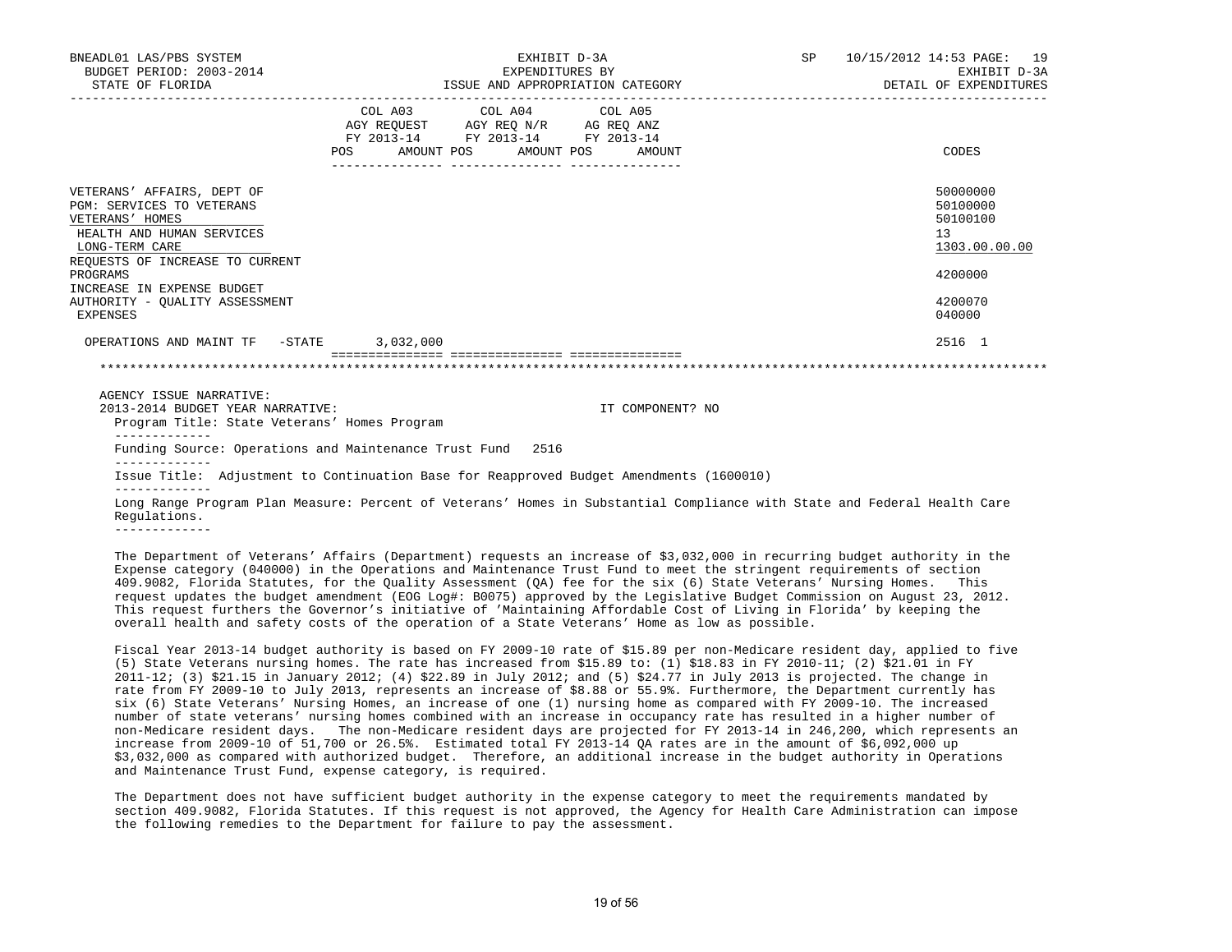| BNEADL01 LAS/PBS SYSTEM<br>BUDGET PERIOD: 2003-2014<br>STATE OF FLORIDA                                                   | EXHIBIT D-3A<br>EXPENDITURES BY<br>ISSUE AND APPROPRIATION CATEGORY                                                                         | SP<br>10/15/2012 14:53 PAGE: 20<br>EXHIBIT D-3A<br>DETAIL OF EXPENDITURES |
|---------------------------------------------------------------------------------------------------------------------------|---------------------------------------------------------------------------------------------------------------------------------------------|---------------------------------------------------------------------------|
|                                                                                                                           | COL A03 COL A04 COL A05<br>AGY REQUEST AGY REQ N/R AG REQ ANZ<br>FY 2013-14 FY 2013-14 FY 2013-14<br>AMOUNT POS AMOUNT POS<br>POS<br>AMOUNT | CODES                                                                     |
| VETERANS' AFFAIRS, DEPT OF<br>PGM: SERVICES TO VETERANS<br>VETERANS' HOMES<br>HEALTH AND HUMAN SERVICES<br>LONG-TERM CARE |                                                                                                                                             | 50000000<br>50100000<br>50100100<br>13<br>1303.00.00.00                   |
| REQUESTS OF INCREASE TO CURRENT<br>PROGRAMS<br>INCREASE IN EXPENSE BUDGET<br>AUTHORITY - OUALITY ASSESSMENT               |                                                                                                                                             | 4200000<br>4200070                                                        |

1. Withholding of any medical assistance reimbursement payments.

2. Suspension or revocation of the State Veterans nursing home facilities license.

3. Imposition of a fine of up to \$1,000 per day for each delinquent payment.

Cost Summary:

Operations and Maintenance Trust Fund 2516

Category **Amount** Expense (040000) \$3,032,000

\_\_\_\_\_\_\_\_\_\_\_\_\_\_\_\_\_\_\_\_\_\_\_\_\_\_\_\_\_\_\_\_\_

| Expense | , 040000 J | \$3,032,000 |  |  |  |
|---------|------------|-------------|--|--|--|
|         |            |             |  |  |  |
|         |            |             |  |  |  |

| CAPITAL IMPROVEMENT PLAN          |           |                            |                  | 9900000        |
|-----------------------------------|-----------|----------------------------|------------------|----------------|
| MAINTENANCE AND REPAIR            |           |                            |                  | 990M000        |
| FIXED CAPITAL OUTLAY              |           |                            |                  | 080000         |
| MAINT/REP/RES FAC/VETERANS        |           |                            |                  | 080859         |
|                                   |           |                            |                  |                |
| OPERATIONS AND MAINT TF<br>-STATE | 238,700   | 238,700                    |                  | 2516 1         |
| -FEDERL                           | 311,300   | 311,300                    |                  | 2516 3         |
|                                   |           |                            |                  |                |
| TOTAL OPERATIONS AND MAINT TF     | 550,000   | 550,000                    |                  | 2516           |
|                                   |           |                            |                  |                |
| STATE HOMES/VETERANS TF -STATE    | 2,052,000 | 2,052,000                  |                  | $2692 \quad 1$ |
|                                   |           |                            |                  |                |
| TOTAL APPRO                       | 2,602,000 | 2,602,000                  |                  |                |
|                                   |           |                            |                  |                |
|                                   |           |                            |                  |                |
|                                   |           |                            |                  |                |
| <b>AGENCY NARRATIVE:</b>          |           |                            |                  |                |
| 2013-2014 BUDGET YEAR NARRATIVE:  |           | MAINT/REP/RES FAC/VETERANS | IT COMPONENT? NO |                |
| AGENCY ISSUE NARRATIVE:           |           |                            |                  |                |
|                                   |           |                            |                  |                |

2013-2014 BUDGET YEAR NARRATIVE: IT COMPONENT? NO

Program Title: State Veterans' Homes Program

------------------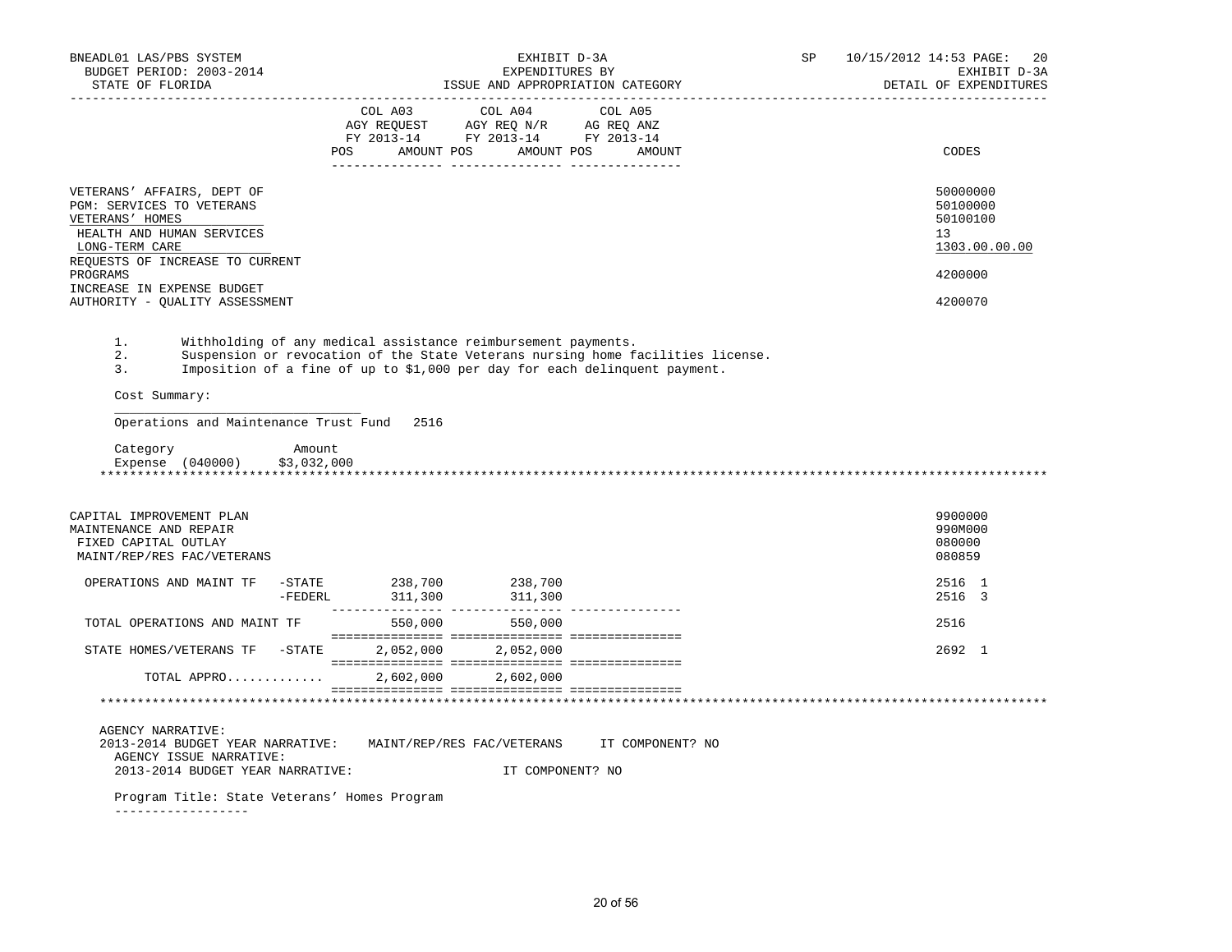| BNEADL01 LAS/PBS SYSTEM<br>BUDGET PERIOD: 2003-2014<br>STATE OF FLORIDA                                                                                                         | EXHIBIT D-3A<br>EXPENDITURES BY<br>ISSUE AND APPROPRIATION CATEGORY                                                                               | 21<br><b>SP</b><br>10/15/2012 14:53 PAGE:<br>EXHIBIT D-3A<br>DETAIL OF EXPENDITURES |
|---------------------------------------------------------------------------------------------------------------------------------------------------------------------------------|---------------------------------------------------------------------------------------------------------------------------------------------------|-------------------------------------------------------------------------------------|
|                                                                                                                                                                                 | COL A03 COL A04 COL A05<br>AGY REOUEST AGY REO N/R<br>AG REO ANZ<br>FY 2013-14 FY 2013-14<br>FY 2013-14<br>AMOUNT POS AMOUNT POS<br>POS<br>AMOUNT | CODES                                                                               |
| VETERANS' AFFAIRS, DEPT OF<br>PGM: SERVICES TO VETERANS<br>VETERANS' HOMES<br>HEALTH AND HUMAN SERVICES<br>LONG-TERM CARE<br>CAPITAL IMPROVEMENT PLAN<br>MAINTENANCE AND REPAIR |                                                                                                                                                   | 50000000<br>50100000<br>50100100<br>13<br>1303.00.00.00<br>9900000<br>990M000       |

 Funding Source: State Homes for Veterans' Trust Fund--2692 --------------- Operations and Maintenance Trust Fund--2516

 Issue Title: Maintenance and Repair of State-Owned Residential Facilities for Veterans -------------

 Long Range Program Plan Measure: Percent of Veterans' Homes in Substantial Compliance with State and Federal Health Care -------------------------------- Regulations.

 The Department of Veterans' Affairs has site specific facilities plans for maintenance, repair and replacement of fixed capital outlay at each State Veterans' Domiciliary Home (SVDH) and State Veterans' Nursing Homes (SVNH) operated by the department. This request furthers the Governor's initiative of 'Economic Development and Job Creation' by improving the efficiency and effectiveness of Department operations.

 The Department's facilities plans provide the following documentation: inventories of facilities, systems, grounds and improvements; surveys of existing buildings and locations; and details and summaries of facility maintenance costs, listed by facility category, projected for the next five years.

 Capital renewal encompasses on-going activities to identify, prevent, and correct conditions that, left untreated, result in a reduction or elimination of serviceable component systems. Capital renewal projects are funded through the State Homes for Veterans Trust Fund (2692). Active capital renewal is necessary to properly maintain current and anticipated buildings and systems. The facility maintenance program implemented by department is designed to extend the service life of the Veterans' Homes while maintaining an appropriate and safe environment for the residents. This proactive approach ensures attainment of 30-year life cycles for the facilities, with nominal year-to-year maintenance. However, this approach cannot foresee changes driven by code revisions, mandated program changes, and shifting population needs.

 Capital Renewal is subcategorized into building system, central utility system, special system, and campus system. The building system is comprised of electrical, envelope, interior, mechanical, plumbing, roof, site, structural and special categories. The central utility system is comprised of cogeneration, cooling generation and distribution, electrical distribution, heating generation and distribution, landfill, water treatment and distribution, and water treatment. The campus system is comprised of drainage and grounds, road system paving, and other paving.

 The continuation of this funding gives the department the capability to more rapidly and adequately respond to emergency repair requirements at facilities which house critical care residents.

 Unfavorable consideration of this request would jeopardize the safety and quality of care provided in the State Veterans' Homes.The Fiscal Impact table below provides estimated fiscal impact of the issue and indicates the source of the funds [GR or TF (Specify TF)].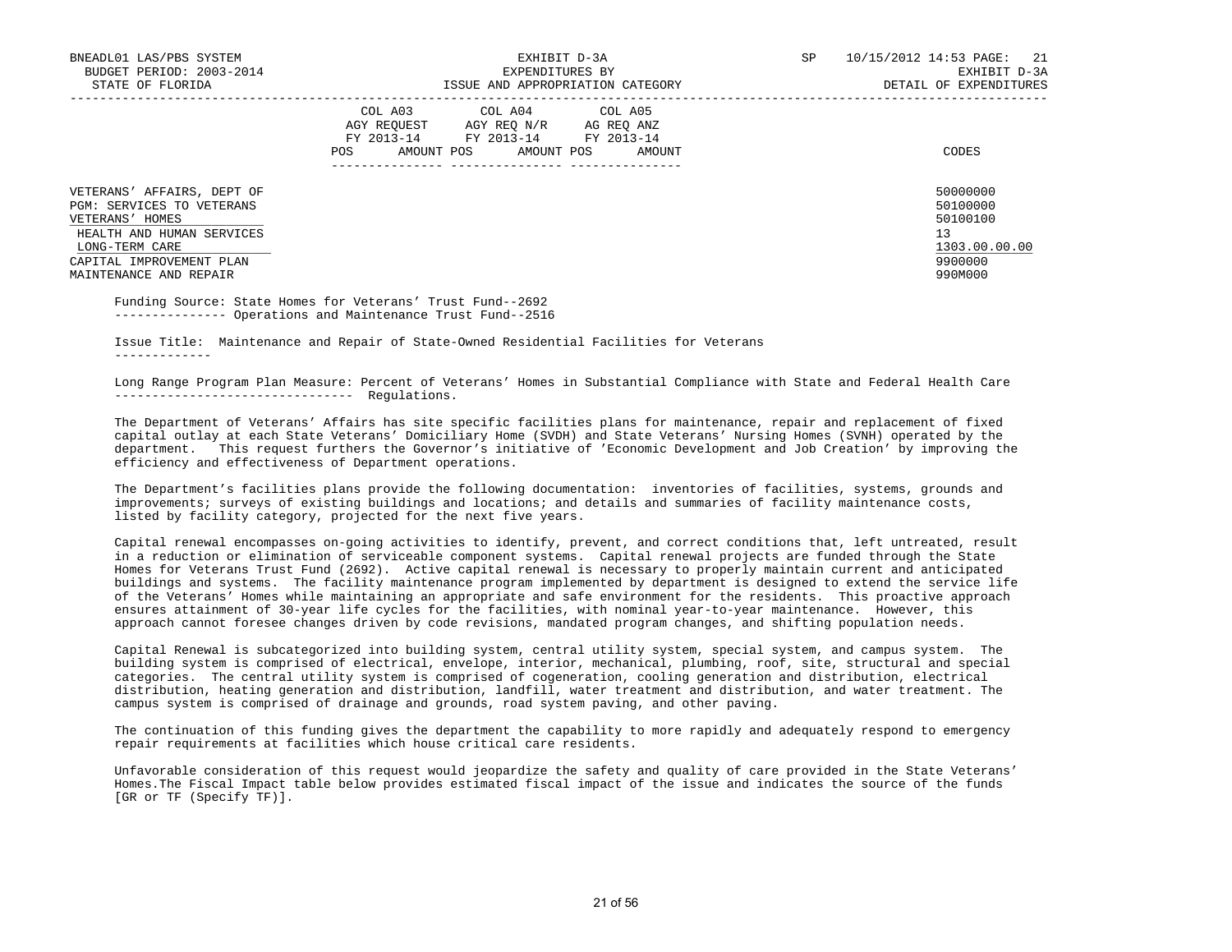| BNEADL01 LAS/PBS SYSTEM<br>BUDGET PERIOD: 2003-2014<br>STATE OF FLORIDA                                                                                                         |                           | EXHIBIT D-3A<br>EXPENDITURES BY<br>ISSUE AND APPROPRIATION CATEGORY                                                                                                                                                                                                                                                                                                                                                                                                                                 | SP                            |                        | 10/15/2012 14:53 PAGE:<br>22<br>EXHIBIT D-3A<br>DETAIL OF EXPENDITURES |                                                                               |
|---------------------------------------------------------------------------------------------------------------------------------------------------------------------------------|---------------------------|-----------------------------------------------------------------------------------------------------------------------------------------------------------------------------------------------------------------------------------------------------------------------------------------------------------------------------------------------------------------------------------------------------------------------------------------------------------------------------------------------------|-------------------------------|------------------------|------------------------------------------------------------------------|-------------------------------------------------------------------------------|
| POS                                                                                                                                                                             | COL A03<br>AMOUNT POS     | COL A04<br>FY 2013-14 FY 2013-14 FY 2013-14<br>AMOUNT POS                                                                                                                                                                                                                                                                                                                                                                                                                                           | COL A05<br>AMOUNT             |                        |                                                                        | CODES                                                                         |
| VETERANS' AFFAIRS, DEPT OF<br>PGM: SERVICES TO VETERANS<br>VETERANS' HOMES<br>HEALTH AND HUMAN SERVICES<br>LONG-TERM CARE<br>CAPITAL IMPROVEMENT PLAN<br>MAINTENANCE AND REPAIR |                           |                                                                                                                                                                                                                                                                                                                                                                                                                                                                                                     |                               |                        |                                                                        | 50000000<br>50100000<br>50100100<br>13<br>1303.00.00.00<br>9900000<br>990M000 |
| State Veterans' Home                                                                                                                                                            |                           | FY 2013-14 FY 2014-15 FY 2015-16 FY 2016-17                                                                                                                                                                                                                                                                                                                                                                                                                                                         |                               |                        | FY 2017-18                                                             |                                                                               |
| Lake City SVDH (Columbia County)                                                                                                                                                | \$540,000                 | \$188,500                                                                                                                                                                                                                                                                                                                                                                                                                                                                                           | \$200,000                     | \$150,000              | \$110,000                                                              |                                                                               |
| Daytona Beach SVNH (Volusia County)                                                                                                                                             | 382,000                   | 52,000                                                                                                                                                                                                                                                                                                                                                                                                                                                                                              | 102,500                       | 100,000                | 150,000                                                                |                                                                               |
| Land o' Lakes SVNH (Pasco County)                                                                                                                                               | 259,000                   | 150,000                                                                                                                                                                                                                                                                                                                                                                                                                                                                                             | 46,000                        | 450,000                | 150,000                                                                |                                                                               |
| Pembroke Pines SVNH (Broward County)                                                                                                                                            | 340,000                   | 273,000                                                                                                                                                                                                                                                                                                                                                                                                                                                                                             | 240,000                       | 90,000                 | 20,000                                                                 |                                                                               |
| Panama City SVNH (Bay County)                                                                                                                                                   | 244,000                   | 156,500                                                                                                                                                                                                                                                                                                                                                                                                                                                                                             | 190,300                       | 120,000                | 297,000                                                                |                                                                               |
| Port Charlotte SVNH(Charlotte County) 202,000                                                                                                                                   |                           | 165,000                                                                                                                                                                                                                                                                                                                                                                                                                                                                                             | 130,000                       | 60,000                 | 250,000                                                                |                                                                               |
| St. Augustine SVNH (St. Johns County) 85,000                                                                                                                                    |                           | 100,000                                                                                                                                                                                                                                                                                                                                                                                                                                                                                             | 100,000                       | 100,000                | 100,000                                                                |                                                                               |
| CIP Sub Total:                                                                                                                                                                  | ----------<br>\$2,052,000 | $\begin{array}{cccccccccc} \multicolumn{2}{c}{} & \multicolumn{2}{c}{} & \multicolumn{2}{c}{} & \multicolumn{2}{c}{} & \multicolumn{2}{c}{} & \multicolumn{2}{c}{} & \multicolumn{2}{c}{} & \multicolumn{2}{c}{} & \multicolumn{2}{c}{} & \multicolumn{2}{c}{} & \multicolumn{2}{c}{} & \multicolumn{2}{c}{} & \multicolumn{2}{c}{} & \multicolumn{2}{c}{} & \multicolumn{2}{c}{} & \multicolumn{2}{c}{} & \multicolumn{2}{c}{} & \multicolumn{2}{c}{} & \multicolumn{2}{c}{} & \mult$<br>1,085,000 | <u>_________</u><br>1,008,800 | _________<br>1,070,000 | $- - - - - - - - - -$<br>1,077,000                                     |                                                                               |
| State Homes for Veterans TF                                                                                                                                                     |                           |                                                                                                                                                                                                                                                                                                                                                                                                                                                                                                     |                               |                        |                                                                        |                                                                               |
| Contingency Fund: 550,000 550,000 550,000 550,000<br>Operations and Maintenance TF                                                                                              | $- - - - - - - - -$       | ___________                                                                                                                                                                                                                                                                                                                                                                                                                                                                                         | -----------                   | -----------            | 550,000<br>___________                                                 |                                                                               |
| Issue Total:                                                                                                                                                                    |                           | \$2,602,000 \$1,635,000 \$1,558,800 \$1,620,000                                                                                                                                                                                                                                                                                                                                                                                                                                                     |                               |                        | \$1,627,000                                                            |                                                                               |
|                                                                                                                                                                                 | ==========                | ==========                                                                                                                                                                                                                                                                                                                                                                                                                                                                                          | ==========                    | ==========             | ===========                                                            |                                                                               |
| TOTAL: LONG-TERM CARE<br>BY FUND TYPE                                                                                                                                           |                           |                                                                                                                                                                                                                                                                                                                                                                                                                                                                                                     |                               |                        |                                                                        | 1303.00.00.00                                                                 |
| 979.00<br>TRUST FUNDS 81,378,760 3,707,616<br>SALARY RATE 30,387,399                                                                                                            |                           |                                                                                                                                                                                                                                                                                                                                                                                                                                                                                                     |                               |                        |                                                                        | 2000                                                                          |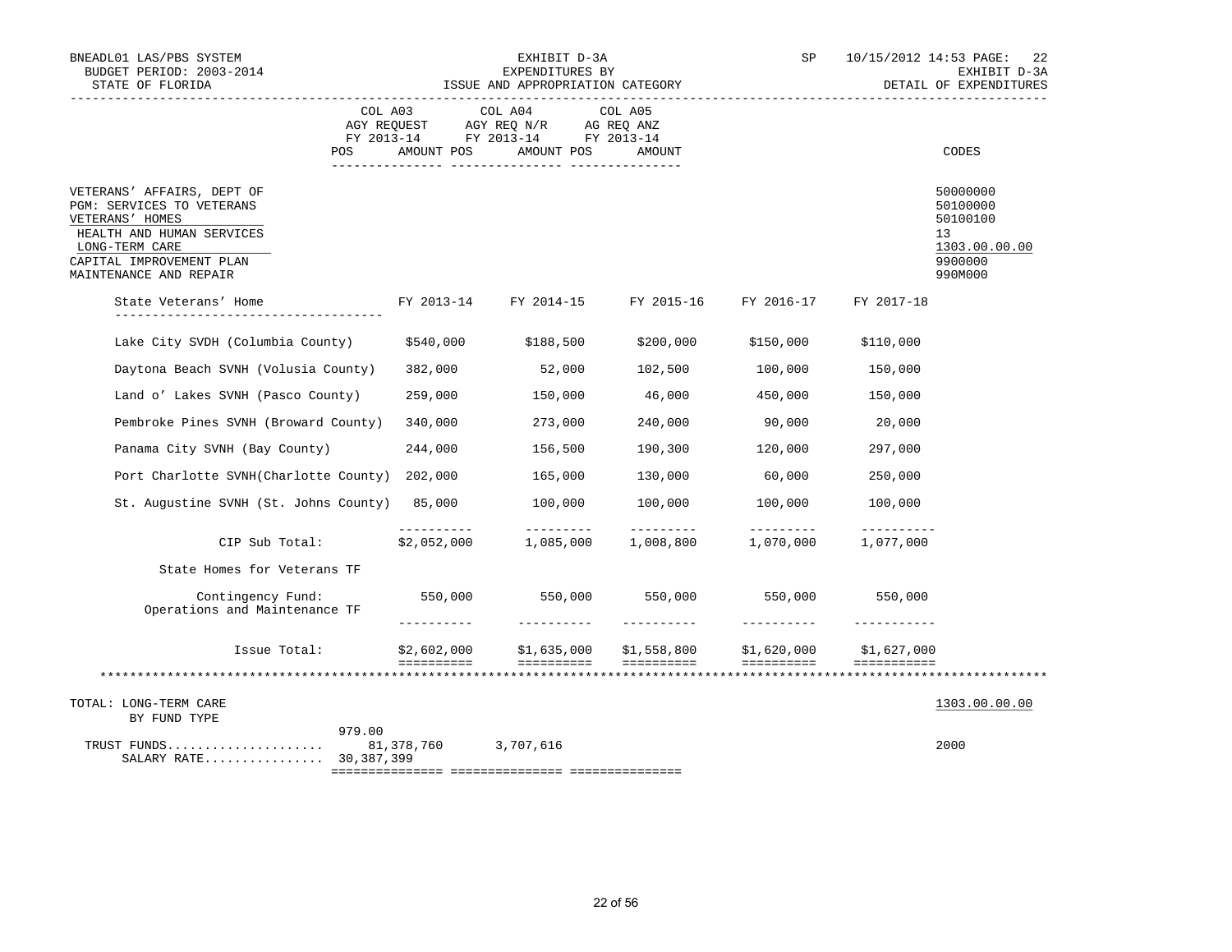| BNEADL01 LAS/PBS SYSTEM<br>BUDGET PERIOD: 2003-2014<br>STATE OF FLORIDA                                                                                                                                                                            |                     | EXHIBIT D-3A<br>EXPENDITURES BY<br>ISSUE AND APPROPRIATION CATEGORY                                                                                                                                                                                         | SP | 10/15/2012 14:53 PAGE:<br>23<br>EXHIBIT D-3A<br>DETAIL OF EXPENDITURES                            |
|----------------------------------------------------------------------------------------------------------------------------------------------------------------------------------------------------------------------------------------------------|---------------------|-------------------------------------------------------------------------------------------------------------------------------------------------------------------------------------------------------------------------------------------------------------|----|---------------------------------------------------------------------------------------------------|
|                                                                                                                                                                                                                                                    |                     | COL A03 COL A04 COL A05<br>$\begin{tabular}{lllllll} AGY & \texttt{REQUEST} & \texttt{AGY} & \texttt{REG} & \texttt{N/R} & \texttt{AG} & \texttt{REG} & \texttt{ANZ} \end{tabular}$<br>FY 2013-14 FY 2013-14 FY 2013-14<br>POS AMOUNT POS AMOUNT POS AMOUNT |    | CODES                                                                                             |
| VETERANS' AFFAIRS, DEPT OF<br>PGM: SERVICES TO VETERANS<br>EXECUTIVE DIR/SUPPORT SVCS<br>HEALTH AND HUMAN SERVICES<br>LONG-TERM CARE<br>ESTIMATED EXPENDITURES<br>ESTIMATED EXPENDITURES - OPERATIONS<br>SPECIAL CATEGORIES<br>CONTRACTED SERVICES |                     |                                                                                                                                                                                                                                                             |    | 50000000<br>50100000<br>50100400<br>13<br>1303.00.00.00<br>1000000<br>1001000<br>100000<br>100777 |
| OPERATIONS AND MAINT TF -STATE 438,360                                                                                                                                                                                                             | 292,240<br>-FEDERL  |                                                                                                                                                                                                                                                             |    | 2516 1<br>2516 3                                                                                  |
| TOTAL OPERATIONS AND MAINT TF                                                                                                                                                                                                                      |                     | 730,600                                                                                                                                                                                                                                                     |    | 2516                                                                                              |
| TOTAL APPRO                                                                                                                                                                                                                                        |                     | 730,600                                                                                                                                                                                                                                                     |    |                                                                                                   |
| NONRECURRING EXPENDITURES<br>HEALTH INFORMATION TECHNOLOGY<br>SYSTEMS UPGRADE<br>SPECIAL CATEGORIES<br>CONTRACTED SERVICES                                                                                                                         |                     |                                                                                                                                                                                                                                                             |    | 2100000<br>2103012<br>100000<br>100777                                                            |
| OPERATIONS AND MAINT TF -STATE 438,360-                                                                                                                                                                                                            | -FEDERL<br>292,240- |                                                                                                                                                                                                                                                             |    | 2516 1<br>2516 3                                                                                  |
| TOTAL OPERATIONS AND MAINT TF                                                                                                                                                                                                                      |                     | 730,600-                                                                                                                                                                                                                                                    |    | 2516                                                                                              |
| TOTAL APPRO                                                                                                                                                                                                                                        |                     | $730.600 -$                                                                                                                                                                                                                                                 |    |                                                                                                   |
|                                                                                                                                                                                                                                                    |                     |                                                                                                                                                                                                                                                             |    |                                                                                                   |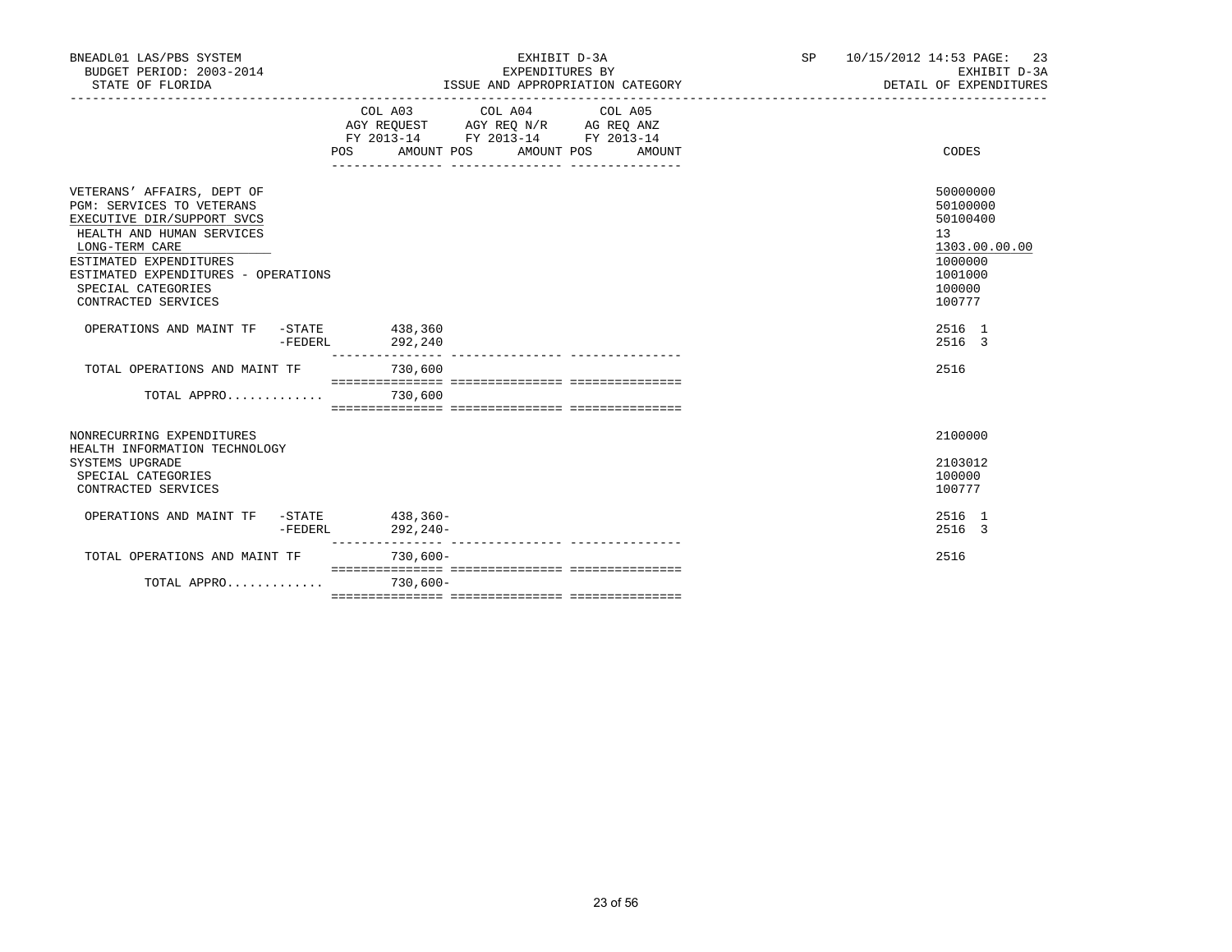| BNEADL01 LAS/PBS SYSTEM<br>BUDGET PERIOD: 2003-2014<br>STATE OF FLORIDA                                                                                                                                                                                |        |                              | EXHIBIT D-3A<br>EXPENDITURES BY<br>ISSUE AND APPROPRIATION CATEGORY                                                               | SP and the set of the set of the set of the set of the set of the set of the set of the set of the set of the set of the set of the set of the set of the set of the set of the set of the set of the set of the set of the se | 10/15/2012 14:53 PAGE:<br>24<br>EXHIBIT D-3A<br>DETAIL OF EXPENDITURES                  |
|--------------------------------------------------------------------------------------------------------------------------------------------------------------------------------------------------------------------------------------------------------|--------|------------------------------|-----------------------------------------------------------------------------------------------------------------------------------|--------------------------------------------------------------------------------------------------------------------------------------------------------------------------------------------------------------------------------|-----------------------------------------------------------------------------------------|
|                                                                                                                                                                                                                                                        |        | POS                          | COL A03 COL A04 COL A05<br>AGY REQUEST AGY REQ N/R AG REQ ANZ<br>FY 2013-14 FY 2013-14 FY 2013-14<br>AMOUNT POS AMOUNT POS AMOUNT |                                                                                                                                                                                                                                | CODES                                                                                   |
| VETERANS' AFFAIRS, DEPT OF<br>PGM: SERVICES TO VETERANS<br>EXECUTIVE DIR/SUPPORT SVCS<br>GOV OPERATIONS/SUPPORT<br>EXEC LEADERSHIP/SUPPRT SVC<br>ESTIMATED EXPENDITURES<br>ESTIMATED EXPENDITURES - OPERATIONS<br>SALARY RATE<br>SALARY RATE 1,530,608 |        |                              |                                                                                                                                   |                                                                                                                                                                                                                                | 50000000<br>50100000<br>50100400<br>16<br>1602.00.00.00<br>1000000<br>1001000<br>000000 |
| SALARIES AND BENEFITS                                                                                                                                                                                                                                  |        |                              |                                                                                                                                   |                                                                                                                                                                                                                                | 010000                                                                                  |
| GENERAL REVENUE FUND                                                                                                                                                                                                                                   |        | 25.50<br>$-$ STATE 2,031,526 |                                                                                                                                   |                                                                                                                                                                                                                                | 1000 1                                                                                  |
| OTHER PERSONAL SERVICES                                                                                                                                                                                                                                |        |                              |                                                                                                                                   |                                                                                                                                                                                                                                | 030000                                                                                  |
| GENERAL REVENUE FUND                                                                                                                                                                                                                                   |        | $-$ STATE 19,765             |                                                                                                                                   |                                                                                                                                                                                                                                | 1000 1                                                                                  |
| EXPENSES                                                                                                                                                                                                                                               |        |                              |                                                                                                                                   |                                                                                                                                                                                                                                | 040000                                                                                  |
| GENERAL REVENUE FUND -STATE 229,392<br>OPERATIONS AND MAINT TF -STATE                                                                                                                                                                                  |        | 100,458                      |                                                                                                                                   |                                                                                                                                                                                                                                | 1000 1<br>2516 1                                                                        |
| TOTAL APPRO                                                                                                                                                                                                                                            |        | 329,850                      |                                                                                                                                   |                                                                                                                                                                                                                                |                                                                                         |
| SPECIAL CATEGORIES<br>CONTRACTED SERVICES                                                                                                                                                                                                              |        |                              |                                                                                                                                   |                                                                                                                                                                                                                                | 100000<br>100777                                                                        |
| GENERAL REVENUE FUND                                                                                                                                                                                                                                   |        | $-$ STATE 110,882            |                                                                                                                                   |                                                                                                                                                                                                                                | 1000 1                                                                                  |
| RISK MANAGEMENT INSURANCE                                                                                                                                                                                                                              |        |                              |                                                                                                                                   |                                                                                                                                                                                                                                | 103241                                                                                  |
| GENERAL REVENUE FUND -STATE<br>OPERATIONS AND MAINT TF -STATE                                                                                                                                                                                          |        | 6,845<br>27                  |                                                                                                                                   |                                                                                                                                                                                                                                | 1000 1<br>2516 1                                                                        |
| TOTAL APPRO                                                                                                                                                                                                                                            |        | 6,872                        |                                                                                                                                   |                                                                                                                                                                                                                                |                                                                                         |
| TR/DMS/HR SVCS/STW CONTRCT                                                                                                                                                                                                                             |        |                              |                                                                                                                                   |                                                                                                                                                                                                                                | 107040                                                                                  |
| GENERAL REVENUE FUND                                                                                                                                                                                                                                   | -STATE | 9,361                        |                                                                                                                                   |                                                                                                                                                                                                                                | 1000 1                                                                                  |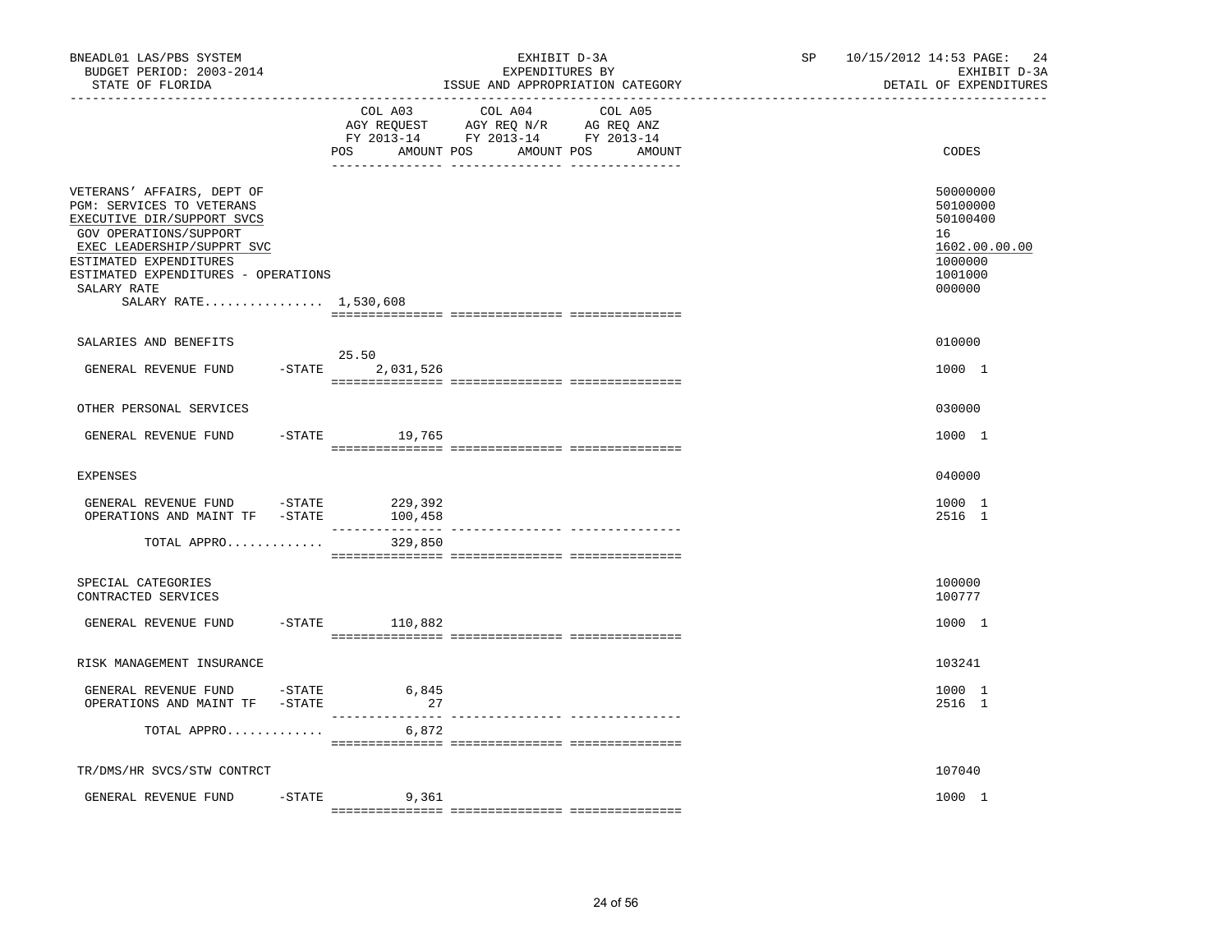| BNEADL01 LAS/PBS SYSTEM<br>BUDGET PERIOD: 2003-2014<br>STATE OF FLORIDA<br>--------------------                                                                                                                |                     | EXHIBIT D-3A<br>EXPENDITURES BY<br>ISSUE AND APPROPRIATION CATEGORY                                                                        | SP and the set of the set of the set of the set of the set of the set of the set of the set of the set of the set of the set of the set of the set of the set of the set of the set of the set of the set of the set of the se | 25<br>10/15/2012 14:53 PAGE:<br>EXHIBIT D-3A<br>DETAIL OF EXPENDITURES        |
|----------------------------------------------------------------------------------------------------------------------------------------------------------------------------------------------------------------|---------------------|--------------------------------------------------------------------------------------------------------------------------------------------|--------------------------------------------------------------------------------------------------------------------------------------------------------------------------------------------------------------------------------|-------------------------------------------------------------------------------|
|                                                                                                                                                                                                                | POS                 | COL A03 COL A04<br>COL A05<br>AGY REQUEST AGY REQ N/R AG REQ ANZ<br>FY 2013-14 FY 2013-14 FY 2013-14<br>AMOUNT POS<br>AMOUNT POS<br>AMOUNT |                                                                                                                                                                                                                                | CODES                                                                         |
| VETERANS' AFFAIRS, DEPT OF<br>PGM: SERVICES TO VETERANS<br>EXECUTIVE DIR/SUPPORT SVCS<br>GOV OPERATIONS/SUPPORT<br>EXEC LEADERSHIP/SUPPRT SVC<br>ESTIMATED EXPENDITURES<br>ESTIMATED EXPENDITURES - OPERATIONS |                     |                                                                                                                                            |                                                                                                                                                                                                                                | 50000000<br>50100000<br>50100400<br>16<br>1602.00.00.00<br>1000000<br>1001000 |
| TOTAL: ESTIMATED EXPENDITURES - OPERATIONS<br>TOTAL POSITIONS 25.50<br>TOTAL ISSUE $2,508,256$<br>TOTAL SALARY RATE 1,530,608                                                                                  |                     |                                                                                                                                            |                                                                                                                                                                                                                                | 1001000                                                                       |
| CASUALTY INSURANCE PREMIUM<br>ADJUSTMENT<br>SPECIAL CATEGORIES<br>RISK MANAGEMENT INSURANCE                                                                                                                    |                     |                                                                                                                                            |                                                                                                                                                                                                                                | 1001090<br>100000<br>103241                                                   |
| GENERAL REVENUE FUND                                                                                                                                                                                           | $-STATE$ 6,662      |                                                                                                                                            |                                                                                                                                                                                                                                | 1000 1                                                                        |
| FLORIDA RETIREMENT SYSTEM<br>CONTRIBUTION ADJUSTMENT FOR<br>FISCAL YEAR 2012-2013<br>SALARIES AND BENEFITS                                                                                                     |                     |                                                                                                                                            |                                                                                                                                                                                                                                | 1001240<br>010000                                                             |
| GENERAL REVENUE FUND                                                                                                                                                                                           | $-$ STATE<br>6,347- |                                                                                                                                            |                                                                                                                                                                                                                                | 1000 1                                                                        |
| ADJUSTMENT TO STATE HEALTH<br>INSURANCE PREMIUM CONTRIBUTION -<br>FISCAL YEAR 2012-13<br>SALARIES AND BENEFITS                                                                                                 |                     |                                                                                                                                            |                                                                                                                                                                                                                                | 1001830<br>010000                                                             |
| GENERAL REVENUE FUND                                                                                                                                                                                           | $-STATE$<br>2,529   |                                                                                                                                            |                                                                                                                                                                                                                                | 1000 1                                                                        |
| REALLOCATION OF HUMAN RESOURCES<br>OUTSOURCING<br>SPECIAL CATEGORIES<br>TR/DMS/HR SVCS/STW CONTRCT                                                                                                             |                     |                                                                                                                                            |                                                                                                                                                                                                                                | 1005900<br>100000<br>107040                                                   |
| GENERAL REVENUE FUND                                                                                                                                                                                           | $-$ STATE<br>119    |                                                                                                                                            |                                                                                                                                                                                                                                | 1000 1                                                                        |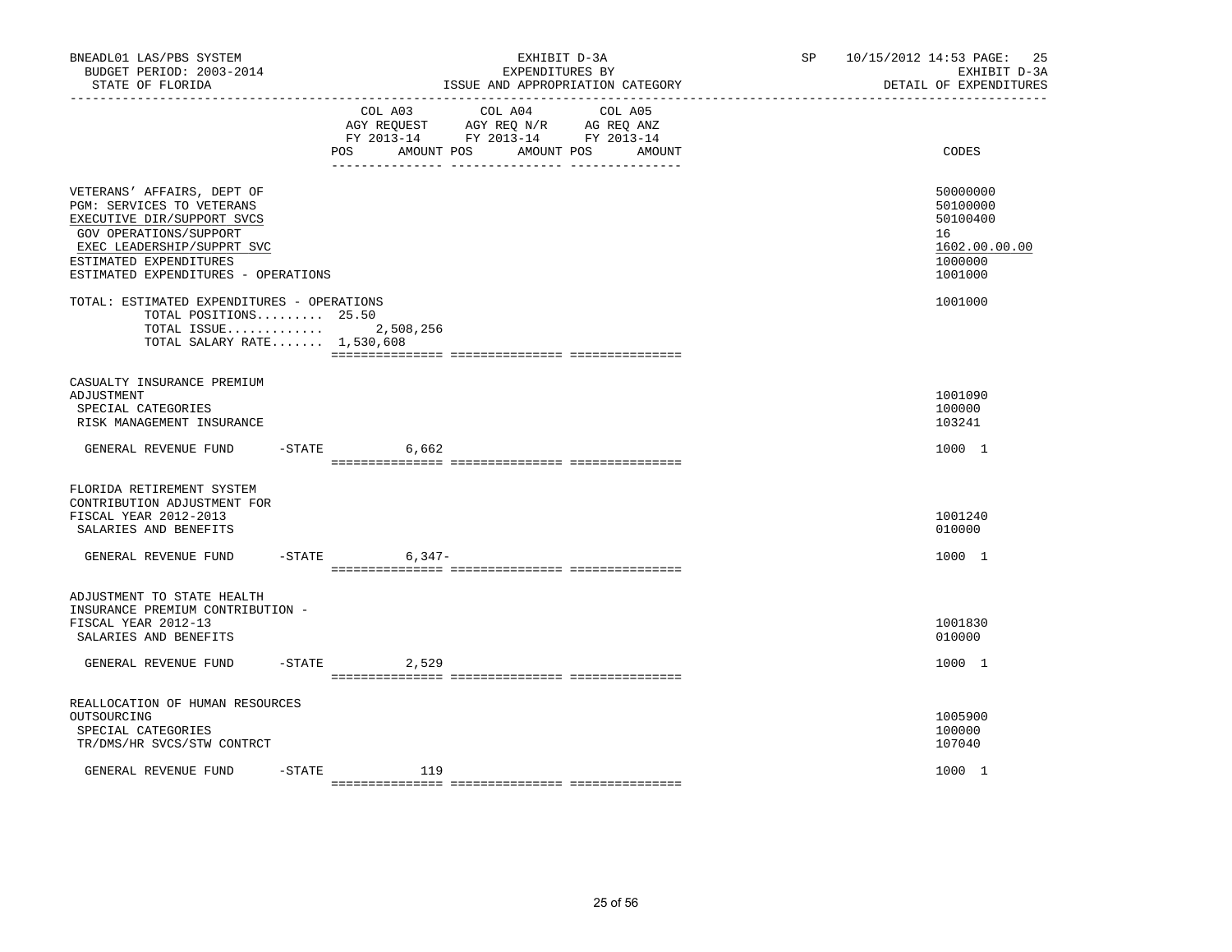| BNEADL01 LAS/PBS SYSTEM<br>BUDGET PERIOD: 2003-2014<br>STATE OF FLORIDA                                                                                                                                                                                                                                             |                     | EXHIBIT D-3A<br>EXPENDITURES BY                                                                                  | ISSUE AND APPROPRIATION CATEGORY | SP and the set of the set of the set of the set of the set of the set of the set of the set of the set of the set of the set of the set of the set of the set of the set of the set of the set of the set of the set of the se | 10/15/2012 14:53 PAGE:<br>26<br>EXHIBIT D-3A<br>DETAIL OF EXPENDITURES                  |
|---------------------------------------------------------------------------------------------------------------------------------------------------------------------------------------------------------------------------------------------------------------------------------------------------------------------|---------------------|------------------------------------------------------------------------------------------------------------------|----------------------------------|--------------------------------------------------------------------------------------------------------------------------------------------------------------------------------------------------------------------------------|-----------------------------------------------------------------------------------------|
|                                                                                                                                                                                                                                                                                                                     | COL A03<br>POS      | COL A04<br>NG REQUEST AGY REQ N/R AG REQ ANZ<br>FY 2013-14 FY 2013-14 FY 2013-14<br>AMOUNT POS AMOUNT POS AMOUNT | COL A05                          |                                                                                                                                                                                                                                | CODES                                                                                   |
| VETERANS' AFFAIRS, DEPT OF<br>PGM: SERVICES TO VETERANS<br>EXECUTIVE DIR/SUPPORT SVCS<br>GOV OPERATIONS/SUPPORT<br>EXEC LEADERSHIP/SUPPRT SVC<br>ANNUALIZATION OF ADMINISTERED<br>FUNDS APPROPRIATIONS<br>STATE HEALTH INSURANCE ADJUSTMENT<br>FOR FY 2012-13 - 10 MONTHS<br>ANNUALIZATION<br>SALARIES AND BENEFITS |                     |                                                                                                                  |                                  |                                                                                                                                                                                                                                | 50000000<br>50100000<br>50100400<br>16<br>1602.00.00.00<br>26A0000<br>26A1830<br>010000 |
| GENERAL REVENUE FUND -STATE 12,645                                                                                                                                                                                                                                                                                  |                     |                                                                                                                  |                                  |                                                                                                                                                                                                                                | 1000 1                                                                                  |
| WORKLOAD<br>EXECUTIVE DIRECTION AND SUPPORT<br>SERVICES INCREASE STAFFING<br>SALARY RATE<br>SALARY RATE 190,731                                                                                                                                                                                                     |                     |                                                                                                                  |                                  |                                                                                                                                                                                                                                | 3000000<br>3000800<br>000000                                                            |
| SALARIES AND BENEFITS                                                                                                                                                                                                                                                                                               | 3.00                |                                                                                                                  |                                  |                                                                                                                                                                                                                                | 010000                                                                                  |
| GENERAL REVENUE FUND                                                                                                                                                                                                                                                                                                | $-STATE$<br>249,260 |                                                                                                                  |                                  |                                                                                                                                                                                                                                | 1000 1                                                                                  |
| <b>EXPENSES</b>                                                                                                                                                                                                                                                                                                     |                     |                                                                                                                  |                                  |                                                                                                                                                                                                                                | 040000                                                                                  |
| GENERAL REVENUE FUND                                                                                                                                                                                                                                                                                                | -STATE 27,324 9,657 |                                                                                                                  |                                  |                                                                                                                                                                                                                                | 1000 1                                                                                  |
| OPERATING CAPITAL OUTLAY                                                                                                                                                                                                                                                                                            |                     |                                                                                                                  |                                  |                                                                                                                                                                                                                                | 060000                                                                                  |
| GENERAL REVENUE FUND                                                                                                                                                                                                                                                                                                | $-STATE$            | 5,481 5,481                                                                                                      |                                  |                                                                                                                                                                                                                                | 1000 1                                                                                  |
| SPECIAL CATEGORIES<br>TR/DMS/HR SVCS/STW CONTRCT                                                                                                                                                                                                                                                                    |                     |                                                                                                                  |                                  |                                                                                                                                                                                                                                | 100000<br>107040                                                                        |
| GENERAL REVENUE FUND                                                                                                                                                                                                                                                                                                | $-$ STATE $1,062$   |                                                                                                                  |                                  |                                                                                                                                                                                                                                | 1000 1                                                                                  |
| TOTAL: EXECUTIVE DIRECTION AND SUPPORT<br>SERVICES INCREASE STAFFING<br>TOTAL POSITIONS 3.00                                                                                                                                                                                                                        |                     |                                                                                                                  |                                  |                                                                                                                                                                                                                                | 3000800                                                                                 |
| TOTAL ISSUE<br>TOTAL SALARY RATE $190,731$                                                                                                                                                                                                                                                                          | 283,127             | 15,138                                                                                                           |                                  |                                                                                                                                                                                                                                |                                                                                         |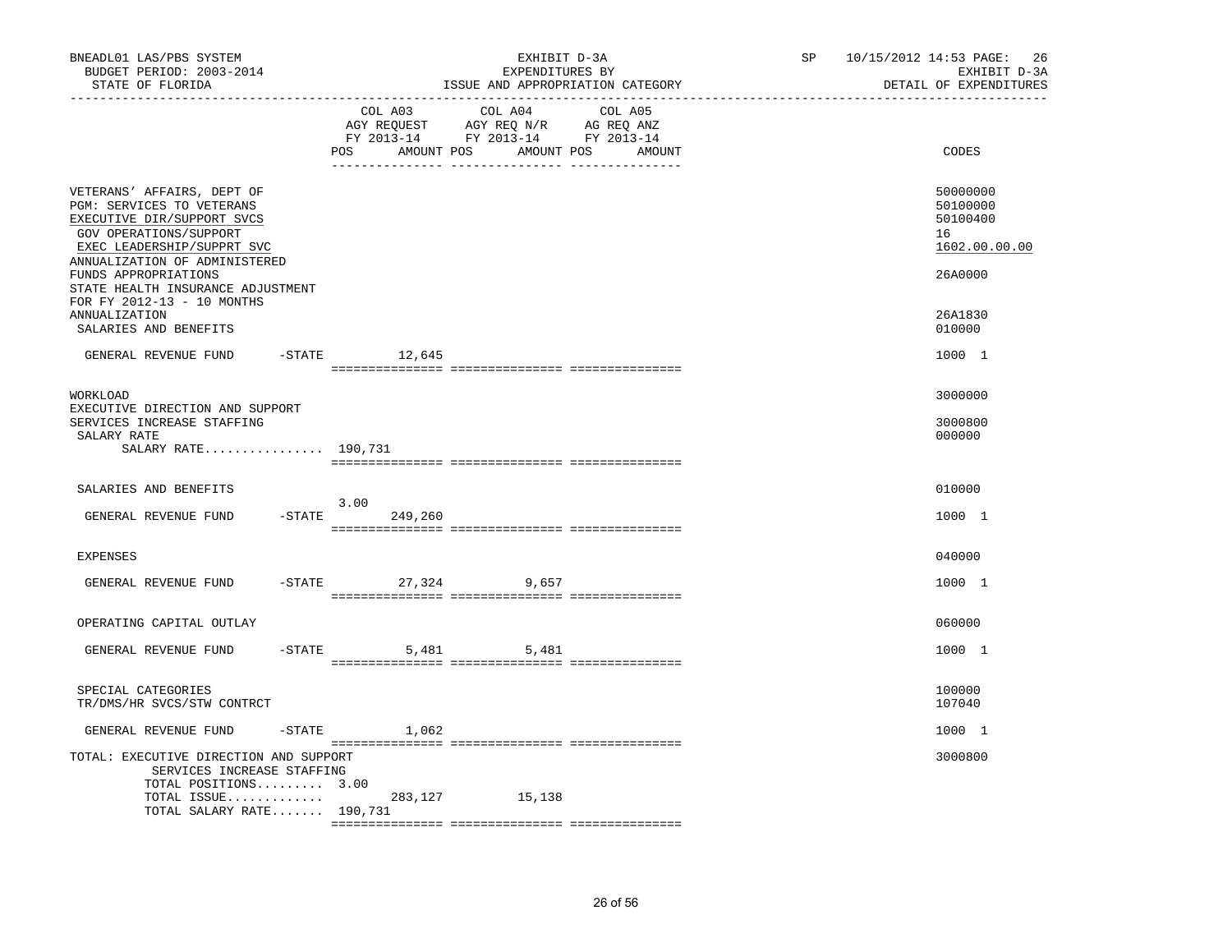| BNEADL01 LAS/PBS SYSTEM<br>BUDGET PERIOD: 2003-2014<br>STATE OF FLORIDA                                                                                                                             |                                                                                                                                                                                   | EXHIBIT D-3A<br>EXPENDITURES BY<br>ISSUE AND APPROPRIATION CATEGORY | SP 10/15/2012 14:53 PAGE: 27<br>EXHIBIT D-3A<br>DETAIL OF EXPENDITURES |
|-----------------------------------------------------------------------------------------------------------------------------------------------------------------------------------------------------|-----------------------------------------------------------------------------------------------------------------------------------------------------------------------------------|---------------------------------------------------------------------|------------------------------------------------------------------------|
|                                                                                                                                                                                                     | COL A03 COL A04 COL A05<br>$\begin{tabular}{llll} AGY & \texttt{REQUEST} & \texttt{AGY REQ} \texttt{N/R} & \texttt{AG REQ ANZ} \end{tabular}$<br>FY 2013-14 FY 2013-14 FY 2013-14 | POS AMOUNT POS AMOUNT POS AMOUNT                                    | CODES                                                                  |
| VETERANS' AFFAIRS, DEPT OF<br><b>PGM: SERVICES TO VETERANS</b><br>EXECUTIVE DIR/SUPPORT SVCS<br>GOV OPERATIONS/SUPPORT<br>EXEC LEADERSHIP/SUPPRT SVC<br>WORKLOAD<br>EXECUTIVE DIRECTION AND SUPPORT |                                                                                                                                                                                   |                                                                     | 50000000<br>50100000<br>50100400<br>16<br>1602.00.00.00<br>3000000     |
| SERVICES INCREASE STAFFING                                                                                                                                                                          |                                                                                                                                                                                   |                                                                     | 3000800                                                                |
| AGENCY ISSUE NARRATIVE:<br>2013-2014 BUDGET YEAR NARRATIVE:<br>Program Title Executive Direction and Support Services                                                                               |                                                                                                                                                                                   | IT COMPONENT? NO                                                    |                                                                        |
| ------------<br>Funding Source: General Revenue - 1000                                                                                                                                              |                                                                                                                                                                                   |                                                                     |                                                                        |
| Issue Title: Executive Direction and Support Services Increase Staffing                                                                                                                             |                                                                                                                                                                                   |                                                                     |                                                                        |
| Long Range Program Plan Measure: Agency administrative and support costs as a percentage of total agency costs.                                                                                     |                                                                                                                                                                                   |                                                                     |                                                                        |

 The Department of Veterans' Affairs (Department) requests \$283,127 in General Revenue of which \$15,138 is Non Recurring funds for three (3) additional mission essential Full Time Equivalent (FTE) positions in the Department's Executive Direction and Support Services (EDSS) as follows: one (1) Legislative Specialist, one (1) Communication Specialist, and one (1) Senior Management Analyst II. This request furthers the Governor's initiative of 'Economic Development and Job Creation' by improving the efficiency and effectiveness of the Department's operations. New needs of the veterans in Florida arise daily, yet they are set aside for a later date as we scramble to fulfill current functions with extremely limited staff. The needs of veterans and the requirements to administer those needs have and continue to increase annually.

 The Office of Legislative and Cabinet Affairs is responsible for administering all aspects of the legislative process and statutory Cabinet interaction for the Department. Currently, that office is comprised of one (1) FTE. Communication, preparation and issue development for legislative, Executive Office of the Governor (EOG) and Cabinet related responsibilities are currently limited to those legislative activities that can be handled by the only FTE in that office. The Department is challenged to adequately cover legislative committee meetings, budget hearings, EOG and Cabinet responsibilities and maintain regular and timely communication relating to legislative, budget and Cabinet issues. As the Department's legislative role has grown so have the needs for an FTE position to ensure identification of veterans' opportunities, analysis of economic impact to Florida's economy and communication to the Governor and Cabinet to further legislative support. This position will also be responsible for the review of changes in federal laws affecting veteran's education, healthcare, home foreclosure, employment preference, nursing home compliance and other benefits and services often require state legislation to fully implement. The Post 9/11 GI Bill is a recent example.

 The Office of Communications is responsible for building and maintaining support for the Department through effective community outreach, media relations and employee communications. The office is tasked with answering questions from the media, state, federal and local government entities, and the general public; developing content on the Department's Internet and Social Media sites; and, publication of a monthly state veterans' newsletter and annual multi-media state veterans' benefits guide. The office develops and presents briefings, speeches, articles, policy statements, news advisories and releases, proclamations, resolutions, and other communications to support the Department and Florida's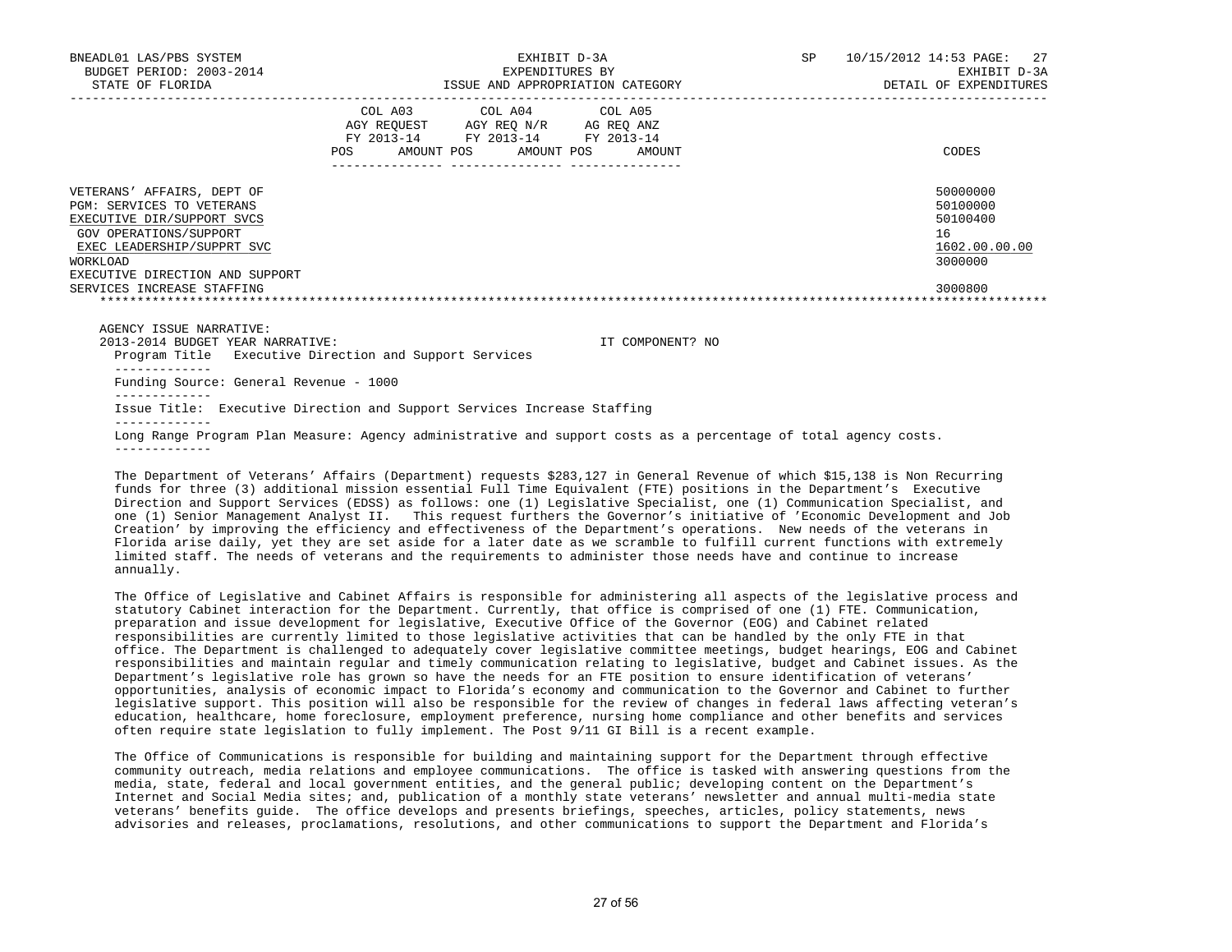| BNEADL01 LAS/PBS SYSTEM<br>BUDGET PERIOD: 2003-2014<br>STATE OF FLORIDA | EXHIBIT D-3A<br>EXPENDITURES BY<br>ISSUE AND APPROPRIATION CATEGORY                                                                               | 10/15/2012 14:53 PAGE: 28<br>SP<br>EXHIBIT D-3A<br>DETAIL OF EXPENDITURES |
|-------------------------------------------------------------------------|---------------------------------------------------------------------------------------------------------------------------------------------------|---------------------------------------------------------------------------|
|                                                                         | COL A03 COL A04 COL A05<br>AGY REOUEST<br>AGY REO N/R AG REO ANZ<br>FY 2013-14 FY 2013-14<br>FY 2013-14<br>POS<br>AMOUNT POS AMOUNT POS<br>AMOUNT | CODES                                                                     |
| VETERANS' AFFAIRS, DEPT OF<br>PGM: SERVICES TO VETERANS                 |                                                                                                                                                   | 50000000<br>50100000                                                      |
| EXECUTIVE DIR/SUPPORT SVCS<br>GOV OPERATIONS/SUPPORT                    |                                                                                                                                                   | 50100400<br>16                                                            |
| EXEC LEADERSHIP/SUPPRT SVC                                              |                                                                                                                                                   | 1602.00.00.00                                                             |
| WORKLOAD                                                                |                                                                                                                                                   | 3000000                                                                   |
| EXECUTIVE DIRECTION AND SUPPORT<br>SERVICES INCREASE STAFFING           |                                                                                                                                                   | 3000800                                                                   |
|                                                                         |                                                                                                                                                   |                                                                           |

 veterans. The Office of Communications also serves as liaison with the governor's communication office and U.S. Department of Veterans Affairs public affairs staff. The current staffing of the Department's Office of Communications is one (1) FTE. As the communications role has grown, so has the need for additional staff to further initiatives that ultimately will result in favorable economic impact to the State of Florida. There is a mission essential need for the development and maintenance of a comprehensive media relations and benefits advocacy program to broaden the outreach to Florida's more than 1.6 million veterans and their families; this is expected to result increased federal dollars entering Florida. This position will add efficiencies to the operations of the Department by developing and integrating web- and mobile-based technologies; to turn communication into interactive dialogue among veterans' organizations, communities, and individuals. Additionally, this new position will allow the Department to produce internal communications through on-line mediums to employees, to include regular messages from the Executive Director to employees; communication of changes in Department's policies; Department's accomplishments / achievements; statewide changes that would affect employees; and, individual accomplishments and accolades.

 The Office of the Executive Director is responsible for administering all aspects of the agency including long term strategic analysis and planning. Currently there are no dedicated personnel within the Executive Direction Support Services structure to conduct or assist in the conduct of future planning or the associated research necessary to facilitate future planning for the Department. As such, the agency is limited to those short-term planning activities necessary to facilitate day-to-day operations and short fused occurrences. Presently, these activities are divided between the Department's Executive and Deputy Executive Director, but given the myriad of tasks already levied upon them, they are unable to devote the time necessary to accomplish this critical task. Importantly, as the Department assesses the current Operation Enduring/Iraqi Freedom/New Dawn drawdown, indications are that veterans will experience twice as many medical, mental, and physiological issues than experienced by Vietnam-era veterans. Given the complexities of these issues, it is imperative that the Department is staffed with a dedicated, skilled, strategic planning analyst whose duties include but are not limited to extensive analysis of business goals and what factors will contribute to or impede the ability to obtain those goals. Also, other duties include identifying the organization's strengths and weaknesses, finding areas for improvement or considering consequences of not implementing new strategies. Other areas of analysis include comparison of other states' and United States Department of Veterans Affairs' current and future strategies, review of current and future veteran needs, future state veterans' nursing home needs, Department statutory responsibilities/compliance assessments, the Department's financial needs, organizational structure, forecasting future veteran trends, and suggesting changes needed to reach future goals. Crucial is developing a strategic plan that compensates for factors that might impede obtaining long-term goals.

 The Department requests three (3) additional FTEs for FY 2013-14. This includes the following job classifications: one (1) Legislative Specialist SES (Pay Plan 08, Pay Grade 140, Class Code 8291), one (1) Communications Coordinator SES (Pay Plan 08, Pay Grade 520, Class Code 7596), and one (1) one (1) Senior Management Analyst II SES (Pay Plan 08, Pay Grade 426, Class Code 2225).

 Unfavorable consideration for the funding of this additional mission critical position would significantly degrade the Department's ability to comply with statutorily requirements. Daily, this agency risks falling short of adequately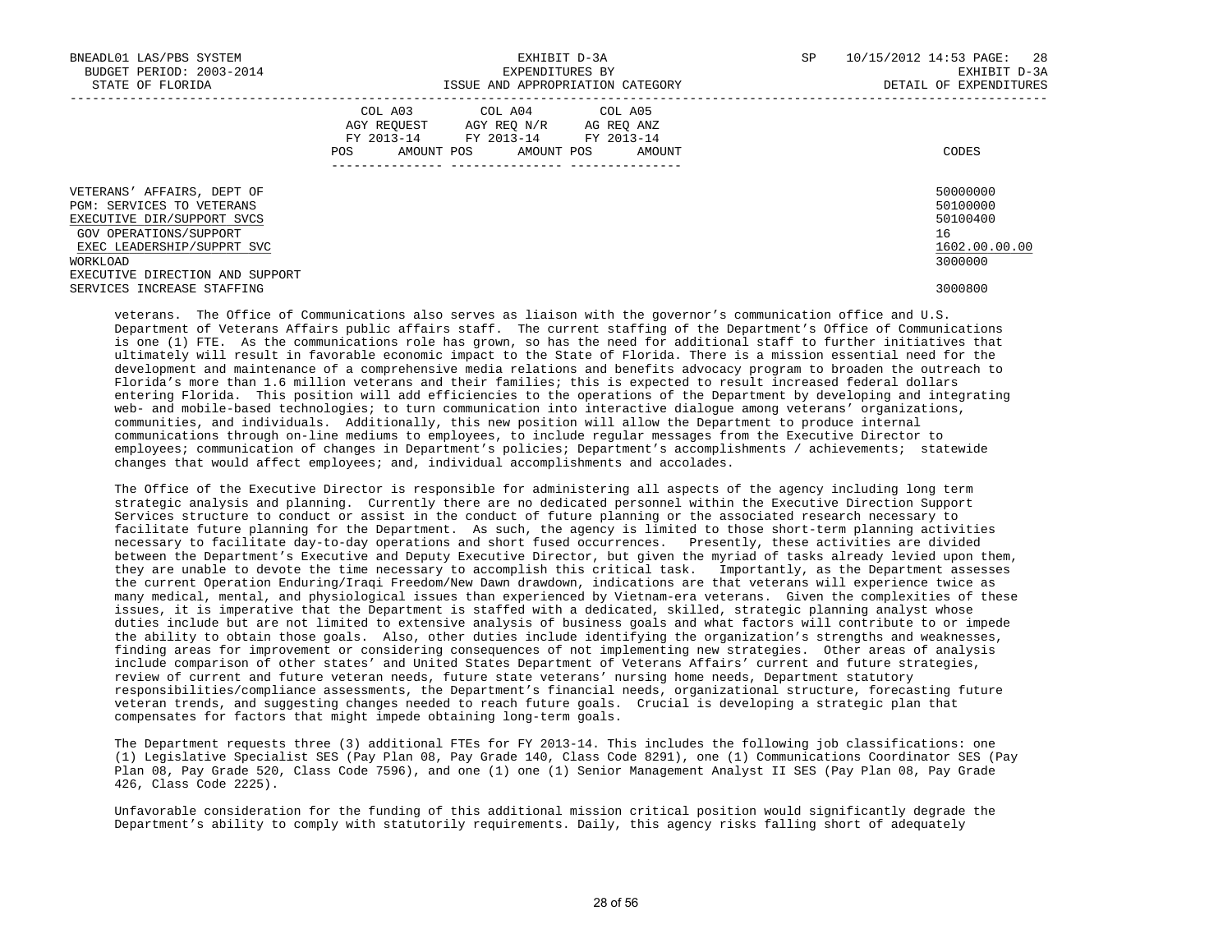| BUDGET PERIOD: 2003-2014<br>STATE OF FLORIDA                                                                                                                                                                               | BNEADL01 LAS/PBS SYSTEM                                                                              |                                                                                                                                                                                                                                                                                                                           | EXPENDITURES BY<br>ISSUE AND APPROPRIATION CATEGORY | EXHIBIT D-3A |                                                                                                                                                                                                                                                 | SP | 10/15/2012 14:53 PAGE: 29<br>EXHIBIT D-3A<br>DETAIL OF EXPENDITURES           |
|----------------------------------------------------------------------------------------------------------------------------------------------------------------------------------------------------------------------------|------------------------------------------------------------------------------------------------------|---------------------------------------------------------------------------------------------------------------------------------------------------------------------------------------------------------------------------------------------------------------------------------------------------------------------------|-----------------------------------------------------|--------------|-------------------------------------------------------------------------------------------------------------------------------------------------------------------------------------------------------------------------------------------------|----|-------------------------------------------------------------------------------|
|                                                                                                                                                                                                                            |                                                                                                      | $\begin{array}{ccccccccc}\n\text{AGY REQUEST} & & \text{GUT} & \text{AGY REQ} & \text{N/R} & & \text{GCEQ} & \text{ANZ} \\ \text{AGY REQUEST} & & \text{AGY REQ} & \text{N/R} & & \text{AG REQ} & \text{ANZ} \\ \text{FY} & 2013-14 & & \text{FY} & 2013-14 & & \text{FY} & 2013-14\n\end{array}$<br>AMOUNT POS<br>POS DO | COL A03 COL A04 COL A05                             | AMOUNT POS   | AMOUNT                                                                                                                                                                                                                                          |    | CODES                                                                         |
| VETERANS' AFFAIRS, DEPT OF<br>PGM: SERVICES TO VETERANS<br>EXECUTIVE DIR/SUPPORT SVCS<br>GOV OPERATIONS/SUPPORT<br>EXEC LEADERSHIP/SUPPRT SVC<br>WORKLOAD<br>EXECUTIVE DIRECTION AND SUPPORT<br>SERVICES INCREASE STAFFING |                                                                                                      |                                                                                                                                                                                                                                                                                                                           |                                                     |              |                                                                                                                                                                                                                                                 |    | 50000000<br>50100000<br>50100400<br>16<br>1602.00.00.00<br>3000000<br>3000800 |
|                                                                                                                                                                                                                            |                                                                                                      |                                                                                                                                                                                                                                                                                                                           |                                                     |              | serving the veterans in Florida, deferring/setting aside these initiatives for a later date as we scramble to fulfill<br>current functions with extremely limited staff. Currently Department administrative staffing manning is at 2.3% of its |    |                                                                               |
| Budgetary Request Summary:                                                                                                                                                                                                 |                                                                                                      |                                                                                                                                                                                                                                                                                                                           |                                                     |              | total agency employee structure; a figure that is woefully insufficient to conduct operations.                                                                                                                                                  |    |                                                                               |
|                                                                                                                                                                                                                            |                                                                                                      |                                                                                                                                                                                                                                                                                                                           |                                                     |              |                                                                                                                                                                                                                                                 |    |                                                                               |
| Category<br>Class<br>Code<br>8291<br>7596                                                                                                                                                                                  | Salaries and Benefits<br>Class Title<br>Legislative Specialist (1)<br>Communications Coordinator (1) |                                                                                                                                                                                                                                                                                                                           |                                                     |              | Salaries and<br>Benefits<br>\$84,975<br>\$84,975                                                                                                                                                                                                |    |                                                                               |
| 2225                                                                                                                                                                                                                       | Senior Management Analyst II (1)                                                                     |                                                                                                                                                                                                                                                                                                                           |                                                     |              | \$79,310                                                                                                                                                                                                                                        |    | \$249,260                                                                     |
| Category - Expense (040000) -<br>Veterans Affairs                                                                                                                                                                          |                                                                                                      | Senior Management Analyst II 1 FTE x $$9,108 = $9,108$ \$3,219 (Non Recurring)<br>Communications Coordinator 1 FTE x \$9,108 = \$9,108 \$3,219 (Non Recurring)                                                                                                                                                            |                                                     |              | Standard #3 - The recurring expense has been reduced as some of these costs are paid by the United States Department of                                                                                                                         |    |                                                                               |
|                                                                                                                                                                                                                            |                                                                                                      | Planning Analyst 1 FTE x $\frac{29}{108}$ = $\frac{29}{108}$ $\frac{219}{108}$ (Non Recurring)<br>Total Expense Request - \$27,324                                                                                                                                                                                        |                                                     |              | \$9,657 (Non Recurring)                                                                                                                                                                                                                         |    |                                                                               |
| $Category - OCO (060000)$                                                                                                                                                                                                  |                                                                                                      | $3 \times \$1,827 =$                                                                                                                                                                                                                                                                                                      |                                                     |              | $$5,481$ (Non Recurring)                                                                                                                                                                                                                        |    |                                                                               |
|                                                                                                                                                                                                                            | Category - HR Assessment (107040)                                                                    | $3 \times $354 =$                                                                                                                                                                                                                                                                                                         | \$1,062                                             |              |                                                                                                                                                                                                                                                 |    |                                                                               |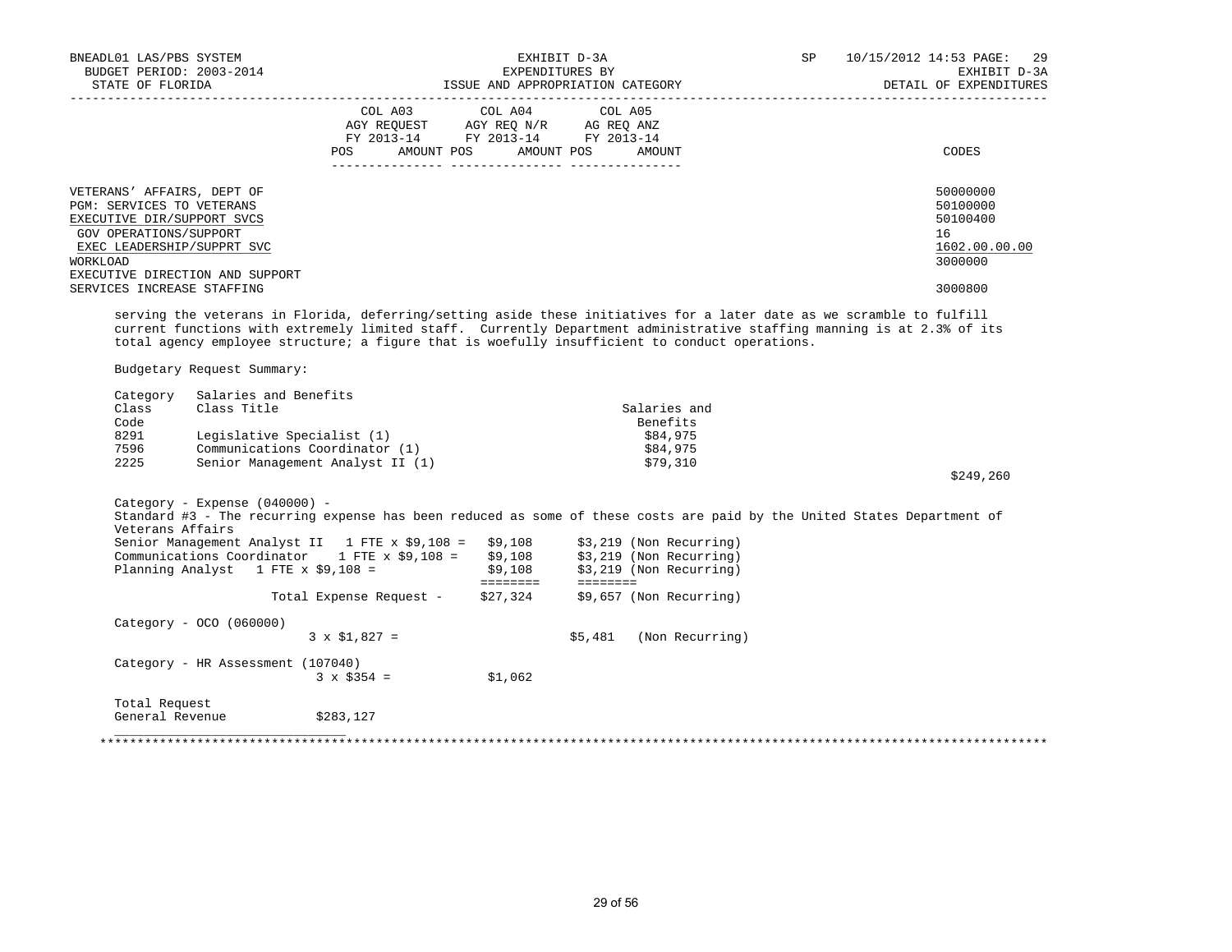| BNEADL01 LAS/PBS SYSTEM<br>BUDGET PERIOD: 2003-2014<br>STATE OF FLORIDA<br>___________________                                                                                                                             |                    | EXPENDITURES BY<br>ISSUE AND APPROPRIATION CATEGORY       | EXHIBIT D-3A                    |                            |                            |               | SP 10/15/2012 14:53 PAGE: 30<br>EXHIBIT D-3A<br>DETAIL OF EXPENDITURES        |
|----------------------------------------------------------------------------------------------------------------------------------------------------------------------------------------------------------------------------|--------------------|-----------------------------------------------------------|---------------------------------|----------------------------|----------------------------|---------------|-------------------------------------------------------------------------------|
|                                                                                                                                                                                                                            | COL A03<br>POS FOR | COL A04<br>FY 2013-14 FY 2013-14 FY 2013-14<br>AMOUNT POS | COL A05<br>AMOUNT POS<br>AMOUNT |                            |                            |               | CODES                                                                         |
| VETERANS' AFFAIRS, DEPT OF<br>PGM: SERVICES TO VETERANS<br>EXECUTIVE DIR/SUPPORT SVCS<br>GOV OPERATIONS/SUPPORT<br>EXEC LEADERSHIP/SUPPRT SVC<br>WORKLOAD<br>EXECUTIVE DIRECTION AND SUPPORT<br>SERVICES INCREASE STAFFING |                    |                                                           |                                 |                            |                            |               | 50000000<br>50100000<br>50100400<br>16<br>1602.00.00.00<br>3000000<br>3000800 |
| POSITION DETAIL OF SALARIES AND BENEFITS:                                                                                                                                                                                  | ETE                | BASE RATE                                                 | ADDITIVES                       | BENEFITS                   | SUBTOTAL                   | $\frac{1}{6}$ | LAPSE LAPSED SALARIES<br>AND BENEFITS                                         |
| A03 - AGY REOUEST FY 2013-14<br>NEW POSITIONS<br>2225 SENIOR MANAGEMENT ANALYST II - SES<br>N0018 001<br>7596 COMMUNICATIONS COORDINATOR<br>N0017 001<br>8291 LEGISLATIVE SPECIALIST<br>N0016 001                          | 1.00               | 60,231<br>1.00 65,250<br>1.00 65,250                      |                                 | 19,079<br>19,725<br>19,725 | 84,975 0.00<br>84,975 0.00 |               | 79,310  0.00  79,310<br>84,975<br>84,975                                      |
| TOTALS FOR ISSUE BY FUND<br>1000 GENERAL REVENUE FUND                                                                                                                                                                      |                    |                                                           | --------------- ---------       |                            |                            |               | 249,260                                                                       |
|                                                                                                                                                                                                                            | 3.00               | 190,731                                                   |                                 | 58,529                     | 249,260                    |               | 249,260<br>==============                                                     |
| EXECUTIVE DIRECTION AND SUPPORT<br>SERVICES - FUNDING OF THE BUREAU OF                                                                                                                                                     |                    |                                                           |                                 |                            |                            |               |                                                                               |
| INFORMATION AND RESEARCH<br>SALARY RATE<br>SALARY RATE 276,063                                                                                                                                                             |                    |                                                           |                                 |                            |                            |               | 3000810<br>000000                                                             |
| SALARIES AND BENEFITS                                                                                                                                                                                                      | 5.00               |                                                           |                                 |                            |                            |               | 010000                                                                        |
| $-$ STATE<br>GENERAL REVENUE FUND                                                                                                                                                                                          | 368,228            |                                                           |                                 |                            |                            |               | 1000 1                                                                        |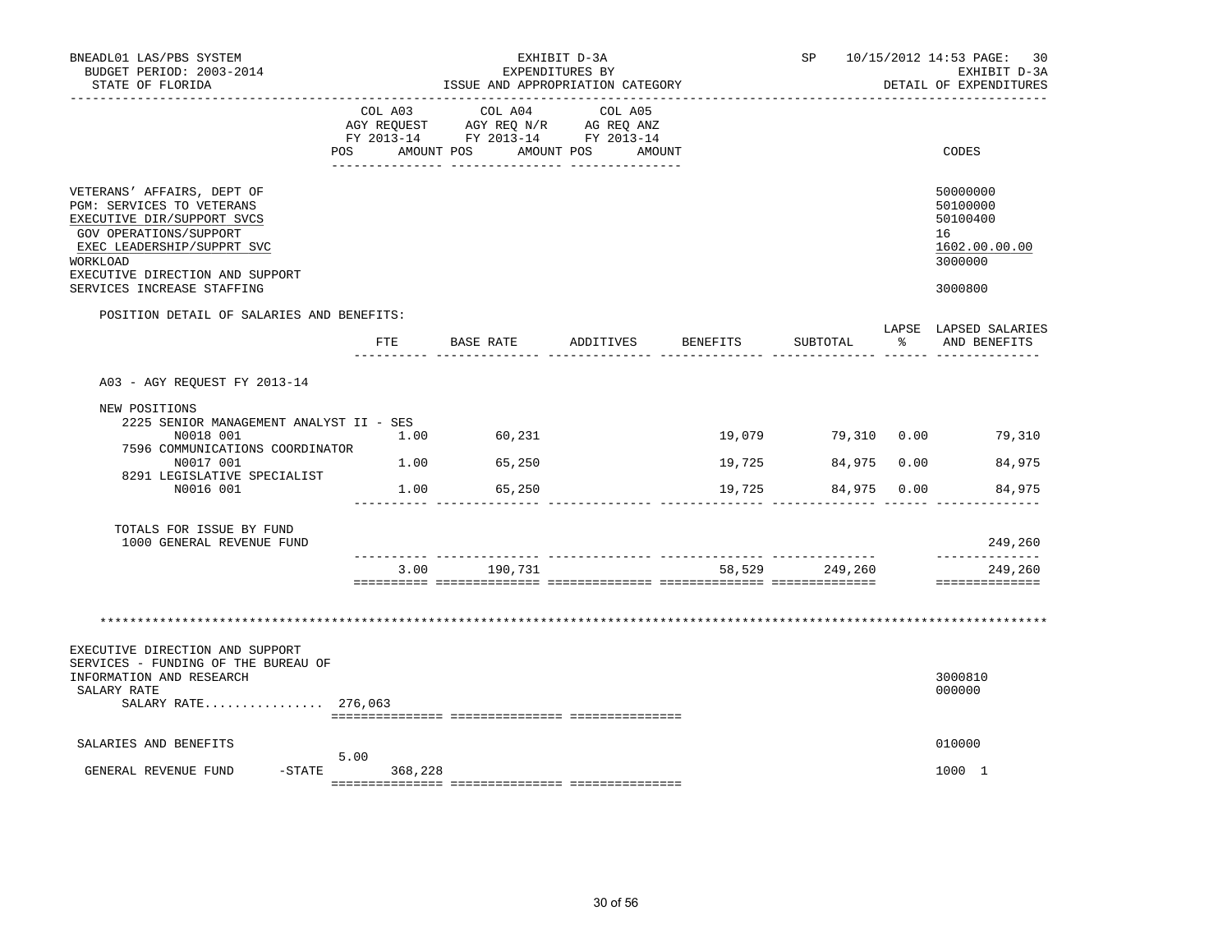| BNEADL01 LAS/PBS SYSTEM<br>BUDGET PERIOD: 2003-2014<br>STATE OF FLORIDA                                                                                                                                                                                                                                                                                                                                                                                                                                |           | EXHIBIT D-3A<br>EXPENDITURES BY<br>ISSUE AND APPROPRIATION CATEGORY |                                                                                                                                                                                                                                              |  |         |  | SP                | 10/15/2012 14:53 PAGE: 31<br>EXHIBIT D-3A<br>DETAIL OF EXPENDITURES |                                                                    |
|--------------------------------------------------------------------------------------------------------------------------------------------------------------------------------------------------------------------------------------------------------------------------------------------------------------------------------------------------------------------------------------------------------------------------------------------------------------------------------------------------------|-----------|---------------------------------------------------------------------|----------------------------------------------------------------------------------------------------------------------------------------------------------------------------------------------------------------------------------------------|--|---------|--|-------------------|---------------------------------------------------------------------|--------------------------------------------------------------------|
|                                                                                                                                                                                                                                                                                                                                                                                                                                                                                                        |           |                                                                     | COL A03<br>$\begin{tabular}{lllllll} \bf AGY \,\,\, REQUEST \,\,\, & \bf AGY \,\, REQ \,\, N/R & \,\, AC \,\, REQ \,\, ANZ \\ \bf FY \,\, 2013-14 & \bf FY \,\, 2013-14 & \bf FY \,\, 2013-14 \\ \end{tabular}$<br>POS AMOUNT POS AMOUNT POS |  | COL A04 |  | COL A05<br>AMOUNT |                                                                     | CODES                                                              |
| VETERANS' AFFAIRS, DEPT OF<br>PGM: SERVICES TO VETERANS<br>EXECUTIVE DIR/SUPPORT SVCS<br>GOV OPERATIONS/SUPPORT<br>EXEC LEADERSHIP/SUPPRT SVC<br>WORKLOAD<br>EXECUTIVE DIRECTION AND SUPPORT                                                                                                                                                                                                                                                                                                           |           |                                                                     |                                                                                                                                                                                                                                              |  |         |  |                   |                                                                     | 50000000<br>50100000<br>50100400<br>16<br>1602.00.00.00<br>3000000 |
| SERVICES - FUNDING OF THE BUREAU OF<br>INFORMATION AND RESEARCH<br>EXPENSES                                                                                                                                                                                                                                                                                                                                                                                                                            |           |                                                                     |                                                                                                                                                                                                                                              |  |         |  |                   |                                                                     | 3000810<br>040000                                                  |
| GENERAL REVENUE FUND                                                                                                                                                                                                                                                                                                                                                                                                                                                                                   |           | $-STATE$                                                            | 59,983                                                                                                                                                                                                                                       |  | 16,422  |  |                   |                                                                     | 1000 1                                                             |
| OPERATING CAPITAL OUTLAY                                                                                                                                                                                                                                                                                                                                                                                                                                                                               |           |                                                                     |                                                                                                                                                                                                                                              |  |         |  |                   |                                                                     | 060000                                                             |
| GENERAL REVENUE FUND                                                                                                                                                                                                                                                                                                                                                                                                                                                                                   | $-$ STATE |                                                                     | 7,308                                                                                                                                                                                                                                        |  | 7,308   |  |                   |                                                                     | 1000 1                                                             |
| SPECIAL CATEGORIES<br>TR/DMS/HR SVCS/STW CONTRCT                                                                                                                                                                                                                                                                                                                                                                                                                                                       |           |                                                                     |                                                                                                                                                                                                                                              |  |         |  |                   |                                                                     | 100000<br>107040                                                   |
| GENERAL REVENUE FUND                                                                                                                                                                                                                                                                                                                                                                                                                                                                                   | -STATE    |                                                                     | 1,770                                                                                                                                                                                                                                        |  |         |  |                   |                                                                     | 1000 1                                                             |
| TOTAL: EXECUTIVE DIRECTION AND SUPPORT<br>SERVICES - FUNDING OF THE BUREAU OF<br>INFORMATION AND RESEARCH<br>TOTAL POSITIONS 5.00<br>TOTAL ISSUE<br>TOTAL SALARY RATE 276,063                                                                                                                                                                                                                                                                                                                          |           |                                                                     | 437,289                                                                                                                                                                                                                                      |  | 23,730  |  |                   |                                                                     | 3000810                                                            |
|                                                                                                                                                                                                                                                                                                                                                                                                                                                                                                        |           |                                                                     |                                                                                                                                                                                                                                              |  |         |  |                   |                                                                     |                                                                    |
| AGENCY ISSUE NARRATIVE:<br>2013-2014 BUDGET YEAR NARRATIVE:<br>Program Title: Executive Direction and Support Services                                                                                                                                                                                                                                                                                                                                                                                 |           |                                                                     |                                                                                                                                                                                                                                              |  |         |  | IT COMPONENT? NO  |                                                                     |                                                                    |
| _________________<br>Funding Source: General Revenue - 10000<br>_____________________                                                                                                                                                                                                                                                                                                                                                                                                                  |           |                                                                     |                                                                                                                                                                                                                                              |  |         |  |                   |                                                                     |                                                                    |
| Issue Title: Executive Direction and Support Services Funding of the Bureau of Information and Research                                                                                                                                                                                                                                                                                                                                                                                                |           |                                                                     |                                                                                                                                                                                                                                              |  |         |  |                   |                                                                     |                                                                    |
| Long Range Program Plan Measure: Number of veterans served, number of claims processed, number of services to veterans,<br>value of cost avoidance due to retroactive compensation and issue resolution.                                                                                                                                                                                                                                                                                               |           |                                                                     |                                                                                                                                                                                                                                              |  |         |  |                   |                                                                     |                                                                    |
| The Department of Veterans' Affairs (Department) requests \$437,289 in General Revenue of which \$23,730 are Non Recurring<br>funds to hire five (5) Full Time Equivalent (FTE) mission essential positions in the Department's Executive Direction and<br>Support Services (EDSS) to fulfill statutory requirements pursuant to section 20.37(2)(a)(1), Florida Statutes. This<br>request includes five (5) additional FTEs for FY 2013-14; one (1) Bureau Chief, one (1) Research Associate, two (2) |           |                                                                     |                                                                                                                                                                                                                                              |  |         |  |                   |                                                                     |                                                                    |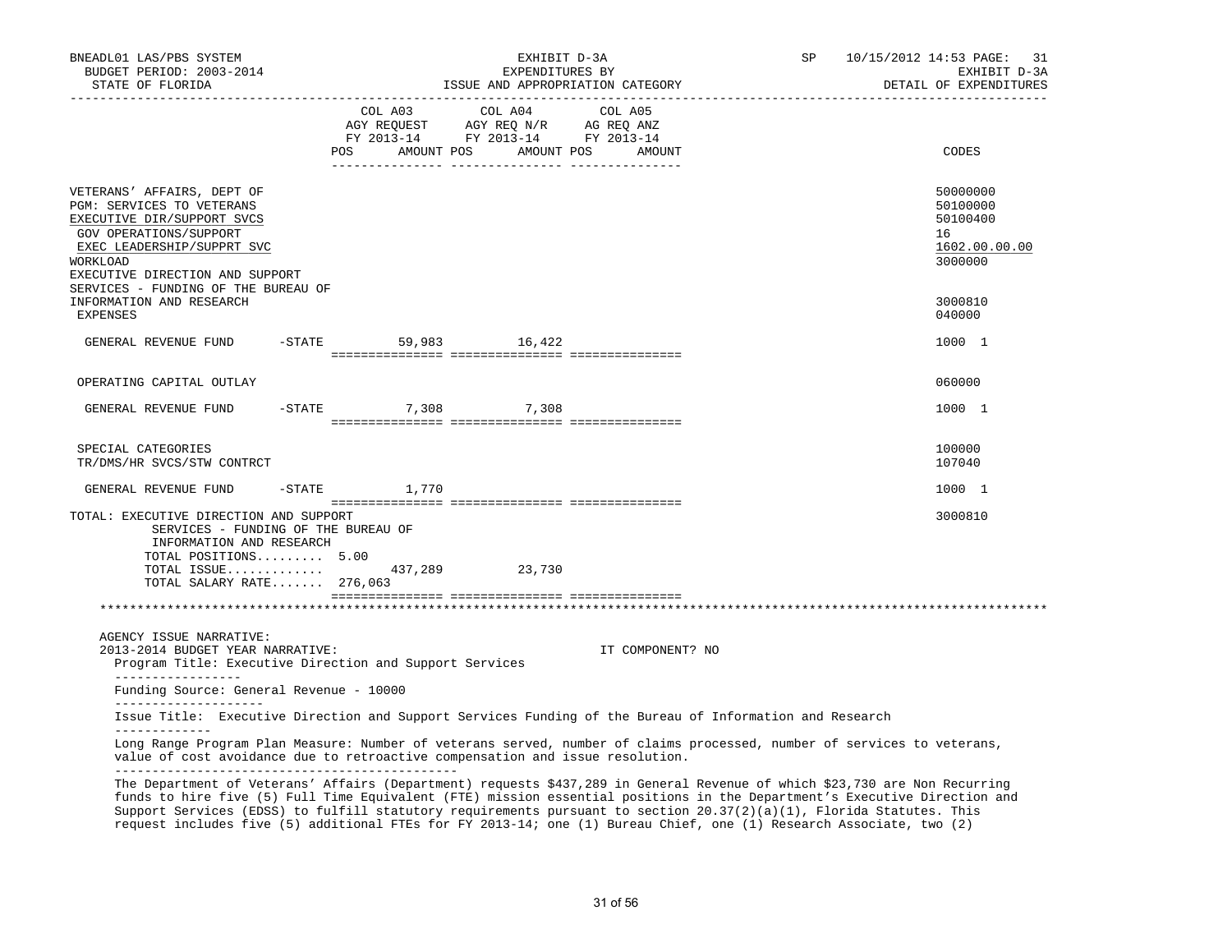| BNEADL01 LAS/PBS SYSTEM<br>BUDGET PERIOD: 2003-2014<br>STATE OF FLORIDA                            | EXHIBIT D-3A<br>EXPENDITURES BY<br>ISSUE AND APPROPRIATION CATEGORY |  |                                                                                                                 |            |        | SP | 10/15/2012 14:53 PAGE: 32<br>EXHIBIT D-3A<br>DETAIL OF EXPENDITURES |
|----------------------------------------------------------------------------------------------------|---------------------------------------------------------------------|--|-----------------------------------------------------------------------------------------------------------------|------------|--------|----|---------------------------------------------------------------------|
|                                                                                                    | POS                                                                 |  | COL A03 COL A04 COL A05<br>AGY REOUEST AGY REO N/R<br>FY 2013-14 FY 2013-14 FY 2013-14<br>AMOUNT POS AMOUNT POS | AG REQ ANZ | AMOUNT |    | CODES                                                               |
| VETERANS' AFFAIRS, DEPT OF<br>PGM: SERVICES TO VETERANS<br>EXECUTIVE DIR/SUPPORT SVCS              |                                                                     |  |                                                                                                                 |            |        |    | 50000000<br>50100000<br>50100400                                    |
| GOV OPERATIONS/SUPPORT<br>EXEC LEADERSHIP/SUPPRT SVC<br>WORKLOAD                                   |                                                                     |  |                                                                                                                 |            |        |    | 16<br>1602.00.00.00<br>3000000                                      |
| EXECUTIVE DIRECTION AND SUPPORT<br>SERVICES - FUNDING OF THE BUREAU OF<br>INFORMATION AND RESEARCH |                                                                     |  |                                                                                                                 |            |        |    | 3000810                                                             |

 Senior Management Analyst II, ,and one (1) Administrative Assistant. This request furthers the Governor's initiative of 'Economic Development and Job Creation' by strengthening the Department's leadership in expanding and emerging talent and innovation clusters and helping transition established clusters to serve a higher number of Florida veterans and to increase the number of benefits received by them and their families.

 The Bureau of Information and Research (Bureau of I&R) will be responsible for strategic planning, research, project management, compilation and analysis of a wide array of data related to Florida veterans to produce and disseminate useful information for agency staff, the governor's office, legislature, other state agencies, the media and the public. The Bureau of IR will be responsible for conducting trend analyses and surveys to better understand veterans' needs and ultimately improve the services provided to those who served our nation. To further the Department's outreach of veterans, this bureau will review issues impacting veterans' population and will develop statistical publications and surveys to target solutions impacting veterans, their families and communities. Staff will travel extensively throughout the state meeting with veterans and assessing veteran issues and needs. Ongoing research and surveys will be performed as well as periodic specific studies of current issues.

 The Bureau of I&R will assist the Department in meeting its mission and goals by analyzing the nature, direction, and implications of the future social, political, and economic forces that shape the State of Florida and its government as they relate to former, present and future members of the Armed Forces of the United States and their dependents. The Bureau of IR will be responsible for the development of plans, policies, and initiatives to further the Department's mission and goals. They will conduct research and analyses to prepare studies, briefings, speeches, articles and other time-sensitive projects to promote the agencies position on vital Veterans Affairs issues to Florida's government, media, and the public at large. This Bureau will ensure that stakeholders have the necessary information to make informed decisions for the benefit of the State of Florida and its veterans.

 The Bureau of I&R will carry out its functions through: (a) Synthesis of academic, media, and policy discussion and literature regarding the future of veterans in the State of Florida; (b) Development of recommendations to the Executive Director regarding future agency strategies and policies; (c) Serving as a conduit between the Department and internal and external agencies, state and federal veteran service organizations and agencies, private institutions, and regional experts; (d) Assisting the Executive Director and Deputy Executive Director in developing their annual report, quarterly performance goals, objectives and reports, articles, policy documents, action items; (e) Preparing studies, briefings, speeches, articles and other time-sensitive projects/ deliverables to promote the agencies position on vital Veteran Affairs issues to Florida's government, media, and the public at large; (f) Developing and organizing conferences to support and enhance the Department's mission; and (g) Conducting time sensitive assessments.

 Recurring funds in the Expense Category (040000) in the amount of \$15,000 are requested to support travel expenses associated with the outreach and survey responsibilities of this bureau. There will be a tremendous amount of outreach into the veteran community across the state in developing the ongoing needs study.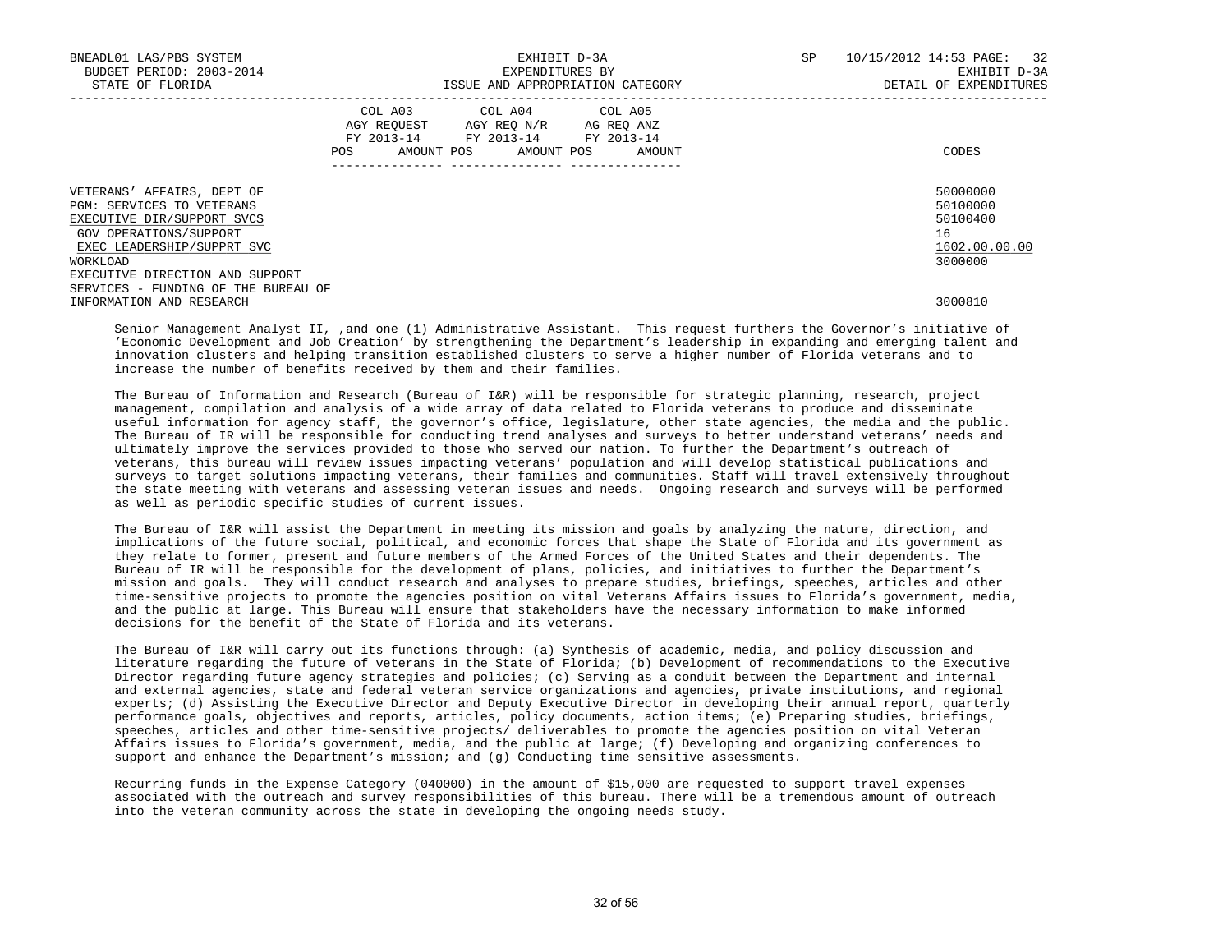| BNEADL01 LAS/PBS SYSTEM<br>BUDGET PERIOD: 2003-2014<br>STATE OF FLORIDA                                                                                                                                                                                         | EXHIBIT D-3A<br>EXPENDITURES BY<br>ISSUE AND APPROPRIATION CATEGORY                                                                                             | 10/15/2012 14:53 PAGE: 33<br>SP<br>EXHIBIT D-3A<br>DETAIL OF EXPENDITURES     |
|-----------------------------------------------------------------------------------------------------------------------------------------------------------------------------------------------------------------------------------------------------------------|-----------------------------------------------------------------------------------------------------------------------------------------------------------------|-------------------------------------------------------------------------------|
|                                                                                                                                                                                                                                                                 | COL A03 COL A04 COL A05<br>AGY REOUEST AGY REO N/R AG REO ANZ<br>FY 2013-14 FY 2013-14 FY 2013-14<br>AMOUNT POS AMOUNT POS<br>POS<br>AMOUNT<br>---------------- | CODES                                                                         |
| VETERANS' AFFAIRS, DEPT OF<br>PGM: SERVICES TO VETERANS<br>EXECUTIVE DIR/SUPPORT SVCS<br>GOV OPERATIONS/SUPPORT<br>EXEC LEADERSHIP/SUPPRT SVC<br>WORKLOAD<br>EXECUTIVE DIRECTION AND SUPPORT<br>SERVICES - FUNDING OF THE BUREAU OF<br>INFORMATION AND RESEARCH |                                                                                                                                                                 | 50000000<br>50100000<br>50100400<br>16<br>1602.00.00.00<br>3000000<br>3000810 |

 The Department requests five (5) additional FTEs for FY 2013-14. This includes the following job classifications: one (1) Bureau Chief (Pay Plan 08, Pay Grade 530, Class Code 8219), two (2) Senior Management Analyst II (Pay Plan 08, Pay Grade 426, Class Code 2225), one (1) Research Associate (Pay Plan 08, Pay Grade 422, Class Code 3122) and one (1) Staff Assistant (Pay Plan 08, Pay Grade 413, Class Code 0120).

 Unfavorable consideration to this request will hinder the ability of the Department to fulfill its statutory obligations and will negatively limit the outreach to Florida veterans.

Budgetary Request Summary:

| Category<br>Class<br>Code<br>8219<br>3122 | Salaries and Benefits<br>Class Title<br>Chief of Information & Research $(1)$<br>Research Associate (1) | Salaries and<br>Benefits<br>\$101,971<br>\$62,314 |
|-------------------------------------------|---------------------------------------------------------------------------------------------------------|---------------------------------------------------|
| 2225                                      | Senior Management Analyst II (2)                                                                        | \$158,620                                         |
| 0120                                      | Staff Assistant (1)                                                                                     | \$45,323                                          |
|                                           |                                                                                                         |                                                   |

 $$368,228$ 

 Category - Expense (040000) Standard #3 - The recurring expense has been reduced as some of these costs are paid by the United States Department of Veterans Affairs.

| Chief of Information Research $1$ FTE x \$9.108 = | \$9,108  | $$3,219$ (Non Recurring)   |
|---------------------------------------------------|----------|----------------------------|
| Research Associate $1$ FTE x \$9,108 =            | \$9,108  | \$3,219 (Non Recurring)    |
| Senior Management Analyst II 2 FTE x \$9,108 =    | \$18,216 | \$8,194 (Non Recurring)    |
| Staff Assistant 1 FTE x $$8.551 =$                | \$8,551  | \$3,546 (Non Recurring)    |
| Recurring travel costs for outreach               | \$15,000 |                            |
|                                                   | -------- |                            |
| Total Expense Request -                           | \$59,983 | $$16,422$ (Non Recurring)  |
| OCO (060000)                                      |          |                            |
| $4 \times \$1,827 =$                              |          | (Non Recurring)<br>\$7,308 |

HR Assessment (107040)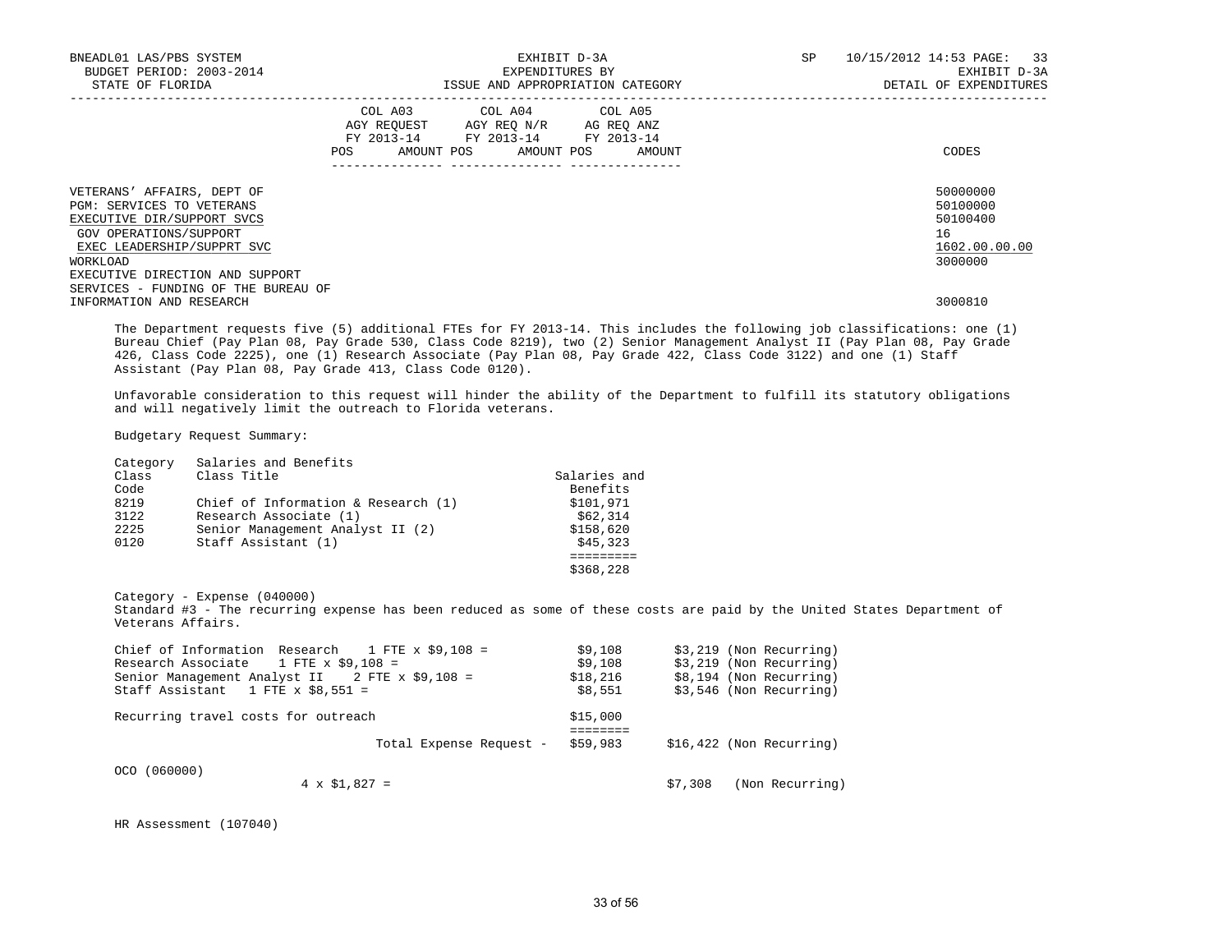| BNEADL01 LAS/PBS SYSTEM<br>BUDGET PERIOD: 2003-2014<br>STATE OF FLORIDA                                                                                                                                                             |                    |                                                                                   | EXHIBIT D-3A<br>EXPENDITURES BY<br>ISSUE AND APPROPRIATION CATEGORY |                  | SP<br>10/15/2012 14:53 PAGE:<br>EXHIBIT D-3A<br>DETAIL OF EXPENDITURES |              |                                                                    |  |
|-------------------------------------------------------------------------------------------------------------------------------------------------------------------------------------------------------------------------------------|--------------------|-----------------------------------------------------------------------------------|---------------------------------------------------------------------|------------------|------------------------------------------------------------------------|--------------|--------------------------------------------------------------------|--|
|                                                                                                                                                                                                                                     | COL A03            | COL A04<br>AGY REQUEST AGY REQ N/R AG REQ ANZ<br>FY 2013-14 FY 2013-14 FY 2013-14 | COL A05<br>POS AMOUNT POS AMOUNT POS AMOUNT                         |                  |                                                                        |              | CODES                                                              |  |
| VETERANS' AFFAIRS, DEPT OF<br>PGM: SERVICES TO VETERANS<br>EXECUTIVE DIR/SUPPORT SVCS<br>GOV OPERATIONS/SUPPORT<br>EXEC LEADERSHIP/SUPPRT SVC<br>WORKLOAD<br>EXECUTIVE DIRECTION AND SUPPORT<br>SERVICES - FUNDING OF THE BUREAU OF |                    |                                                                                   |                                                                     |                  |                                                                        |              | 50000000<br>50100000<br>50100400<br>16<br>1602.00.00.00<br>3000000 |  |
| INFORMATION AND RESEARCH                                                                                                                                                                                                            |                    |                                                                                   |                                                                     |                  |                                                                        |              | 3000810                                                            |  |
|                                                                                                                                                                                                                                     | $5 \times \$354 =$ |                                                                                   | \$1,770                                                             |                  |                                                                        |              |                                                                    |  |
| Total Request<br>General Revenue                                                                                                                                                                                                    | \$437,289          |                                                                                   |                                                                     |                  |                                                                        |              |                                                                    |  |
|                                                                                                                                                                                                                                     |                    |                                                                                   |                                                                     |                  |                                                                        |              |                                                                    |  |
| POSITION DETAIL OF SALARIES AND BENEFITS:                                                                                                                                                                                           | FTE                |                                                                                   | BASE RATE ADDITIVES                                                 | BENEFITS         | SUBTOTAL                                                               | $\mathbb{R}$ | AND BENEFITS                                                       |  |
| A03 - AGY REQUEST FY 2013-14                                                                                                                                                                                                        |                    |                                                                                   |                                                                     |                  |                                                                        |              |                                                                    |  |
| NEW POSITIONS<br>0120 STAFF ASSISTANT - SES<br>N0023 001                                                                                                                                                                            | 1.00               | 30,120                                                                            |                                                                     |                  |                                                                        |              | LAPSE LAPSED SALARIES<br>15,203 45,323 0.00 45,323                 |  |
| 2225 SENIOR MANAGEMENT ANALYST II - SES                                                                                                                                                                                             |                    |                                                                                   |                                                                     |                  |                                                                        |              |                                                                    |  |
| N0021 001<br>N0022 001                                                                                                                                                                                                              | 1.00<br>1.00       | 60,231<br>60,231                                                                  |                                                                     | 19,079<br>19,079 | 79,310  0.00<br>79,310 0.00                                            |              | 79,310<br>79,310                                                   |  |
| 3122 RESEARCH ASSOCIATE - SES<br>N0020 001                                                                                                                                                                                          |                    | $1.00$ 45,173                                                                     |                                                                     |                  | 17,141 62,314 0.00                                                     |              | 62,314                                                             |  |
| 8219 RESEARCH AND PLANNING DIRECTOR<br>N0019 001                                                                                                                                                                                    |                    | 1.00 80,308                                                                       |                                                                     | 21,663           | 101,971 0.00                                                           |              | 101,971                                                            |  |
|                                                                                                                                                                                                                                     |                    |                                                                                   |                                                                     |                  |                                                                        |              |                                                                    |  |
| TOTALS FOR ISSUE BY FUND<br>1000 GENERAL REVENUE FUND                                                                                                                                                                               |                    |                                                                                   |                                                                     |                  |                                                                        |              | 368,228                                                            |  |
|                                                                                                                                                                                                                                     |                    | 5.00 276,063                                                                      |                                                                     |                  | 92,165 368,228                                                         |              | . _ _ _ _ _ _ _ _ _ _ _<br>368,228                                 |  |

34 of 56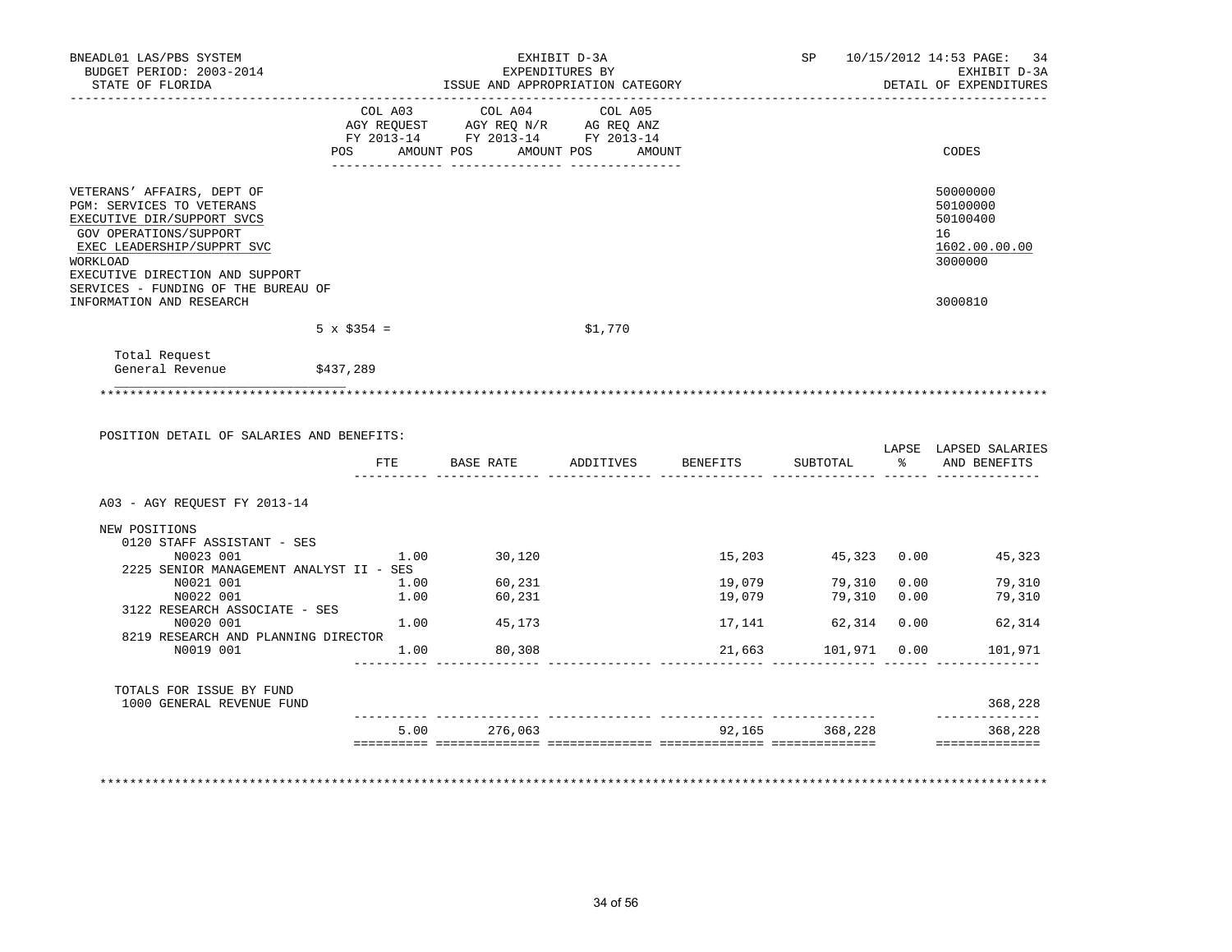| BNEADL01 LAS/PBS SYSTEM<br>BUDGET PERIOD: 2003-2014<br>STATE OF FLORIDA                                                                                                                                                                                              |                                  | EXHIBIT D-3A<br>EXPENDITURES BY                                                                   | ISSUE AND APPROPRIATION CATEGORY | SP and the set of the set of the set of the set of the set of the set of the set of the set of the set of the set of the set of the set of the set of the set of the set of the set of the set of the set of the set of the se | 10/15/2012 14:53 PAGE: 35<br>EXHIBIT D-3A<br>DETAIL OF EXPENDITURES |
|----------------------------------------------------------------------------------------------------------------------------------------------------------------------------------------------------------------------------------------------------------------------|----------------------------------|---------------------------------------------------------------------------------------------------|----------------------------------|--------------------------------------------------------------------------------------------------------------------------------------------------------------------------------------------------------------------------------|---------------------------------------------------------------------|
|                                                                                                                                                                                                                                                                      | POS AMOUNT POS AMOUNT POS AMOUNT | COL A03 COL A04 COL A05<br>AGY REQUEST AGY REQ N/R AG REQ ANZ<br>FY 2013-14 FY 2013-14 FY 2013-14 |                                  |                                                                                                                                                                                                                                | CODES                                                               |
| VETERANS' AFFAIRS, DEPT OF<br>PGM: SERVICES TO VETERANS<br>EXECUTIVE DIR/SUPPORT SVCS<br>GOV OPERATIONS/SUPPORT<br>EXEC LEADERSHIP/SUPPRT SVC<br>REOUESTS OF INCREASE TO CURRENT<br>PROGRAMS<br>EXECUTIVE DIRECTION AND SUPPORT<br>SERVICES - INCREASE IN CONTRACTED |                                  |                                                                                                   |                                  |                                                                                                                                                                                                                                | 50000000<br>50100000<br>50100400<br>16<br>1602.00.00.00<br>4200000  |
| <b>SERVICES</b><br>SPECIAL CATEGORIES<br>CONTRACTED SERVICES                                                                                                                                                                                                         |                                  |                                                                                                   |                                  |                                                                                                                                                                                                                                | 4200050<br>100000<br>100777                                         |
| GENERAL REVENUE FUND -STATE 150,000 150,000<br>OPERATIONS AND MAINT TF -STATE                                                                                                                                                                                        | 100,000                          | 100,000                                                                                           |                                  |                                                                                                                                                                                                                                | 1000 1<br>2516 1                                                    |
| TOTAL APPRO 250,000 250,000                                                                                                                                                                                                                                          |                                  |                                                                                                   |                                  |                                                                                                                                                                                                                                |                                                                     |
|                                                                                                                                                                                                                                                                      |                                  |                                                                                                   |                                  |                                                                                                                                                                                                                                |                                                                     |
| AGENCY ISSUE NARRATIVE:<br>2013-2014 BUDGET YEAR NARRATIVE:<br>Program Title Executive Direction and Support Services                                                                                                                                                |                                  |                                                                                                   | IT COMPONENT? NO                 |                                                                                                                                                                                                                                |                                                                     |
| Funding Source: Operations and Maintenance Trust Fund (2516) and General Revenue (1000)                                                                                                                                                                              |                                  |                                                                                                   |                                  |                                                                                                                                                                                                                                |                                                                     |

 Issue Title: Executive Direction and Support Services Increase in Contracted Services -------------

 Long Range Program Plan Measure: Agency administrative and support costs as a percentage of total agency costs ----------------------------------------------

 The Department of Veterans' Affairs (Department) requests Non Recurring funds in the amount of \$250,000 for an Assessment Study to identify the needs for the development of additional Veterans Nursing Homes during the next five (5) fiscal years and assess long term care services currently provided to our resident veterans to determine whether additional services can be offered to them. Increase in authority in the amount of \$100,000 is requested from the Operations and Maintenance Trust Fund plus additional General Revenue funds in the amount of \$150,000 to pay for this mission critical assessment. In accordance with Florida Statutes, the Department is responsible for conducting studies of the problems and needs of Florida Veterans. This request furthers the Governor's initiative of Economic Development and Job Creation by strengthening the Department's leadership in expanding and emerging talent and innovation clusters and help transition established clusters to serve a higher number of Florida Veterans and to increase the number of benefits received by them and their families.

 In 2010, the federal government conducted and published the Census report, which provides information on population shifts and increases/decreases within each state. Based on the 2010-2011 Census Bureau data, the State of Florida's population grew 1.4% compared to the United States total growth of 0.9% with the veteran population accounting for 11.6% of that figure. The Census Bureau estimates Florida's population will increase by 25% by 1 July 2020. Although veterans' population has not increased over the last years, existing resources are expected to be insufficient to meet the shifting and increasing needs of our veterans, such as the needs of the aging Vietnam veterans who are experiencing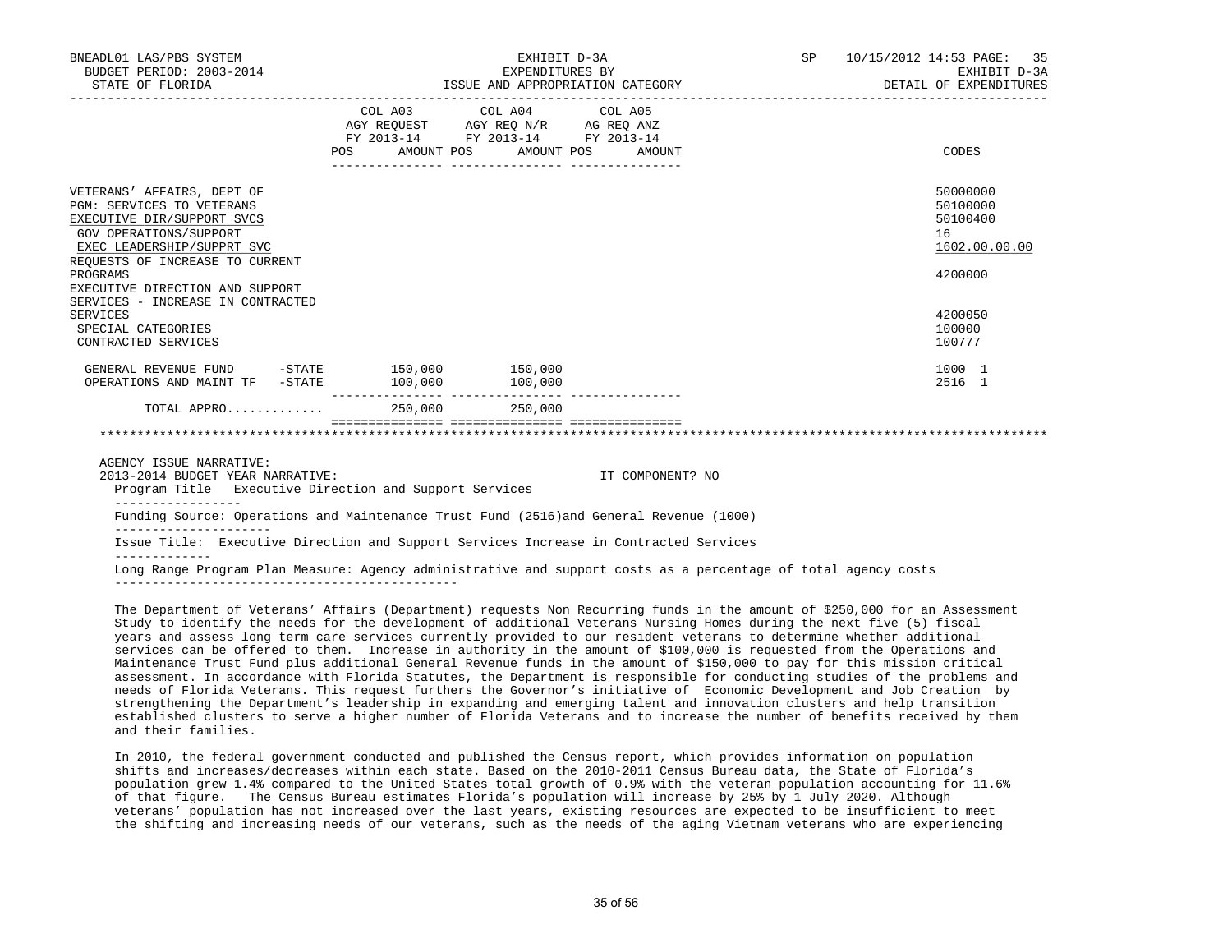| BNEADL01 LAS/PBS SYSTEM<br>BUDGET PERIOD: 2003-2014<br>STATE OF FLORIDA                                                                                                          | EXHIBIT D-3A<br>EXPENDITURES BY<br>ISSUE AND APPROPRIATION CATEGORY                                                                             | 10/15/2012 14:53 PAGE: 36<br>SP<br>EXHIBIT D-3A<br>DETAIL OF EXPENDITURES |
|----------------------------------------------------------------------------------------------------------------------------------------------------------------------------------|-------------------------------------------------------------------------------------------------------------------------------------------------|---------------------------------------------------------------------------|
|                                                                                                                                                                                  | COL A03 COL A04 COL A05<br>AGY REQUEST AGY REO N/R AG REO ANZ<br>FY 2013-14 FY 2013-14 FY 2013-14<br>AMOUNT POS AMOUNT POS AMOUNT<br><b>POS</b> | CODES                                                                     |
| VETERANS' AFFAIRS, DEPT OF<br>PGM: SERVICES TO VETERANS<br>EXECUTIVE DIR/SUPPORT SVCS<br>GOV OPERATIONS/SUPPORT<br>EXEC LEADERSHIP/SUPPRT SVC<br>REQUESTS OF INCREASE TO CURRENT |                                                                                                                                                 | 50000000<br>50100000<br>50100400<br>16<br>1602.00.00.00                   |
| PROGRAMS<br>EXECUTIVE DIRECTION AND SUPPORT<br>SERVICES - INCREASE IN CONTRACTED                                                                                                 |                                                                                                                                                 | 4200000                                                                   |
| SERVICES                                                                                                                                                                         |                                                                                                                                                 | 4200050                                                                   |

 health-related issues as a result of the exposure to Agent Orange. The study will assist to determine where the needs reside across the State of Florida and where to best emplace resources to support them.

 More succinctly, the veteran population needs are different than those of prior decades. In order for the Department to continue providing services and long-term care to Florida veterans in the most cost-effective and efficient manner, it is necessary to determine the scope of the veterans' needs. The study will provide, but will not be limited, to the information listed below:

- \* Identification of advantages and shortfalls of communities and sites through the State of Florida that may be available to meet emerging veterans' needs.
- \* Analysis of appropriate size and composition of new nursing home facilities.
- \* Marketing and statistical report.
- \* Discussion of long term care services to be provided to the veterans population.
- \* Identification of relatively new facet of long term care field and emerging opportunities to expand long term care services to veterans.
	- o Feasibility of the inclusion of new services such as the accommodation in nursing homes for Adult Day Care Centers.
- \* Economic impact resulting from the implementation of new initiatives.
- \* Best practices and business model for implementation of new services.
- \* Technical aspects on how to comply with applicable laws, guidance on management issues, and will address pertinent industry topics.
- \* Legislation needed, if any, for the approval of initiatives.

 Not funding this issue would have a profound negative impact on the quality and quantity of services provided to Florida veterans.

Fund

 Operations and Maintenance Trust Fund 2516 General Revenue 1000

| Category                              | Amount    |
|---------------------------------------|-----------|
| 2516 Operations and Maintenance TF    | \$100,000 |
| 1000 General Revenue                  | \$150,000 |
|                                       |           |
| Contracted Services Category (100777) | \$250,000 |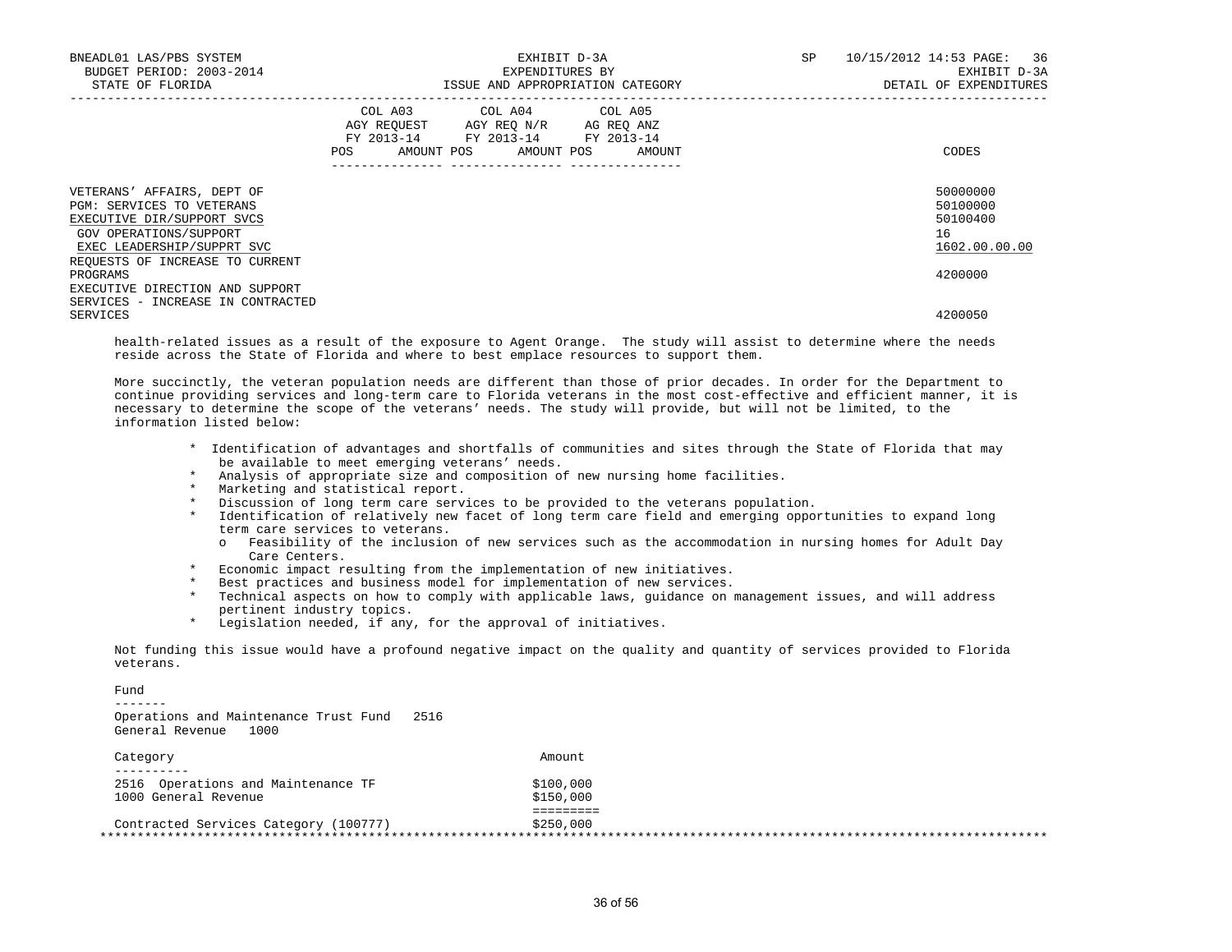| BNEADL01 LAS/PBS SYSTEM<br>BUDGET PERIOD: 2003-2014<br>STATE OF FLORIDA                                                                                                          |                                                                                                                                                                                      | EXHIBIT D-3A<br>EXPENDITURES BY<br>ISSUE AND APPROPRIATION CATEGORY | SP               | 10/15/2012 14:53 PAGE: 37<br>EXHIBIT D-3A<br>DETAIL OF EXPENDITURES |                                                         |
|----------------------------------------------------------------------------------------------------------------------------------------------------------------------------------|--------------------------------------------------------------------------------------------------------------------------------------------------------------------------------------|---------------------------------------------------------------------|------------------|---------------------------------------------------------------------|---------------------------------------------------------|
|                                                                                                                                                                                  | $\begin{tabular}{lllllll} AGY & \texttt{REGUEST} & \texttt{AGY REQ N/R} & \texttt{AG REQ ANZ} \end{tabular}$<br>FY 2013-14 FY 2013-14 FY 2013-14<br>POS AMOUNT POS AMOUNT POS AMOUNT | COL A03 COL A04 COL A05                                             |                  |                                                                     | CODES                                                   |
| VETERANS' AFFAIRS, DEPT OF<br>PGM: SERVICES TO VETERANS<br>EXECUTIVE DIR/SUPPORT SVCS<br>GOV OPERATIONS/SUPPORT<br>EXEC LEADERSHIP/SUPPRT SVC<br>REOUESTS OF INCREASE TO CURRENT |                                                                                                                                                                                      |                                                                     |                  |                                                                     | 50000000<br>50100000<br>50100400<br>16<br>1602.00.00.00 |
| PROGRAMS<br>EXECUTIVE DIRECTION AND SUPPORT<br>SERVICES - OUTREACH<br>SPECIAL CATEGORIES<br>CONTRACTED SERVICES                                                                  |                                                                                                                                                                                      |                                                                     |                  |                                                                     | 4200000<br>4200090<br>100000<br>100777                  |
| GENERAL REVENUE FUND -STATE 100,000                                                                                                                                              |                                                                                                                                                                                      |                                                                     |                  |                                                                     | 1000 1                                                  |
|                                                                                                                                                                                  |                                                                                                                                                                                      |                                                                     |                  |                                                                     |                                                         |
| AGENCY ISSUE NARRATIVE:<br>2013-2014 BUDGET YEAR NARRATIVE:<br>Program Title: Executive Direction and Support Services<br>__________________                                     |                                                                                                                                                                                      |                                                                     | IT COMPONENT? NO |                                                                     |                                                         |
| Funding Source: General Revenue 1000                                                                                                                                             |                                                                                                                                                                                      |                                                                     |                  |                                                                     |                                                         |
| Issue Title: Executive Direction and Support Services - Outreach                                                                                                                 |                                                                                                                                                                                      |                                                                     |                  |                                                                     |                                                         |
| Long Range Program Plan Measure: Agency administrative and support costs as a percentage of total agency costs.                                                                  |                                                                                                                                                                                      |                                                                     |                  |                                                                     |                                                         |

 The Department of Veterans' Affairs (Department) requests \$100,000 in recurring General Revenue funds in the Contracted Services Category in the Department's Executive Direction and Support Services for outreach to raise awareness of benefits available to veterans and their families. This request furthers the Governor's initiative of 'Economic Development and Job Creation' by expanding access to education and training programs for talent in distressed markets. The Department is rebranding and aggressively reaching out to Florida veterans to make them aware of the services we provide and how can we serve them to secure their benefits. The Department seeks to create and air public service announcements and to develop high quality brochures, pamphlets, flyers and others. These materials will be distributed to promote benefits information in print media, military resource centers, military installations, and Work Force/Employment centers. Although the Department's claims examiners are extremely successful at securing benefits that veterans on their own do not garner, only a small percentage of Florida veterans currently receive any form of benefit from the federal government, and many more are eligible and either do not know of their eligibility or are unaware of how to claim the benefit.

 Unfavorable consideration of this request would result in a loss of opportunity to garner earned veterans benefits to the great detriment of Florida's veterans and the state economy where those dollars could potentially be spent.

Cost Summary:

 $\frac{1}{\sqrt{2}}$  ,  $\frac{1}{\sqrt{2}}$  ,  $\frac{1}{\sqrt{2}}$  ,  $\frac{1}{\sqrt{2}}$  ,  $\frac{1}{\sqrt{2}}$  ,  $\frac{1}{\sqrt{2}}$  ,  $\frac{1}{\sqrt{2}}$  ,  $\frac{1}{\sqrt{2}}$  ,  $\frac{1}{\sqrt{2}}$  ,  $\frac{1}{\sqrt{2}}$  ,  $\frac{1}{\sqrt{2}}$  ,  $\frac{1}{\sqrt{2}}$  ,  $\frac{1}{\sqrt{2}}$  ,  $\frac{1}{\sqrt{2}}$  ,  $\frac{1}{\sqrt{2}}$ Fund General Revenue 1000

Category **Amount**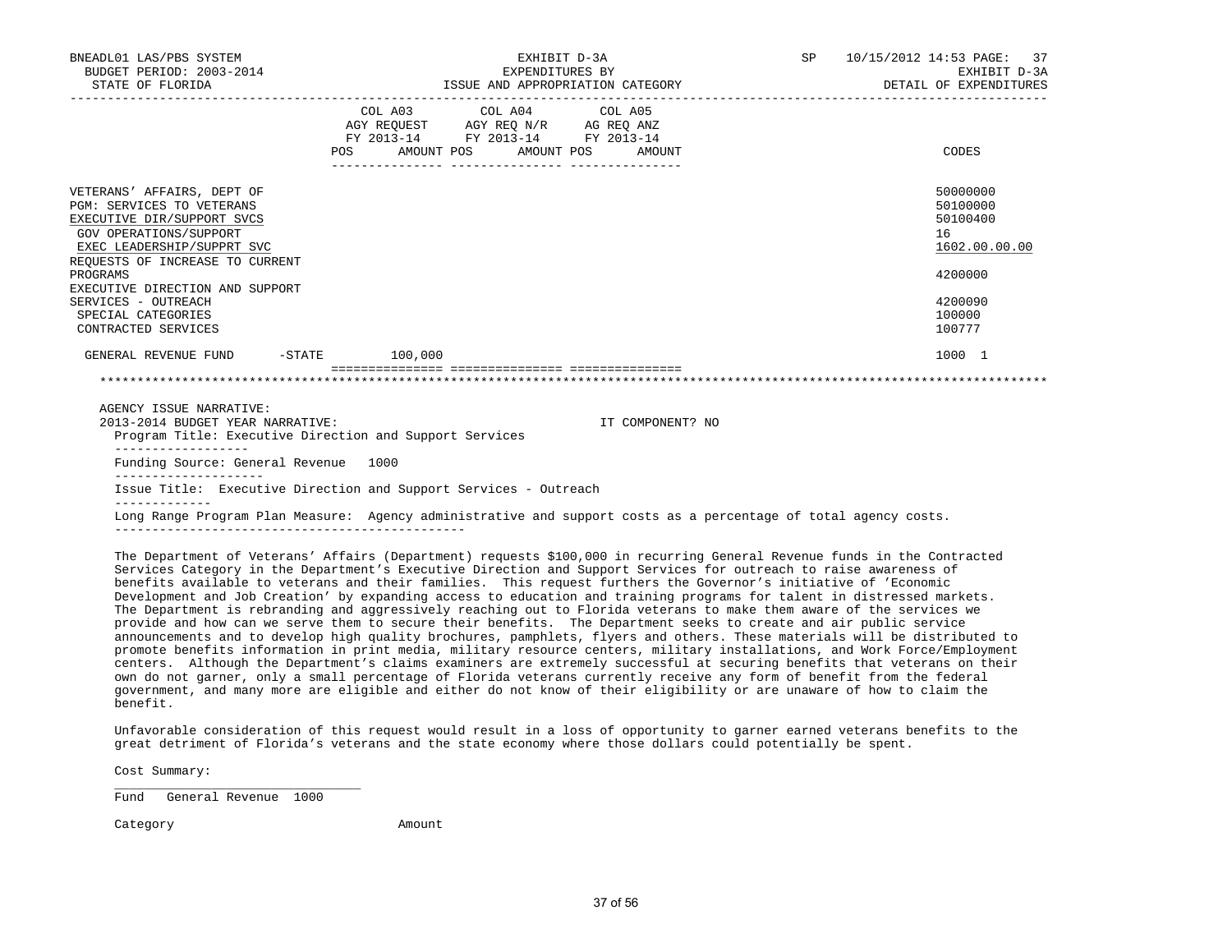| BNEADL01 LAS/PBS SYSTEM<br>BUDGET PERIOD: 2003-2014<br>STATE OF FLORIDA | EXHIBIT D-3A<br>EXPENDITURES BY<br>ISSUE AND APPROPRIATION CATEGORY |                                                                                                                                                                                     |                                  | SP 10/15/2012 14:53 PAGE: 38<br>EXHIBIT D-3A<br>DETAIL OF EXPENDITURES |
|-------------------------------------------------------------------------|---------------------------------------------------------------------|-------------------------------------------------------------------------------------------------------------------------------------------------------------------------------------|----------------------------------|------------------------------------------------------------------------|
|                                                                         |                                                                     | COL A03 COL A04 COL A05<br>$\begin{tabular}{lllllll} AGY & \texttt{REQUEST} & \texttt{AGY} & \texttt{REG} & \texttt{N/R} & \texttt{AG} & \texttt{REG} & \texttt{ANZ} \end{tabular}$ |                                  |                                                                        |
|                                                                         |                                                                     | FY 2013-14 FY 2013-14 FY 2013-14                                                                                                                                                    |                                  |                                                                        |
|                                                                         |                                                                     |                                                                                                                                                                                     | POS AMOUNT POS AMOUNT POS AMOUNT | CODES                                                                  |
| VETERANS' AFFAIRS, DEPT OF                                              |                                                                     |                                                                                                                                                                                     |                                  | 50000000                                                               |
| <b>PGM: SERVICES TO VETERANS</b>                                        |                                                                     |                                                                                                                                                                                     |                                  | 50100000                                                               |
| EXECUTIVE DIR/SUPPORT SVCS                                              |                                                                     |                                                                                                                                                                                     |                                  | 50100400                                                               |
| GOV OPERATIONS/SUPPORT                                                  |                                                                     |                                                                                                                                                                                     |                                  | 16                                                                     |
| EXEC LEADERSHIP/SUPPRT SVC                                              |                                                                     |                                                                                                                                                                                     |                                  | 1602.00.00.00                                                          |
| REQUESTS OF INCREASE TO CURRENT<br>PROGRAMS                             |                                                                     |                                                                                                                                                                                     |                                  | 4200000                                                                |
| EXECUTIVE DIRECTION AND SUPPORT                                         |                                                                     |                                                                                                                                                                                     |                                  |                                                                        |
| SERVICES - OUTREACH                                                     |                                                                     |                                                                                                                                                                                     |                                  | 4200090                                                                |
| Contracted Services(100777) \$100,000                                   |                                                                     |                                                                                                                                                                                     |                                  |                                                                        |
|                                                                         |                                                                     |                                                                                                                                                                                     |                                  |                                                                        |
| TOTAL: EXEC LEADERSHIP/SUPPRT SVC<br>BY FUND TYPE                       |                                                                     |                                                                                                                                                                                     |                                  | 1602.00.00.00                                                          |
| GENERAL REVENUE FUND                                                    | 3,393,795 188,868                                                   |                                                                                                                                                                                     |                                  | 1000                                                                   |
| TRUST FUNDS                                                             | 200,485                                                             | 100,000                                                                                                                                                                             |                                  | 2000                                                                   |
| TOTAL POSITIONS $33.50$                                                 |                                                                     |                                                                                                                                                                                     |                                  |                                                                        |
| TOTAL PROG COMP 3,594,280 288,868                                       |                                                                     |                                                                                                                                                                                     |                                  |                                                                        |
| TOTAL SALARY RATE 1,997,402                                             |                                                                     |                                                                                                                                                                                     |                                  |                                                                        |
|                                                                         |                                                                     |                                                                                                                                                                                     |                                  |                                                                        |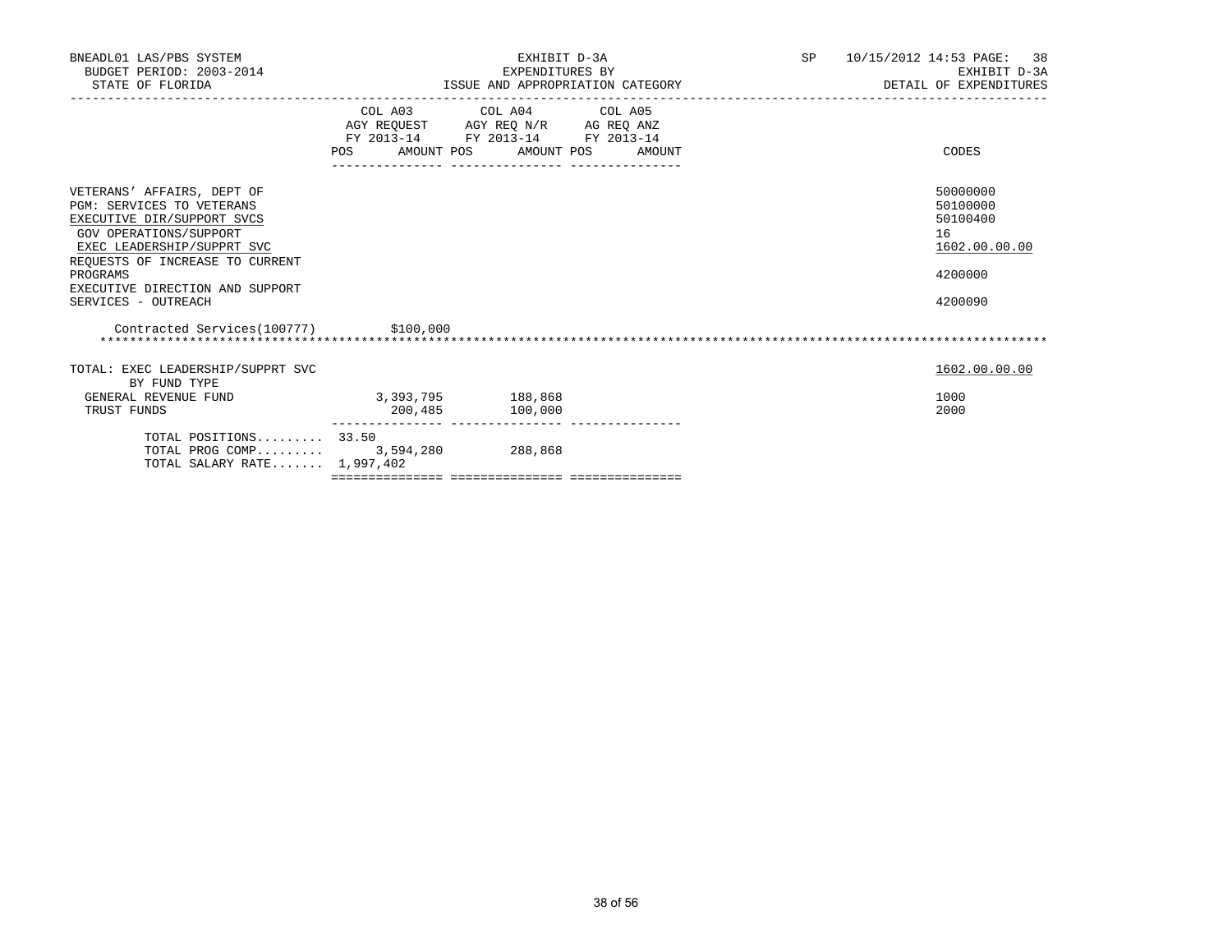| BNEADL01 LAS/PBS SYSTEM<br>BUDGET PERIOD: 2003-2014<br>STATE OF FLORIDA<br>------------------                                                                                                                                 |           |                   | EXHIBIT D-3A<br>EXPENDITURES BY<br>ISSUE AND APPROPRIATION CATEGORY                       | SP 10/15/2012 14:53 PAGE: 39<br>EXHIBIT D-3A<br>DETAIL OF EXPENDITURES |                                                                                         |
|-------------------------------------------------------------------------------------------------------------------------------------------------------------------------------------------------------------------------------|-----------|-------------------|-------------------------------------------------------------------------------------------|------------------------------------------------------------------------|-----------------------------------------------------------------------------------------|
|                                                                                                                                                                                                                               |           | POS<br>AMOUNT POS | COL A03 COL A04<br>AGY REQUEST AGY REQ N/R AG REQ ANZ<br>FY 2013-14 FY 2013-14 FY 2013-14 | COL A05<br>AMOUNT POS<br>AMOUNT                                        | CODES                                                                                   |
| VETERANS' AFFAIRS, DEPT OF<br>PGM: SERVICES TO VETERANS<br>EXECUTIVE DIR/SUPPORT SVCS<br>GOV OPERATIONS/SUPPORT<br>INFORMATION TECHNOLOGY<br>ESTIMATED EXPENDITURES<br>ESTIMATED EXPENDITURES - OPERATIONS<br><b>EXPENSES</b> |           |                   |                                                                                           |                                                                        | 50000000<br>50100000<br>50100400<br>16<br>1603.00.00.00<br>1000000<br>1001000<br>040000 |
| GENERAL REVENUE FUND                                                                                                                                                                                                          |           | $-$ STATE 429,604 |                                                                                           |                                                                        | 1000 1                                                                                  |
| OPERATING CAPITAL OUTLAY                                                                                                                                                                                                      |           |                   |                                                                                           |                                                                        | 060000                                                                                  |
| GENERAL REVENUE FUND                                                                                                                                                                                                          |           | $-STATE$ 120,512  |                                                                                           |                                                                        | 1000 1                                                                                  |
| DATA PROCESSING SERVICES<br>SOUTHWOOD SRC                                                                                                                                                                                     |           |                   |                                                                                           |                                                                        | 210000<br>210021                                                                        |
| GENERAL REVENUE FUND                                                                                                                                                                                                          |           | $-$ STATE 12,504  |                                                                                           |                                                                        | 1000 1                                                                                  |
| TOTAL: ESTIMATED EXPENDITURES - OPERATIONS<br>TOTAL ISSUE                                                                                                                                                                     |           | 562,620           |                                                                                           |                                                                        | 1001000                                                                                 |
| FLORIDA RETIREMENT SYSTEM<br>CONTRIBUTION ADJUSTMENT FOR<br>FISCAL YEAR 2012-2013<br>DATA PROCESSING SERVICES<br>SOUTHWOOD SRC                                                                                                |           |                   |                                                                                           |                                                                        | 1001240<br>210000<br>210021                                                             |
| GENERAL REVENUE FUND -STATE                                                                                                                                                                                                   |           | 7                 |                                                                                           |                                                                        | 1000 1                                                                                  |
| ADJUSTMENT TO STATE HEALTH<br>INSURANCE PREMIUM CONTRIBUTION -<br>FISCAL YEAR 2012-13<br>DATA PROCESSING SERVICES<br>SOUTHWOOD SRC                                                                                            |           |                   |                                                                                           |                                                                        | 1001830<br>210000<br>210021                                                             |
| GENERAL REVENUE FUND                                                                                                                                                                                                          | $-$ STATE | 6                 |                                                                                           |                                                                        | 1000 1                                                                                  |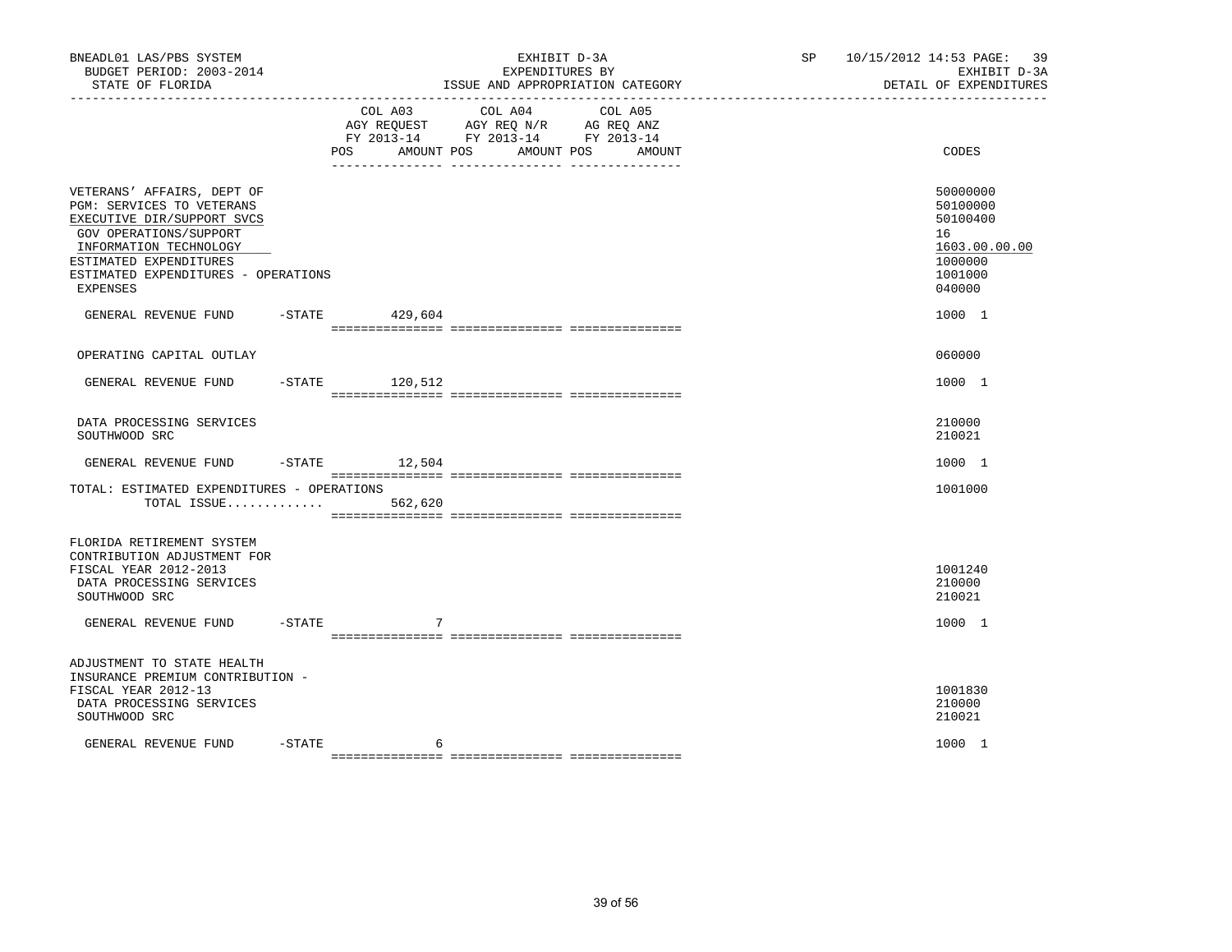|    | EXPENDITURES BY<br>ISSUE AND APPROPRIATION CATEGORY                                                                                                                                                                          |                                                                                                                                                                                                                                                                                                                                                             | EXHIBIT D-3A<br>DETAIL OF EXPENDITURES                                                                                                                                                                        |
|----|------------------------------------------------------------------------------------------------------------------------------------------------------------------------------------------------------------------------------|-------------------------------------------------------------------------------------------------------------------------------------------------------------------------------------------------------------------------------------------------------------------------------------------------------------------------------------------------------------|---------------------------------------------------------------------------------------------------------------------------------------------------------------------------------------------------------------|
|    |                                                                                                                                                                                                                              |                                                                                                                                                                                                                                                                                                                                                             | CODES                                                                                                                                                                                                         |
|    |                                                                                                                                                                                                                              |                                                                                                                                                                                                                                                                                                                                                             | 50000000<br>50100000<br>50100400<br>16<br>1603.00.00.00<br>26A0000                                                                                                                                            |
|    |                                                                                                                                                                                                                              |                                                                                                                                                                                                                                                                                                                                                             | 26A1830<br>210000<br>210021                                                                                                                                                                                   |
| 30 |                                                                                                                                                                                                                              |                                                                                                                                                                                                                                                                                                                                                             | 1000 1                                                                                                                                                                                                        |
|    |                                                                                                                                                                                                                              |                                                                                                                                                                                                                                                                                                                                                             | 55C0000                                                                                                                                                                                                       |
|    |                                                                                                                                                                                                                              |                                                                                                                                                                                                                                                                                                                                                             | 55C01C0<br>040000                                                                                                                                                                                             |
|    |                                                                                                                                                                                                                              |                                                                                                                                                                                                                                                                                                                                                             | 1000 1                                                                                                                                                                                                        |
|    |                                                                                                                                                                                                                              |                                                                                                                                                                                                                                                                                                                                                             |                                                                                                                                                                                                               |
|    | IT COMPONENT? YES                                                                                                                                                                                                            |                                                                                                                                                                                                                                                                                                                                                             |                                                                                                                                                                                                               |
|    |                                                                                                                                                                                                                              |                                                                                                                                                                                                                                                                                                                                                             |                                                                                                                                                                                                               |
|    |                                                                                                                                                                                                                              |                                                                                                                                                                                                                                                                                                                                                             |                                                                                                                                                                                                               |
|    |                                                                                                                                                                                                                              |                                                                                                                                                                                                                                                                                                                                                             |                                                                                                                                                                                                               |
|    | $-STATE$<br>SUPPORT CONSOLIDATION OF TECHNOLOGY<br>GENERAL REVENUE FUND -STATE 36,374<br>2013-2014 BUDGET YEAR NARRATIVE:<br>Program Title: Executive Direction and Support Services<br>Funding Source: General Revenue 1000 | $\begin{tabular}{lllllllllllll} &\multicolumn{4}{c}{\text{COL A03}} &\multicolumn{4}{c}{\text{COL A04}} &\multicolumn{4}{c}{\text{COL A05}} \\ \multicolumn{4}{c}{\text{AGY REQUEST}} &\multicolumn{4}{c}{\text{AGY REQ N/R}} &\multicolumn{4}{c}{\text{AG REQ ANZ}} \end{tabular}$<br>FY 2013-14 FY 2013-14 FY 2013-14<br>POS AMOUNT POS AMOUNT POS AMOUNT | Issue Title: Additional Resources Required to Support Consolidation of Technology Services<br>Long Range Program Plan Measure: Agency administrative and support costs as a percentage of total agency costs. |

 The Department of Veterans' Affairs (Department) requests \$36,374 in recurring General Revenue funds in the Expense Catergory of the Department's Executive Direction and Support Services (EDSS) to cover the costs of a state-mandated data center consolidation. Conversely, the Department requests an exemption from this requirement. This request furthers the Governor's initiative to improve the efficiency and effectiveness of government agencies at all levels.

 The Department has its headquarters and Executive Directors Offices in Largo. Collocated in this headquarters is the main Computing Facility containing two servers with six processors that are being considered for Data Center Consolidation. The Northwood Shared Resource Center filed a Transition Plan saying that moving the department from the NSRC to the Southwood Shared Resource Center (SSRC) would not impact either data center in a negative way. We are already a non-voting share member of the SSRC and adding our 6 processors would not change that fact. The department has always operated with a very small amount of recurring funding. While we have not had the advantage of larger budgets we have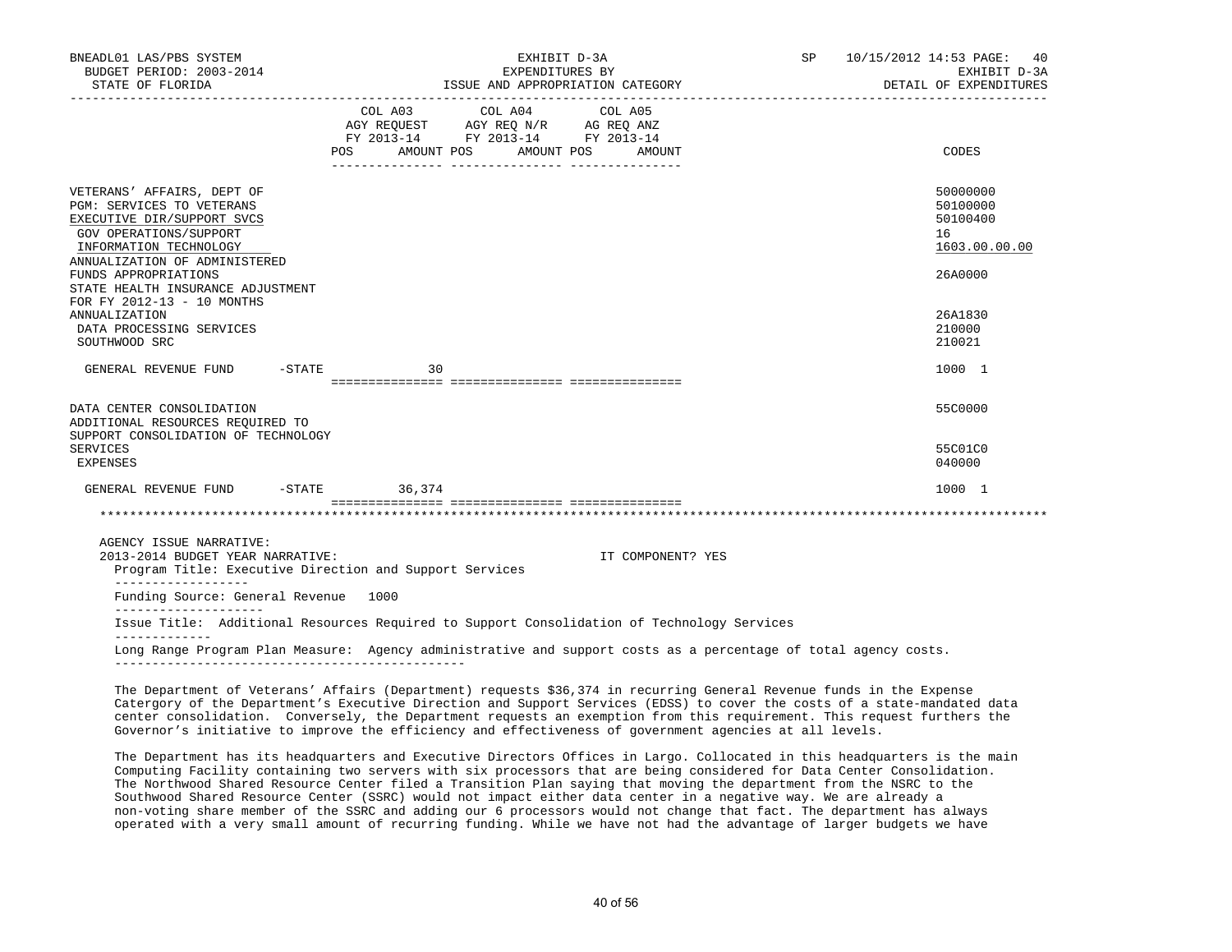| BNEADL01 LAS/PBS SYSTEM<br>BUDGET PERIOD: 2003-2014<br>STATE OF FLORIDA                                                                                                |     |                                                                                                                            | EXHIBIT D-3A<br>EXPENDITURES BY | ISSUE AND APPROPRIATION CATEGORY | SP | 10/15/2012 14:53 PAGE: 41<br>EXHIBIT D-3A<br>DETAIL OF EXPENDITURES |
|------------------------------------------------------------------------------------------------------------------------------------------------------------------------|-----|----------------------------------------------------------------------------------------------------------------------------|---------------------------------|----------------------------------|----|---------------------------------------------------------------------|
|                                                                                                                                                                        | POS | COL A03 COL A04 COL A05<br>AGY REQUEST AGY REO N/R AG REO ANZ<br>FY 2013-14 FY 2013-14 FY 2013-14<br>AMOUNT POS AMOUNT POS |                                 | AMOUNT                           |    | CODES                                                               |
| VETERANS' AFFAIRS, DEPT OF<br>PGM: SERVICES TO VETERANS<br>EXECUTIVE DIR/SUPPORT SVCS<br>GOV OPERATIONS/SUPPORT<br>INFORMATION TECHNOLOGY<br>DATA CENTER CONSOLIDATION |     |                                                                                                                            |                                 |                                  |    | 50000000<br>50100000<br>50100400<br>16<br>1603.00.00.00<br>55C0000  |
| ADDITIONAL RESOURCES REQUIRED TO<br>SUPPORT CONSOLIDATION OF TECHNOLOGY<br>SERVICES                                                                                    |     |                                                                                                                            |                                 |                                  |    | 55C01C0                                                             |

 learned to be very efficient in how we set up our systems. Two of the processors we will be moving are for our Exchange Server the remainder of the processors are for our Veterans' On-Line Benefit Tracking System (V-BOLTS)

 V-BOLTS data base is an in-house SQL data base with an Access Front End Application. The Department Division of Veterans' Benefits and Assistance uses this data base to process claims for the over 500,000 individual Veterans and their families that we presently serve. We have also recently added a module into this data base to track Voters Registrations in our offices and to complete the quarterly reporting to the Department of State and the Florida Division of Elections. We now use this application to track our voter registrations as part of 1S-2.048 State and Federal-Designated NVRA Voter Registration Agencies-Responsibilities , another State-mandated duty (Florida Statutes 97.032 97.105, especially 97.058 and 97.021[41]).

 The third and final function of V-BOLTS is for the Bureau of State Approving for Veterans' Training (SAA). The SAA operation is done under contract with the United States Department of Veterans Affairs (USDVA). Under this contract SAA certifies and approves Schools, Colleges and Universities to offer USDVA Educational Benefits to eligible veterans and their families. The SAA also then completes audits of these institutions to ensure that the benefits are being dispersed to the veterans properly and by USDVA guidelines. This action represents \$769,972 in annual benefits to Florida veterans and their families. With all three functions of V-BOLTS our Data Base Administrator needs to be able to react to and change the data base as needed for changing conditions such as new or changing Federal Forms or to comply with new laws and benefits to veterans.

 As reported on our Schedule IV-c, the Department IT Program has a total of 10 FTE's which includes a CIO, serving over 1,279 employees and contractors for a ratio of end-users to technicians of 142 to 1. The IT staff is currently supporting the statewide technical infrastructure for six 24 X 7 X 365 long-term healthcare facilities, with six USDVA Pharmacies, one 24 X 7 X 365 Veterans' Domiciliary Home and 22 statewide veterans claims processing centers, a Benefits and Assistance Division office, an office with a growing program support staff in Largo, and our office in the Capitol. The number of Department employees requiring IT support doubled between 2003 and 2007 and added another 162 FTE's to coincide with the opening of our sixth State Veterans' Nursing Home. This change has generated an increased and diverse workload encompassing new areas of technical support. Since the Department never had a Data Center, it also never had dedicated Data Center Staff. Our FTE serve as field tech, Help Line techs, and application support staff.

 The Department will still need a Computing Facility in Largo. The current location measures 504 square feet costing \$9,576 inside of our present Suite. We will still need this room as it houses our WAN equipment, LAN equipment, telephone equipment and our Domain Controller for DHCP, DNS and other local services even after we remove the 6 processors. These will all still be housed in this space. To consolidate the Department into the SSRC at this point would cost the State or this Agency \$36,374. The Department will seek an exemption to consolidating in this particular case in an effort to save the taxpayers of Florida \$36,374, but if the exemption is not granted we are forced to request General Revenue Funds to cover the expense of this move.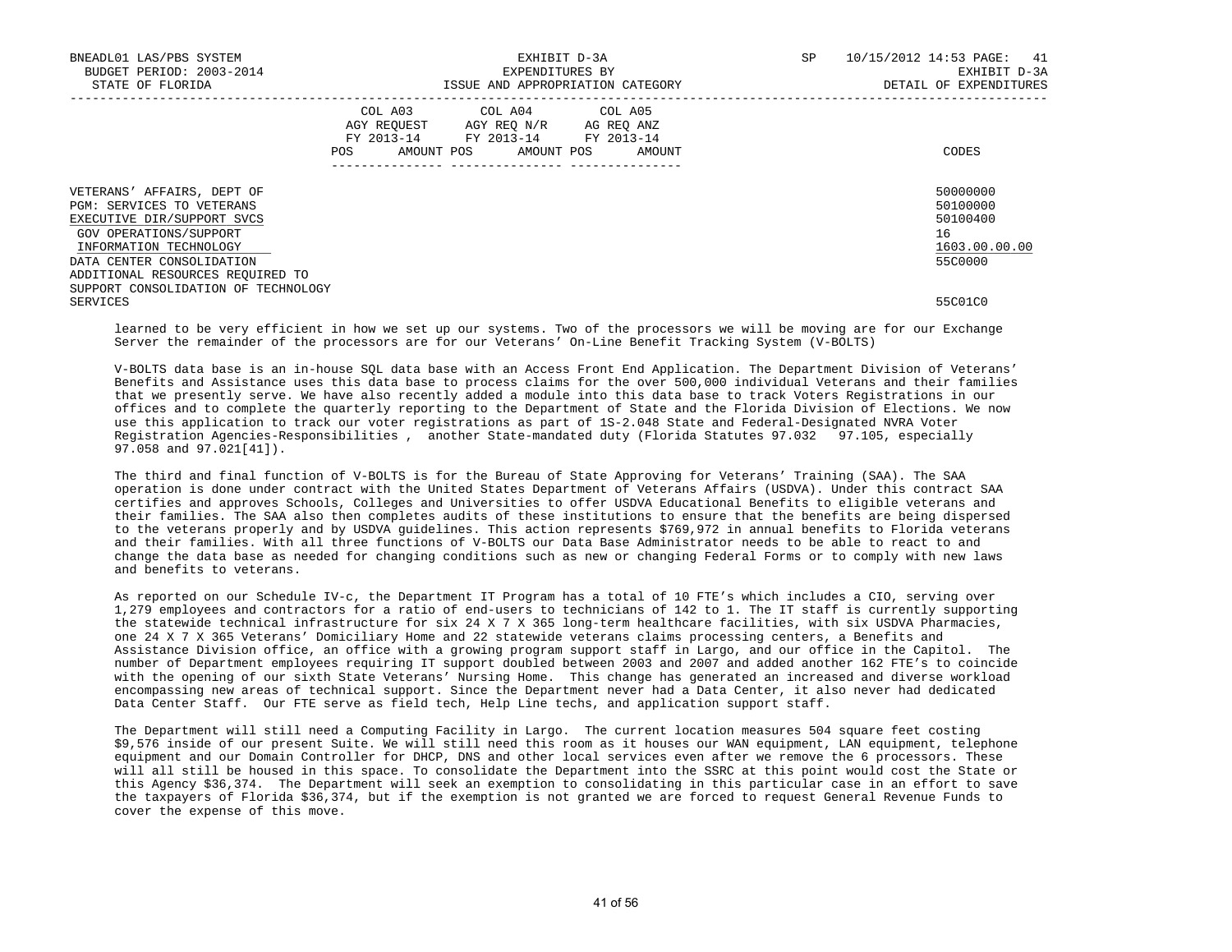| BNEADL01 LAS/PBS SYSTEM<br>BUDGET PERIOD: 2003-2014                                                                                                                                                                                                                  |                                | EXHIBIT D-3A<br>EXPENDITURES BY                                                                                                                                                                                                                                                                    | SP 10/15/2012 14:53 PAGE: 42<br>EXHIBIT D-3A                                  |
|----------------------------------------------------------------------------------------------------------------------------------------------------------------------------------------------------------------------------------------------------------------------|--------------------------------|----------------------------------------------------------------------------------------------------------------------------------------------------------------------------------------------------------------------------------------------------------------------------------------------------|-------------------------------------------------------------------------------|
|                                                                                                                                                                                                                                                                      |                                |                                                                                                                                                                                                                                                                                                    | DETAIL OF EXPENDITURES                                                        |
|                                                                                                                                                                                                                                                                      | POS FOR                        | COL A03 COL A04 COL A05<br>$\begin{tabular}{lllllll} \bf AGY \;\; RegUEST \hspace{1cm} AGY \;\; REG \;\; N/R \hspace{1cm} \bf AG \;\; REG \;\; ANZ \end{tabular}$ $\begin{tabular}{lllllllllll} \bf FY \;\; 2013-14 \hspace{1cm} FY \;\; 2013-14 \end{tabular}$<br>AMOUNT POS AMOUNT POS<br>AMOUNT | CODES                                                                         |
| VETERANS' AFFAIRS, DEPT OF<br>PGM: SERVICES TO VETERANS<br>EXECUTIVE DIR/SUPPORT SVCS<br>GOV OPERATIONS/SUPPORT<br>INFORMATION TECHNOLOGY<br>DATA CENTER CONSOLIDATION<br>ADDITIONAL RESOURCES REOUIRED TO<br>SUPPORT CONSOLIDATION OF TECHNOLOGY<br><b>SERVICES</b> |                                |                                                                                                                                                                                                                                                                                                    | 50000000<br>50100000<br>50100400<br>16<br>1603.00.00.00<br>55C0000<br>55C01C0 |
|                                                                                                                                                                                                                                                                      |                                | Unfavorable consideration of this request would enable the Department to comply with Florida laws.                                                                                                                                                                                                 |                                                                               |
| Cost Summary:                                                                                                                                                                                                                                                        |                                |                                                                                                                                                                                                                                                                                                    |                                                                               |
| Fund General Revenue 1000                                                                                                                                                                                                                                            |                                |                                                                                                                                                                                                                                                                                                    |                                                                               |
| Category<br>Amount<br>Expense (040000) \$36,374                                                                                                                                                                                                                      |                                |                                                                                                                                                                                                                                                                                                    |                                                                               |
| TOTAL: INFORMATION TECHNOLOGY                                                                                                                                                                                                                                        |                                |                                                                                                                                                                                                                                                                                                    | 1603.00.00.00                                                                 |
| BY FUND TYPE<br>GENERAL REVENUE FUND 599,037                                                                                                                                                                                                                         |                                |                                                                                                                                                                                                                                                                                                    | 1000                                                                          |
| TOTAL: EXECUTIVE DIR/SUPPORT SVCS<br>BY FUND TYPE                                                                                                                                                                                                                    |                                |                                                                                                                                                                                                                                                                                                    | 50100400                                                                      |
| GENERAL REVENUE FUND<br>TRUST FUNDS                                                                                                                                                                                                                                  | $3,992,832$ 188,868<br>200,485 | 100,000                                                                                                                                                                                                                                                                                            | 1000<br>2000                                                                  |
| TOTAL POSITIONS 33.50<br>TOTAL BUREAU 4, 193, 317 288, 868<br>TOTAL SALARY RATE $1,997,402$                                                                                                                                                                          |                                |                                                                                                                                                                                                                                                                                                    |                                                                               |
|                                                                                                                                                                                                                                                                      |                                |                                                                                                                                                                                                                                                                                                    |                                                                               |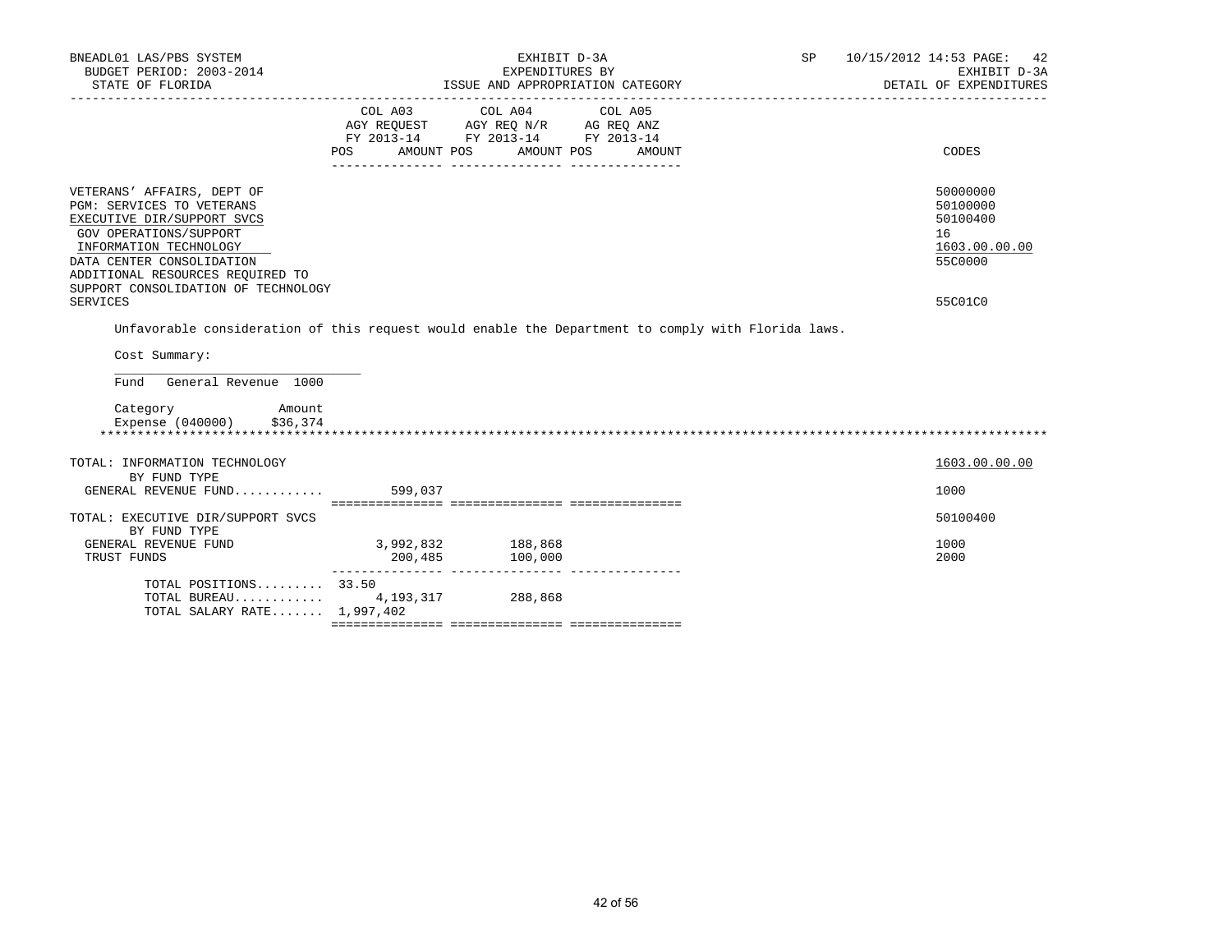| BNEADL01 LAS/PBS SYSTEM<br>BUDGET PERIOD: 2003-2014<br>STATE OF FLORIDA                                                                                                                                                                                                                                                                                                                                                                                           |                  | EXHIBIT D-3A<br>EXPENDITURES BY<br>ISSUE AND APPROPRIATION CATEGORY                                                                      | SP 10/15/2012 14:53 PAGE: 43 | EXHIBIT D-3A<br>DETAIL OF EXPENDITURES                                                  |
|-------------------------------------------------------------------------------------------------------------------------------------------------------------------------------------------------------------------------------------------------------------------------------------------------------------------------------------------------------------------------------------------------------------------------------------------------------------------|------------------|------------------------------------------------------------------------------------------------------------------------------------------|------------------------------|-----------------------------------------------------------------------------------------|
|                                                                                                                                                                                                                                                                                                                                                                                                                                                                   |                  | COL A03 COL A04 COL A05<br>CO AGY REQUEST AGY REQ N/R AG REQ ANZ<br>FY 2013-14 FY 2013-14 FY 2013-14<br>POS AMOUNT POS AMOUNT POS AMOUNT |                              | CODES                                                                                   |
| VETERANS' AFFAIRS, DEPT OF<br>PGM: SERVICES TO VETERANS<br>VETERANS' BENEFITS/ASSIST<br>HEALTH AND HUMAN SERVICES<br>SERVICES/MOST VULNERABLE<br>ESTIMATED EXPENDITURES<br>ESTIMATED EXPENDITURES - OPERATIONS<br>SALARY RATE<br>SALARY RATE 3,723,398                                                                                                                                                                                                            |                  |                                                                                                                                          |                              | 50000000<br>50100000<br>50100700<br>13<br>1304.00.00.00<br>1000000<br>1001000<br>000000 |
| SALARIES AND BENEFITS                                                                                                                                                                                                                                                                                                                                                                                                                                             |                  |                                                                                                                                          |                              | 010000                                                                                  |
| $\begin{tabular}{lllllllll} \multicolumn{2}{c}{\textbf{GENERAL}} & \textbf{REVENUE} & \textbf{FUND} & & -\textbf{STATE} & & 4,002,511 \\ \multicolumn{2}{c}{\textbf{OPERATIONS AND MAINT TF}} & -\textbf{FEDERL} & & 687,797 \\ \multicolumn{2}{c}{\textbf{OPERATIONS AND MAINT TF}} & -\textbf{FEDERL} & & 687,797 \\ \multicolumn{2}{c}{\textbf{ORERATIONS}} & \multicolumn{2}{c}{\textbf{AVD}} & \multicolumn{2}{c}{\textbf{MIST}} & \multicolumn{2}{c}{\text$ |                  |                                                                                                                                          |                              | 1000 1<br>2516 3                                                                        |
| TOTAL POSITIONS 85.00<br>TOTAL APPRO 4,690,308                                                                                                                                                                                                                                                                                                                                                                                                                    |                  |                                                                                                                                          |                              |                                                                                         |
| OTHER PERSONAL SERVICES                                                                                                                                                                                                                                                                                                                                                                                                                                           |                  |                                                                                                                                          |                              | 030000                                                                                  |
| GENERAL REVENUE FUND - STATE<br>OPERATIONS AND MAINT TF -FEDERL                                                                                                                                                                                                                                                                                                                                                                                                   | 12,000<br>10,000 |                                                                                                                                          |                              | 1000 1<br>2516 3                                                                        |
| TOTAL APPRO                                                                                                                                                                                                                                                                                                                                                                                                                                                       | 22,000           |                                                                                                                                          |                              |                                                                                         |
| <b>EXPENSES</b>                                                                                                                                                                                                                                                                                                                                                                                                                                                   |                  |                                                                                                                                          |                              | 040000                                                                                  |
| GENERAL REVENUE FUND -STATE 229,941<br>OPERATIONS AND MAINT TF -FEDERL                                                                                                                                                                                                                                                                                                                                                                                            | 149,286          |                                                                                                                                          |                              | 1000 1<br>2516 3                                                                        |
| TOTAL APPRO                                                                                                                                                                                                                                                                                                                                                                                                                                                       | 379,227          |                                                                                                                                          |                              |                                                                                         |
| OPERATING CAPITAL OUTLAY                                                                                                                                                                                                                                                                                                                                                                                                                                          |                  |                                                                                                                                          |                              | 060000                                                                                  |
| OPERATIONS AND MAINT TF -FEDERL 4,000                                                                                                                                                                                                                                                                                                                                                                                                                             |                  |                                                                                                                                          |                              | 2516 3                                                                                  |
| SPECIAL CATEGORIES<br>CONTRACTED SERVICES                                                                                                                                                                                                                                                                                                                                                                                                                         |                  |                                                                                                                                          |                              | 100000<br>100777                                                                        |
| GENERAL REVENUE FUND -STATE 2,569<br>OPERATIONS AND MAINT TF -FEDERL                                                                                                                                                                                                                                                                                                                                                                                              | 4,000            |                                                                                                                                          |                              | 1000 1<br>2516 3                                                                        |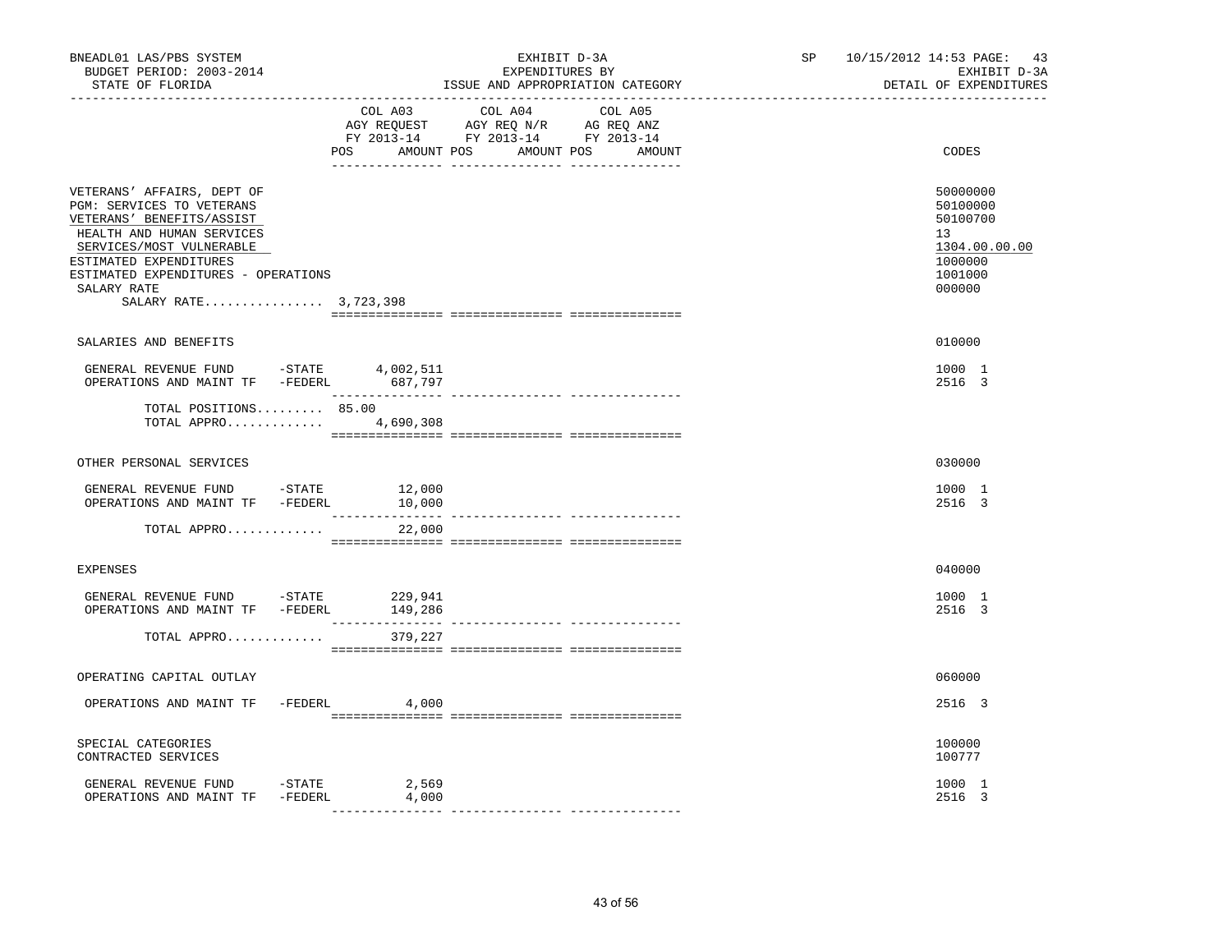| BNEADL01 LAS/PBS SYSTEM<br>BUDGET PERIOD: 2003-2014<br>STATE OF FLORIDA                                                                                                                                                                                                            | EXHIBIT D-3A<br>EXPENDITURES BY<br>ISSUE AND APPROPRIATION CATEGORY                                                                      | SP 10/15/2012 14:53 PAGE: 44<br>EXHIBIT D-3A<br>DETAIL OF EXPENDITURES                            |
|------------------------------------------------------------------------------------------------------------------------------------------------------------------------------------------------------------------------------------------------------------------------------------|------------------------------------------------------------------------------------------------------------------------------------------|---------------------------------------------------------------------------------------------------|
|                                                                                                                                                                                                                                                                                    | COL A03 COL A04<br>COL A05<br>AGY REQUEST AGY REQ N/R AG REQ ANZ<br>FY 2013-14 FY 2013-14 FY 2013-14<br>POS AMOUNT POS AMOUNT POS AMOUNT | CODES                                                                                             |
| VETERANS' AFFAIRS, DEPT OF<br>PGM: SERVICES TO VETERANS<br>VETERANS' BENEFITS/ASSIST<br>HEALTH AND HUMAN SERVICES<br>SERVICES/MOST VULNERABLE<br>ESTIMATED EXPENDITURES<br>ESTIMATED EXPENDITURES - OPERATIONS<br>SPECIAL CATEGORIES<br>CONTRACTED SERVICES<br>TOTAL APPRO $6,569$ |                                                                                                                                          | 50000000<br>50100000<br>50100700<br>13<br>1304.00.00.00<br>1000000<br>1001000<br>100000<br>100777 |
| RISK MANAGEMENT INSURANCE                                                                                                                                                                                                                                                          |                                                                                                                                          | 103241                                                                                            |
| GENERAL REVENUE FUND -STATE 12,746                                                                                                                                                                                                                                                 |                                                                                                                                          | 1000 1                                                                                            |
| OPERATIONS AND MAINT TF $-$ STATE 3,330<br>-FEDERL 766                                                                                                                                                                                                                             |                                                                                                                                          | 2516 1<br>2516 3                                                                                  |
| TOTAL OPERATIONS AND MAINT TF                                                                                                                                                                                                                                                      | 4,096                                                                                                                                    | 2516                                                                                              |
| TOTAL APPRO $16,842$                                                                                                                                                                                                                                                               |                                                                                                                                          |                                                                                                   |
| TR/DMS/HR SVCS/STW CONTRCT                                                                                                                                                                                                                                                         |                                                                                                                                          | 107040                                                                                            |
| GENERAL REVENUE FUND -STATE 27,765<br>OPERATIONS AND MAINT TF -FEDERL                                                                                                                                                                                                              | 3,420                                                                                                                                    | 1000 1<br>2516 3                                                                                  |
| TOTAL APPRO<br>TOTAL: ESTIMATED EXPENDITURES - OPERATIONS<br>TOTAL POSITIONS 85.00<br>TOTAL ISSUE 5,150,131<br>TOTAL SALARY RATE 3,723,398                                                                                                                                         | 31,185                                                                                                                                   | 1001000                                                                                           |
| CASUALTY INSURANCE PREMIUM<br>ADJUSTMENT<br>SPECIAL CATEGORIES<br>RISK MANAGEMENT INSURANCE                                                                                                                                                                                        |                                                                                                                                          | 1001090<br>100000<br>103241                                                                       |
| GENERAL REVENUE FUND -STATE<br>OPERATIONS AND MAINT TF -FEDERL                                                                                                                                                                                                                     | $5,710-$<br>$496-$                                                                                                                       | 1000 1<br>2516 3                                                                                  |
| TOTAL APPRO $\ldots \ldots \ldots$ . 6,206-                                                                                                                                                                                                                                        |                                                                                                                                          |                                                                                                   |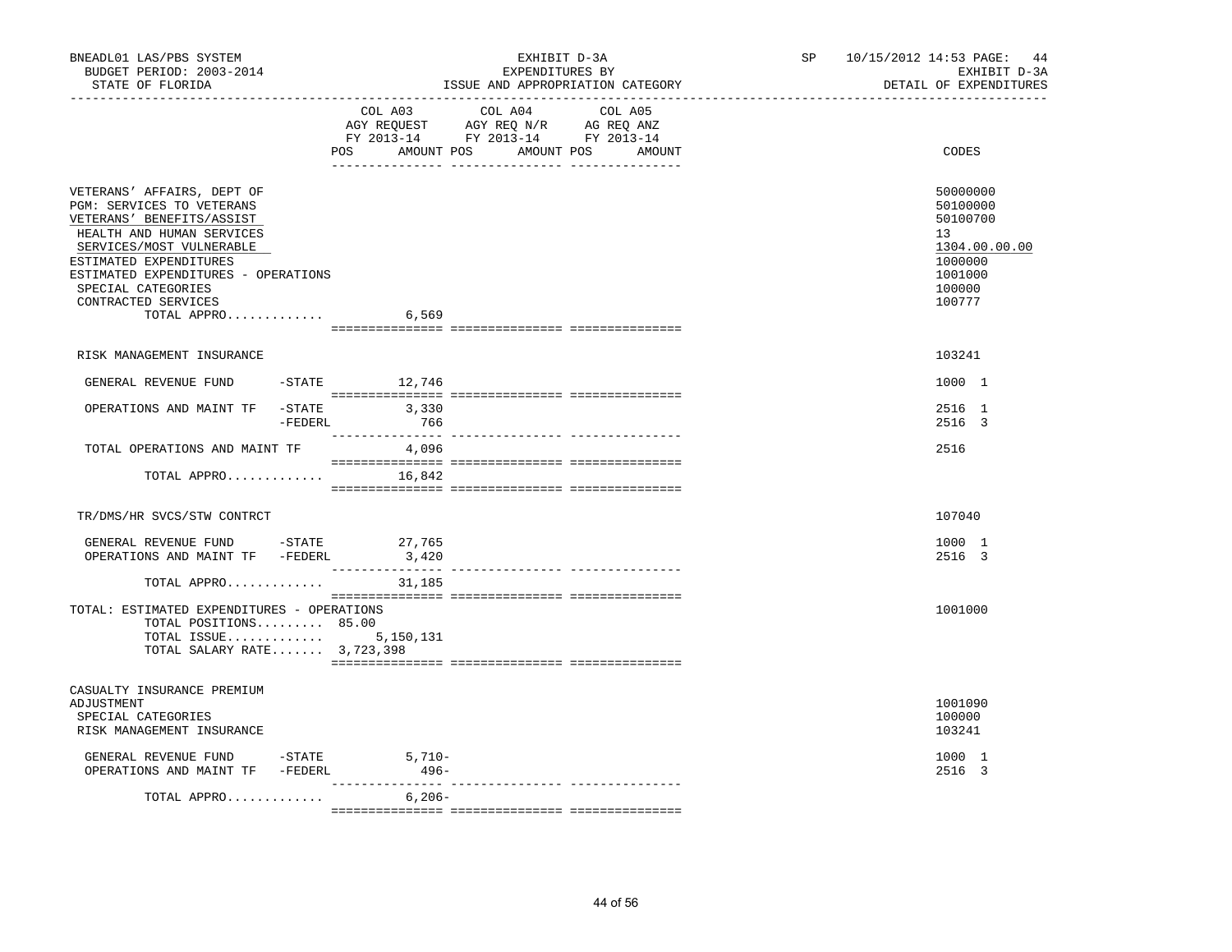| BNEADL01 LAS/PBS SYSTEM<br>BUDGET PERIOD: 2003-2014<br>STATE OF FLORIDA                                                                                                                                                                                             |           | EXHIBIT D-3A<br>EXPENDITURES BY<br>ISSUE AND APPROPRIATION CATEGORY                                                                                                                                                                                                                                                                                      | SP 10/15/2012 14:53 PAGE: 45<br>EXHIBIT D-3A<br>DETAIL OF EXPENDITURES        |
|---------------------------------------------------------------------------------------------------------------------------------------------------------------------------------------------------------------------------------------------------------------------|-----------|----------------------------------------------------------------------------------------------------------------------------------------------------------------------------------------------------------------------------------------------------------------------------------------------------------------------------------------------------------|-------------------------------------------------------------------------------|
|                                                                                                                                                                                                                                                                     | POS FOR   | $\begin{tabular}{lllllllllll} &\multicolumn{4}{c}{\text{COL A03}} &\multicolumn{4}{c}{\text{COL A04}} &\multicolumn{4}{c}{\text{COL A05}} \\ \multicolumn{4}{c}{\text{AGY REQUEST}} &\multicolumn{4}{c}{\text{AGY REQ N/R}} &\multicolumn{4}{c}{\text{AG REQ ANZ}} \end{tabular}$<br>FY 2013-14 FY 2013-14 FY 2013-14<br>AMOUNT POS AMOUNT POS<br>AMOUNT | CODES                                                                         |
| VETERANS' AFFAIRS, DEPT OF<br><b>PGM: SERVICES TO VETERANS</b><br>VETERANS' BENEFITS/ASSIST<br>HEALTH AND HUMAN SERVICES<br>SERVICES/MOST VULNERABLE<br>ESTIMATED EXPENDITURES<br>FLORIDA RETIREMENT SYSTEM<br>CONTRIBUTION ADJUSTMENT FOR<br>FISCAL YEAR 2012-2013 |           |                                                                                                                                                                                                                                                                                                                                                          | 50000000<br>50100000<br>50100700<br>13<br>1304.00.00.00<br>1000000<br>1001240 |
| SALARIES AND BENEFITS<br>GENERAL REVENUE FUND -STATE 9,298<br>OPERATIONS AND MAINT TF -FEDERL 1,597                                                                                                                                                                 |           |                                                                                                                                                                                                                                                                                                                                                          | 010000<br>1000 1<br>2516 3                                                    |
| TOTAL APPRO $10,895$                                                                                                                                                                                                                                                |           |                                                                                                                                                                                                                                                                                                                                                          |                                                                               |
| ADJUSTMENT TO STATE HEALTH<br>INSURANCE PREMIUM CONTRIBUTION -<br>FISCAL YEAR 2012-13<br>SALARIES AND BENEFITS                                                                                                                                                      |           |                                                                                                                                                                                                                                                                                                                                                          | 1001830<br>010000                                                             |
| GENERAL REVENUE FUND -STATE 5,343<br>OPERATIONS AND MAINT TF -FEDERL                                                                                                                                                                                                | 918       |                                                                                                                                                                                                                                                                                                                                                          | 1000 1<br>2516 3                                                              |
| TOTAL APPRO 6,261                                                                                                                                                                                                                                                   |           |                                                                                                                                                                                                                                                                                                                                                          |                                                                               |
| REALLOCATION OF HUMAN RESOURCES<br>OUTSOURCING<br>SPECIAL CATEGORIES<br>TR/DMS/HR SVCS/STW CONTRCT                                                                                                                                                                  |           |                                                                                                                                                                                                                                                                                                                                                          | 1005900<br>100000<br>107040                                                   |
| GENERAL REVENUE FUND -STATE<br>OPERATIONS AND MAINT TF -FEDERL                                                                                                                                                                                                      | 353<br>43 |                                                                                                                                                                                                                                                                                                                                                          | 1000 1<br>2516 3                                                              |
| TOTAL APPRO                                                                                                                                                                                                                                                         | 396       |                                                                                                                                                                                                                                                                                                                                                          |                                                                               |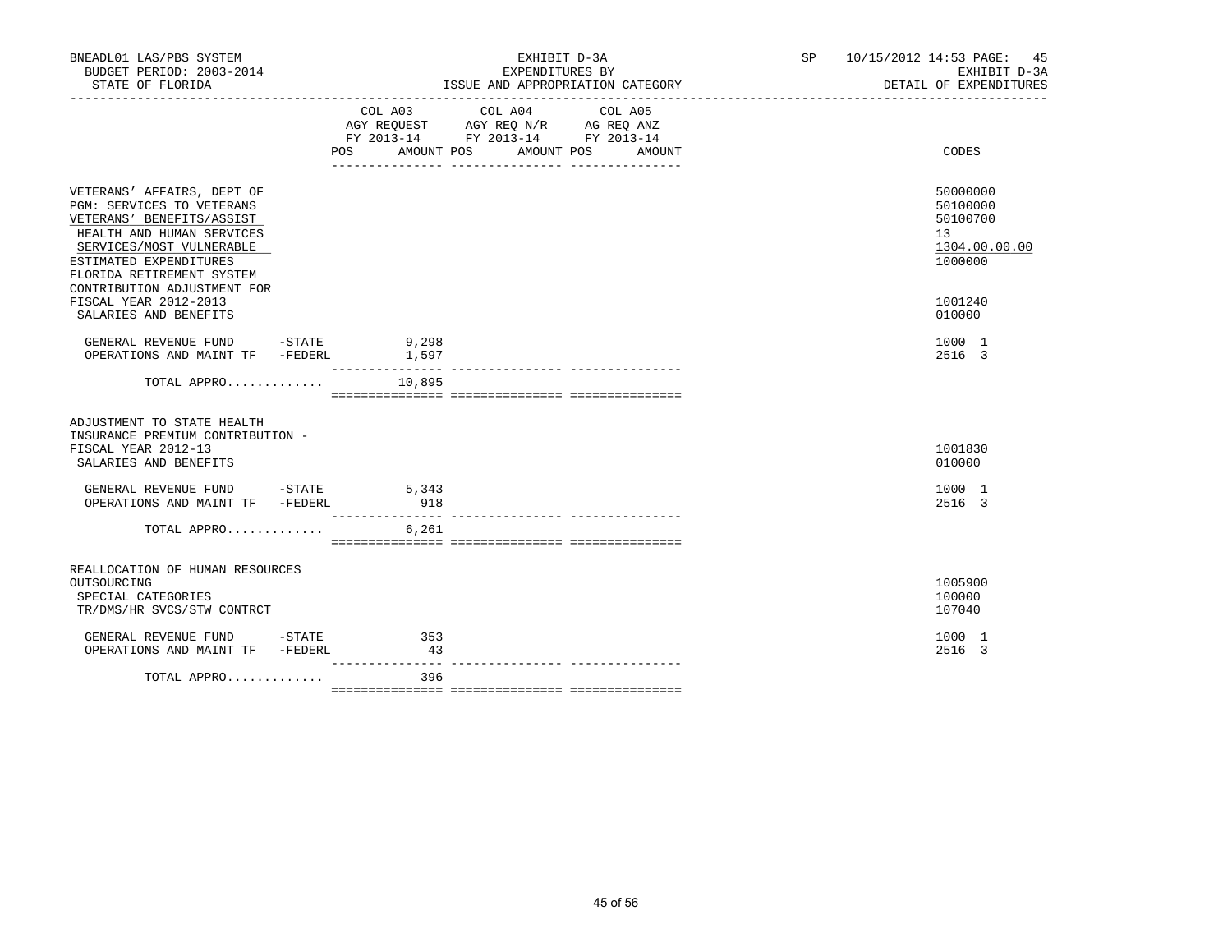| BNEADL01 LAS/PBS SYSTEM<br>BUDGET PERIOD: 2003-2014                                                                                                                                                                         | EXHIBIT D-3A<br>EXPENDITURES BY                                                                                                                                                                                                                                                                                                                           | SP 10/15/2012 14:53 PAGE: 46<br>EXHIBIT D-3A<br>DETAIL OF EXPENDITURES |
|-----------------------------------------------------------------------------------------------------------------------------------------------------------------------------------------------------------------------------|-----------------------------------------------------------------------------------------------------------------------------------------------------------------------------------------------------------------------------------------------------------------------------------------------------------------------------------------------------------|------------------------------------------------------------------------|
|                                                                                                                                                                                                                             | $\begin{tabular}{lllllllllll} &\multicolumn{4}{c}{\text{COL A03}} &\multicolumn{4}{c}{\text{COL A04}} &\multicolumn{4}{c}{\text{COL A05}} \\ \multicolumn{4}{c}{\text{AGY REQUEST}} &\multicolumn{4}{c}{\text{AGY REQ N/R}} &\multicolumn{4}{c}{\text{AG REQ ANZ}} \end{tabular}$<br>FY 2013-14 FY 2013-14 FY 2013-14<br>POS AMOUNT POS AMOUNT POS AMOUNT | CODES                                                                  |
| VETERANS' AFFAIRS, DEPT OF<br>PGM: SERVICES TO VETERANS<br>VETERANS' BENEFITS/ASSIST<br>HEALTH AND HUMAN SERVICES<br>SERVICES/MOST VULNERABLE<br>ADJUSTMENTS TO CURRENT YEAR                                                |                                                                                                                                                                                                                                                                                                                                                           | 50000000<br>50100000<br>50100700<br>13 <sup>°</sup><br>1304.00.00.00   |
| ESTIMATED EXPENDITURES<br>TECHNICAL CORRECTION TO TRANSFER TO<br>DEPARTMENT OF MANAGEMENT SERVICES<br>HUMAN RESOURCES SERVICES PURCHASED<br>STATEWIDE CONTRACT - DEDUCT<br>SPECIAL CATEGORIES<br>TR/DMS/HR SVCS/STW CONTRCT |                                                                                                                                                                                                                                                                                                                                                           | 1600000<br>160P310<br>100000<br>107040                                 |
| OPERATIONS AND MAINT TF -FEDERL                                                                                                                                                                                             | $870 -$                                                                                                                                                                                                                                                                                                                                                   | 2516 3                                                                 |
| NONRECURRING EXPENDITURES<br>BENEFITS AND ASSISTANCE INCREASE<br>STAFFING<br>EXPENSES                                                                                                                                       |                                                                                                                                                                                                                                                                                                                                                           | 2100000<br>2103045<br>040000                                           |
| GENERAL REVENUE FUND -STATE 21,288-                                                                                                                                                                                         |                                                                                                                                                                                                                                                                                                                                                           | 1000 1                                                                 |
| ANNUALIZATION OF ADMINISTERED<br>FUNDS APPROPRIATIONS<br>STATE HEALTH INSURANCE ADJUSTMENT<br>FOR FY 2012-13 - 10 MONTHS                                                                                                    |                                                                                                                                                                                                                                                                                                                                                           | 26A0000                                                                |
| <b>ANNUALIZATION</b><br>SALARIES AND BENEFITS                                                                                                                                                                               |                                                                                                                                                                                                                                                                                                                                                           | 26A1830<br>010000                                                      |
| GENERAL REVENUE FUND -STATE 26,715<br>OPERATIONS AND MAINT TF -FEDERL                                                                                                                                                       | 4,590                                                                                                                                                                                                                                                                                                                                                     | 1000 1<br>2516 3                                                       |
| $TOTAL$ APPRO 31,305                                                                                                                                                                                                        | ________________                                                                                                                                                                                                                                                                                                                                          |                                                                        |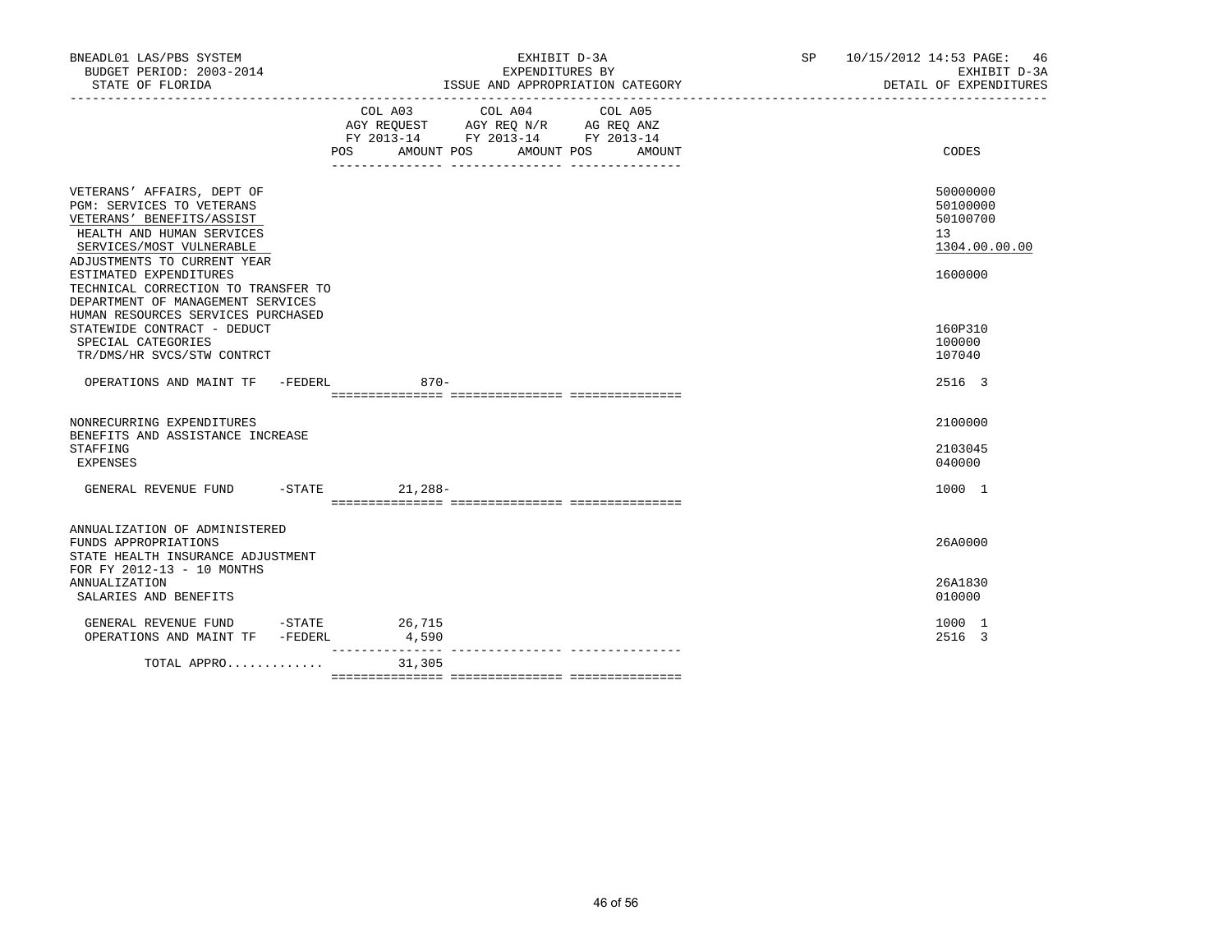| BNEADL01 LAS/PBS SYSTEM<br>BUDGET PERIOD: 2003-2014<br>STATE OF FLORIDA                                                                                                                                                                         |                             | EXHIBIT D-3A<br>EXPENDITURES BY<br>ISSUE AND APPROPRIATION CATEGORY                                                                                                                                                                                                                                            |                              | SP | 10/15/2012 14:53 PAGE: 47<br>EXHIBIT D-3A<br>DETAIL OF EXPENDITURES                     |
|-------------------------------------------------------------------------------------------------------------------------------------------------------------------------------------------------------------------------------------------------|-----------------------------|----------------------------------------------------------------------------------------------------------------------------------------------------------------------------------------------------------------------------------------------------------------------------------------------------------------|------------------------------|----|-----------------------------------------------------------------------------------------|
|                                                                                                                                                                                                                                                 | COL A03<br>POS AMOUNT POS   | COL A04<br>$\begin{array}{ccccccccc}\n\text{AGY REQUEST} & & \text{GUT} & \text{AGY REQ} & \text{N/R} & & \text{GCEQ} & \text{ANZ} \\ \text{AGY REQUEST} & & \text{AGY REQ} & & \text{N/R} & & \text{AG REQ} & \text{ANZ} \\ \text{FY} & 2013-14 & & \text{FY} & 2013-14 & & \text{FY} & 2013-14\n\end{array}$ | COL A05<br>AMOUNT POS AMOUNT |    | CODES                                                                                   |
| VETERANS' AFFAIRS, DEPT OF<br>PGM: SERVICES TO VETERANS<br>VETERANS' BENEFITS/ASSIST<br>HEALTH AND HUMAN SERVICES<br>SERVICES/MOST VULNERABLE<br>WORKLOAD<br>BENEFITS AND ASSISTANCE INCREASE<br>STAFFING<br>SALARY RATE<br>SALARY RATE 602,373 |                             |                                                                                                                                                                                                                                                                                                                |                              |    | 50000000<br>50100000<br>50100700<br>13<br>1304.00.00.00<br>3000000<br>3000450<br>000000 |
| SALARIES AND BENEFITS<br>GENERAL REVENUE FUND                                                                                                                                                                                                   | 13.00<br>$-$ STATE 814, 287 |                                                                                                                                                                                                                                                                                                                |                              |    | 010000<br>1000 1                                                                        |
| <b>EXPENSES</b>                                                                                                                                                                                                                                 |                             |                                                                                                                                                                                                                                                                                                                |                              |    | 040000                                                                                  |
| GENERAL REVENUE FUND                                                                                                                                                                                                                            | -STATE 77,616 35,606        |                                                                                                                                                                                                                                                                                                                |                              |    | 1000 1                                                                                  |
| OPERATING CAPITAL OUTLAY                                                                                                                                                                                                                        |                             |                                                                                                                                                                                                                                                                                                                |                              |    | 060000                                                                                  |
| GENERAL REVENUE FUND                                                                                                                                                                                                                            | -STATE 1,827 1,827          |                                                                                                                                                                                                                                                                                                                |                              |    | 1000 1                                                                                  |
| SPECIAL CATEGORIES<br>TR/DMS/HR SVCS/STW CONTRCT                                                                                                                                                                                                |                             |                                                                                                                                                                                                                                                                                                                |                              |    | 100000<br>107040                                                                        |
| GENERAL REVENUE FUND                                                                                                                                                                                                                            | $-$ STATE<br>4,602          |                                                                                                                                                                                                                                                                                                                |                              |    | 1000 1                                                                                  |
| TOTAL: BENEFITS AND ASSISTANCE INCREASE<br>STAFFING<br>TOTAL POSITIONS 13.00<br>TOTAL ISSUE<br>TOTAL SALARY RATE 602,373                                                                                                                        |                             | 898,332 37,433                                                                                                                                                                                                                                                                                                 |                              |    | 3000450                                                                                 |
| AGENCY ISSUE NARRATIVE:<br>2013-2014 BUDGET YEAR NARRATIVE:<br>Program Title: Benefits and Assistance<br>_____________                                                                                                                          |                             |                                                                                                                                                                                                                                                                                                                | IT COMPONENT? NO             |    |                                                                                         |
| Funding Source Name: General Revenue 1000                                                                                                                                                                                                       |                             |                                                                                                                                                                                                                                                                                                                |                              |    |                                                                                         |
| -------------<br>Issue Title: Benefits and Assistance Increase Staffing<br>-------------                                                                                                                                                        |                             |                                                                                                                                                                                                                                                                                                                |                              |    |                                                                                         |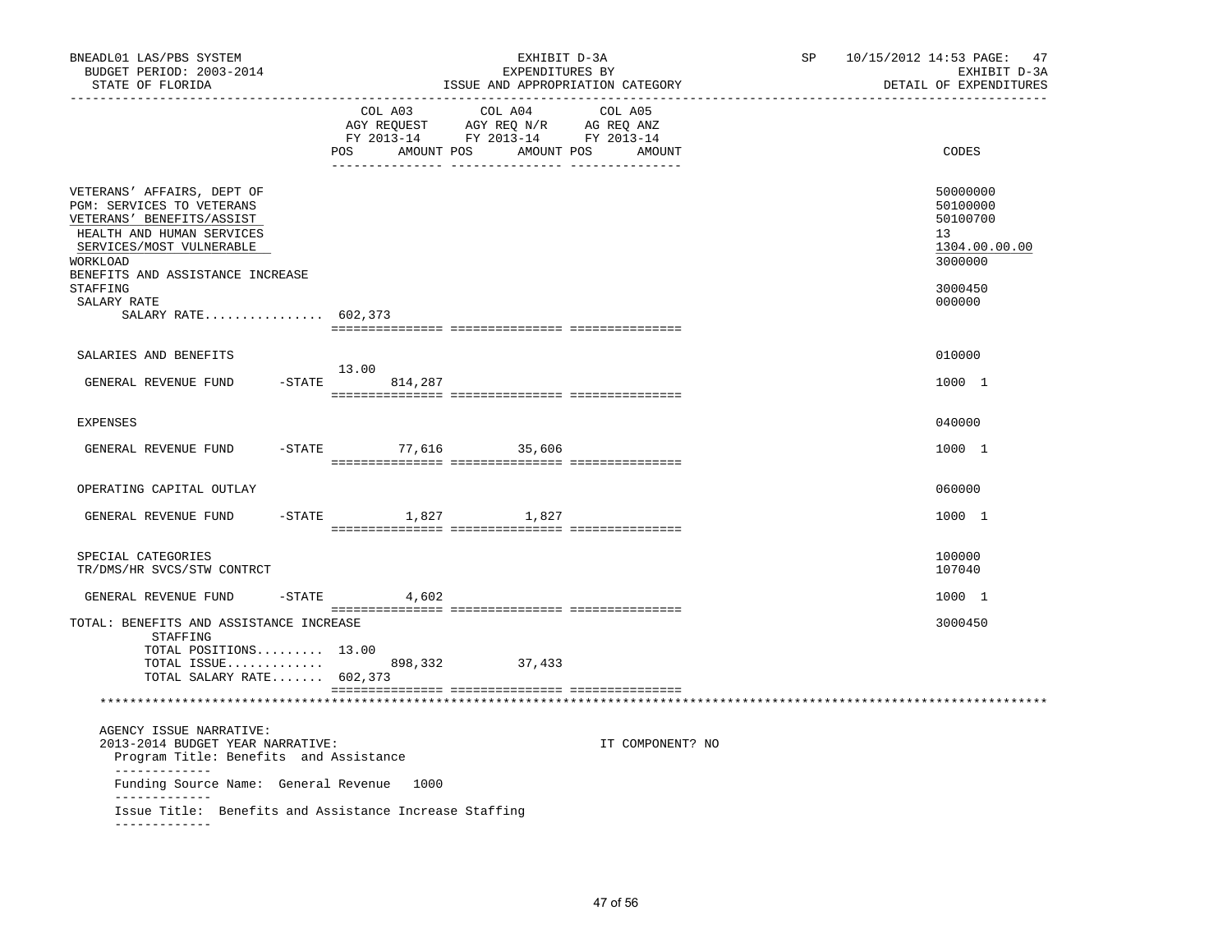| BNEADL01 LAS/PBS SYSTEM<br>BUDGET PERIOD: 2003-2014<br>STATE OF FLORIDA                                                                                                                       |            | EXPENDITURES BY                                                                                                            | EXHIBIT D-3A<br>ISSUE AND APPROPRIATION CATEGORY | SP | 10/15/2012 14:53 PAGE: 48<br>EXHIBIT D-3A<br>DETAIL OF EXPENDITURES |
|-----------------------------------------------------------------------------------------------------------------------------------------------------------------------------------------------|------------|----------------------------------------------------------------------------------------------------------------------------|--------------------------------------------------|----|---------------------------------------------------------------------|
|                                                                                                                                                                                               | <b>POS</b> | COL A03 COL A04 COL A05<br>AGY REOUEST AGY REO N/R AG REO ANZ<br>FY 2013-14 FY 2013-14 FY 2013-14<br>AMOUNT POS AMOUNT POS | AMOUNT                                           |    | CODES                                                               |
| VETERANS' AFFAIRS, DEPT OF<br>PGM: SERVICES TO VETERANS<br>VETERANS' BENEFITS/ASSIST<br>HEALTH AND HUMAN SERVICES<br>SERVICES/MOST VULNERABLE<br>WORKLOAD<br>BENEFITS AND ASSISTANCE INCREASE |            |                                                                                                                            |                                                  |    | 50000000<br>50100000<br>50100700<br>13<br>1304.00.00.00<br>3000000  |
| STAFFING                                                                                                                                                                                      |            |                                                                                                                            |                                                  |    | 3000450                                                             |

 Long Range Program Plan Measure: Value of Cost Avoidance due to Retroactive Compensation; Value of Cost Avoidance due to Issue Resolution; Number of Veterans Served; Number of Claims Processed; Number of Services to Veterans.

 The Department of Veterans' Affairs (Department) requests \$898,332 in General Revenue, of which \$37,433 are Non Recurring funds, for thirteen (13) additional mission essential full time equivalent (FTE) positions as follows: nine (9) Veterans' Claims Examiners (VCEs), of which one will serve as the State Women Veterans' Coordinator, two (2) Supervisory Veterans' Claims Examiners, and two (2) Staff Assistants. In addition, the Department is requesting additional budget authority in the Expense Category in the amount of \$20,000 for veterans' outreach. The standard expense package for the VCEs has been reduced as the U.S. Department of Veterans Affairs (USDVA) covers telephones, electricity, some furniture and office space costs. This request furthers the Governor's initiative of 'Economic Development and Job Creation' and 'Improving Education' by increasing the number of Florida veterans receiving the benefits they have earned, including education benefits. As the number of Florida veterans receiving benefits increases, including affordable education, it can be expected that a positive impact to Florida's economy be attained.

 The Division of Veterans' Benefits and Assistance, Bureau of Veterans' Claims Services provides direct advocacy in support of claims processing and appellate review of appeals of USDVA disability rating decisions. Preparation for hearings, counseling, and review of rating decisions is adversely affected due to increasing complexity and number of claims and appeals. Successfully arguing rating decisions and notices of disagreements face to face with decision makers in the VA Regional Office on behalf of the veteran can save three or more years in the appeals process, which can take five to six years total time to process. The Veterans' Claims Examiners are the sole advocates for the veteran at this level.

 The Bureau of Field Services performs outreach over the entire state. Of the 1.6 million veterans in Florida, only 260,000 currently receive VA service-connected compensation and pension benefits, not to be confused with military retirement benefits. There are so many veterans waiting to be seen they cannot be counseled prior to the closure of offices. At this time, several offices must turn away ten to fifteen veterans per day as there are too few VCEs to accommodate veterans who seek assistance-- a true disservice to Florida veterans. In the Bureau, fifty-five (55) Field Services VCEs and staff assistants welcome and counsel, on average, thirty-five (35) clients per day. Quality is frequently sacrificed simply due to sheer volume. Furthermore, expectations are that veteran needs will grow significantly as a result of the increased and continuing return of soldiers from conflict zones.

 Background: For fiscal year 2012-13, six (6) mission essential VCE positions were approved. These VCEs were placed in the VA Regional Office, Gainesville VAMC, Bay Pines VAMC, Broward County VA Outpatient Clinic (VAOPC), Pensacola VAOPC and The Villages VAOPC. Additional mission essential needs have emerged as a result of a higher veteran population and the opening of new VA facilities.

 The need of additional mission essential VCEs is imminent and crucial for the fulfillment of the State of Florida commitment to our veterans. The request for nine (9) mission essential VCEs is summarized below: (1) One (1) VCE for the new VA Outpatient Clinic (VAOPC) in Tallahassee which will be completed in late 2014 and will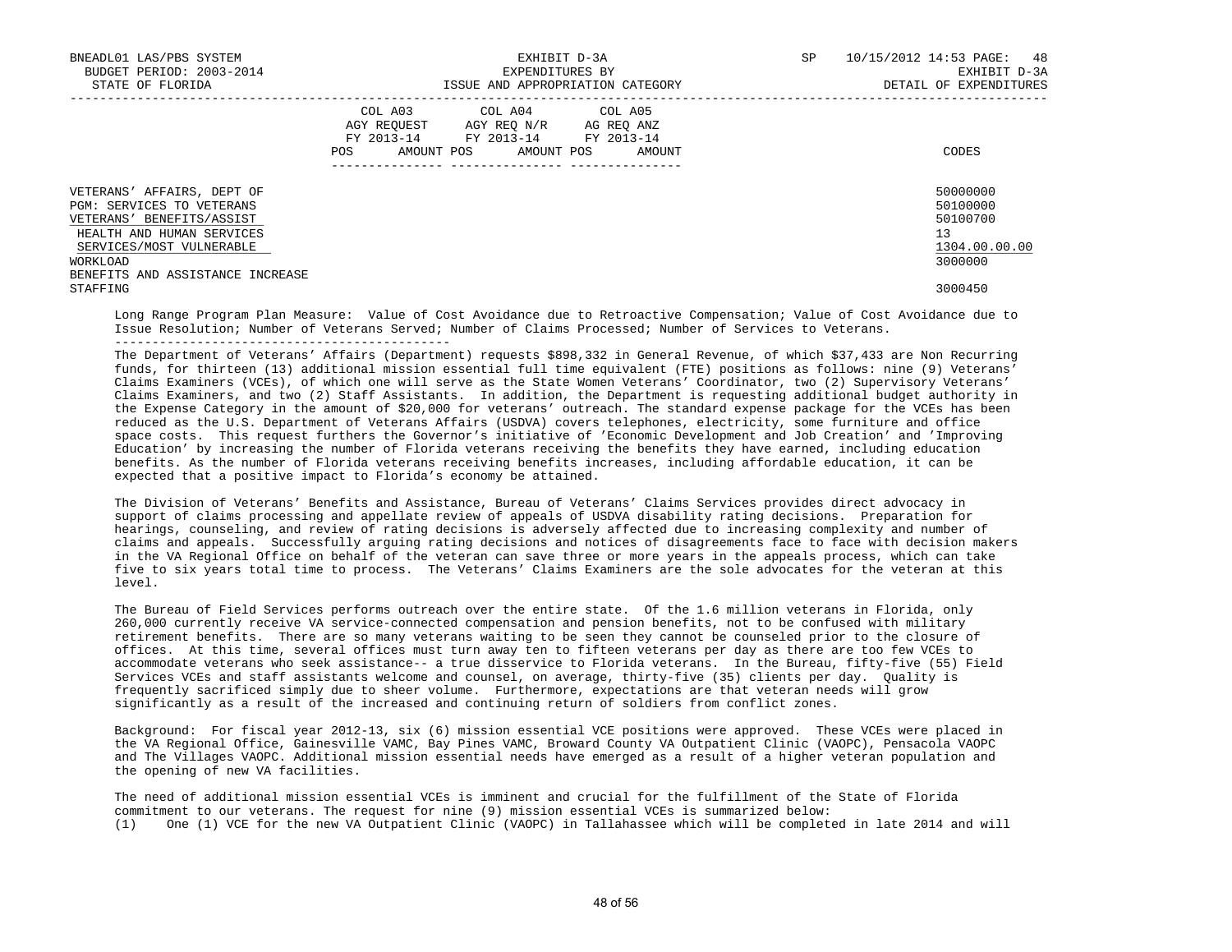| BNEADL01 LAS/PBS SYSTEM<br>BUDGET PERIOD: 2003-2014<br>STATE OF FLORIDA                                                                                                                       | EXHIBIT D-3A<br>EXPENDITURES BY<br>ISSUE AND APPROPRIATION CATEGORY                                                                         | 10/15/2012 14:53 PAGE: 49<br>SP<br>EXHIBIT D-3A<br>DETAIL OF EXPENDITURES |
|-----------------------------------------------------------------------------------------------------------------------------------------------------------------------------------------------|---------------------------------------------------------------------------------------------------------------------------------------------|---------------------------------------------------------------------------|
|                                                                                                                                                                                               | COL A03 COL A04 COL A05<br>AGY REQUEST AGY REO N/R AG REO ANZ<br>FY 2013-14 FY 2013-14 FY 2013-14<br>AMOUNT POS AMOUNT POS<br>AMOUNT<br>POS | CODES                                                                     |
| VETERANS' AFFAIRS, DEPT OF<br>PGM: SERVICES TO VETERANS<br>VETERANS' BENEFITS/ASSIST<br>HEALTH AND HUMAN SERVICES<br>SERVICES/MOST VULNERABLE<br>WORKLOAD<br>BENEFITS AND ASSISTANCE INCREASE |                                                                                                                                             | 50000000<br>50100000<br>50100700<br>13<br>1304.00.00.00<br>3000000        |
| STAFFING                                                                                                                                                                                      |                                                                                                                                             | 3000450                                                                   |

 accommodate one VCE, which the Department does not currently have. Fully training a VCE takes a full year, so we are requesting the approval of a VCE for this location.

 (2) One (1) VCE for the James A. Haley VA Medical Center (VAMC) in Tampa needs another VCE, due to the new VA Outpatient Clinic in South Hillsborough County, which has already secured Department office space.

- (3) One (1) VCE for Gainesville VAMC.
- (4) One (1) VCE for Bay Pines VAMC.
- (5) One (1) VCE for Miami VAMC.
- (6) One (1) VCE for Viera VAOPC.
- (7) Two (2) VCE for the Department office in the VA Regional Office.

 (8) One (1) VCE for the new hospital in Orlando due to the considerable amount of outreach done in that area, as well as the general area realizing the highest veteran growth in the state.

 (9) One (1) mission essential VCE position requested for the Bureau of Veterans' Claims will represent women veterans as the FDVA-State Women Veterans' Coordinator. This position will be responsible to assist female veterans needing gender-specific information and services. With women veterans as the largest growing demographic of military members, the Coordinator will arrange for and travel to speak to groups of female veterans and advise them of available state and federal benefits, attend women veteran meetings around the state, Washington D.C. and the national conferences. Current limited resources have precluded the Department from offering Florida's female veterans the services they have respectfully earned. Female veteran needs are different than those of male veterans and most of the states already have Coordinators to target the specific needs of female veterans. The Coordinator will be a trained VCE with knowledge about gender-specific claims such as Military Sexual Trauma as related to Post Traumatic Stress Disorder, as this is a prevalent reality of military service as well as gender-specific disabilities.

 To further VCE initiatives and performance and manage volume and quality of services provide to our veterans, two (2) additional mission essential VCE Supervisors are needed, one (1) for North Florida (Lake City) and one (1) for the VA Regional Office. With the increased volume of veterans along with increased number of services offered to veterans, these two (2) additional VCE supervisors are essential to ensure efficient operations are in place and the highest Return on Investment is obtained to benefit the economy of the State of Florida. The Return on Investment for the past four (4) years averaged \$142:1, with \$180:1 for the past fiscal year.

 VCEs are highly trained counselors and advocates who last year brought more than \$400 million in federal compensation and pension benefits and \$216 million in retroactive benefits into the hands of Florida's veterans and their families for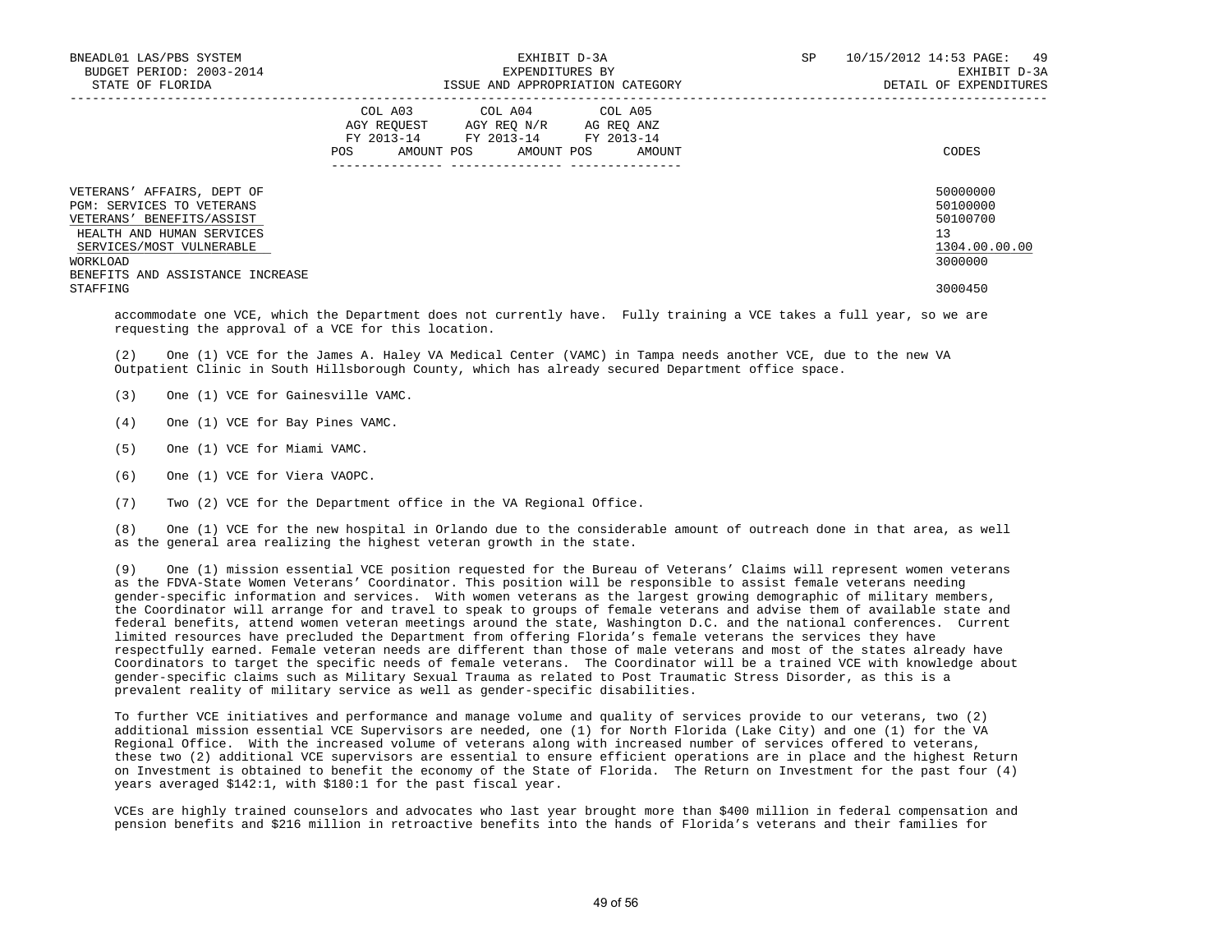| BNEADL01 LAS/PBS SYSTEM<br>BUDGET PERIOD: 2003-2014<br>STATE OF FLORIDA | EXHIBIT D-3A<br>EXPENDITURES BY<br>ISSUE AND APPROPRIATION CATEGORY                                                                               | SP<br>10/15/2012 14:53 PAGE: 50<br>EXHIBIT D-3A<br>DETAIL OF EXPENDITURES |
|-------------------------------------------------------------------------|---------------------------------------------------------------------------------------------------------------------------------------------------|---------------------------------------------------------------------------|
|                                                                         | COL A03 COL A04 COL A05<br>AGY REOUEST<br>AGY REO N/R AG REO ANZ<br>FY 2013-14 FY 2013-14 FY 2013-14<br>AMOUNT POS<br>AMOUNT POS<br>AMOUNT<br>POS | CODES                                                                     |
| VETERANS' AFFAIRS, DEPT OF<br>PGM: SERVICES TO VETERANS                 |                                                                                                                                                   | 50000000<br>50100000                                                      |
| VETERANS' BENEFITS/ASSIST                                               |                                                                                                                                                   | 50100700                                                                  |
| HEALTH AND HUMAN SERVICES                                               |                                                                                                                                                   | 13                                                                        |
| SERVICES/MOST VULNERABLE                                                |                                                                                                                                                   | 1304.00.00.00                                                             |
| WORKLOAD                                                                |                                                                                                                                                   | 3000000                                                                   |
| BENEFITS AND ASSISTANCE INCREASE                                        |                                                                                                                                                   |                                                                           |
| STAFFING                                                                |                                                                                                                                                   | 3000450                                                                   |

 direct infusion into the state's economy. An additional \$57 million of in-kind value was received by Florida veterans through the Field Services Bureau for Issue Resolutions, e.g. wheelchairs, eye glasses, fee basis hearing representation, debt waivers, dental care, medical eligibility, and hearing aids. Due to a VCE's counseling during a veteran's request for assistance for hearing loss last year, which pays \$123 monthly, the veteran was asked additional questions to discover he was a Vietnam Veteran with heart disease due to exposure from Agent Orange, which led to a \$732,000 retroactive benefit which was totally tax free and the veteran was paid \$2,769 monthly. This type of discovery is routine rather than out of the ordinary as good counseling leads to more disability compensation for Florida veterans. The Return on Investment for the past four (4) years averaged \$142:1, with \$180:1 for the past fiscal year.

 Furthermore, women veterans are the largest growing demographic of military members. Current limited resources have precluded the Department from offering Florida's female veterans the services they have respectfully earned. Female veteran needs are different than those of male veterans and most of the states, but Florida, already have targeted the gender-specific needs of female veterans, such as Military Sexual Trauma as related to Post Traumatic Stress Disorder, as this is a prevalent reality of military service as well as gender-specific disabilities.

 More than 578,000 services were provided to 100,712 unique veterans during the past fiscal year. In addition, fifty five (55) VCEs and various staff assistants were responsible for assisting veterans in obtaining \$684 million in federal benefits, potentially saving countless state dollars from funding veterans under state programs. The numbers of veterans seeking services combined with federal facility increases veteran's outpatient clinics, hospitals and community based outpatient clinics, combined with the demands of multiple entities requesting assistance for outreach services requires the Department to judiciously screen and prioritize services as current resources are inadequate. VCEs now process 21% more disability claims, review 29% more disability ratings, and complete 30% more services to veterans, than they did in 2007. Add to that, the large numbers of returning soldiers from conflict zones from Operation Iraqi Freedom, Operation Enduring Freedom, and Operation New Dawn, military members and their propensity to file more claims with multiple disabilities and the Department will be heading in a direction which limits the ability to counsel and assist as many veterans as possible.

 The VA Hospital Center in Orlando requires a Staff Assistant to allow the highly trained VCEs to concentrate on disability claims, health care eligibility, and issue resolutions for veterans and their families. The Bureau of Veterans' Claims also needs a Staff Assistant in the VA Regional Office in order to facilitate the continuing trend of increased veteran assistance, issuance of State ID Cards, voter registration and data entry into the Department V-BOLTS database. One of the greatest difficulties for all offices is the additional time and effort placed upon them by establishing the Department as a Voter Registration Agency, a state requirement. The new requirement is time consuming, and veteran's claims examiners are therefore counseling fewer veteran clients for state and federal benefits. The additional Staff Assistants and Veterans' Claims Examiners will be essential in assisting veterans and their family members in the voter registration process. In a single quarter, our offices counseled 4,187 veterans regarding voter registration which led to counseling significantly fewer veterans and their families for benefits and assistance due to the additional workload. If it only takes 10 minutes to counsel veterans in voter registration and collect and annotate the data and mail the registrations timely, 699 additional work hours are needed in one quarter alone, for this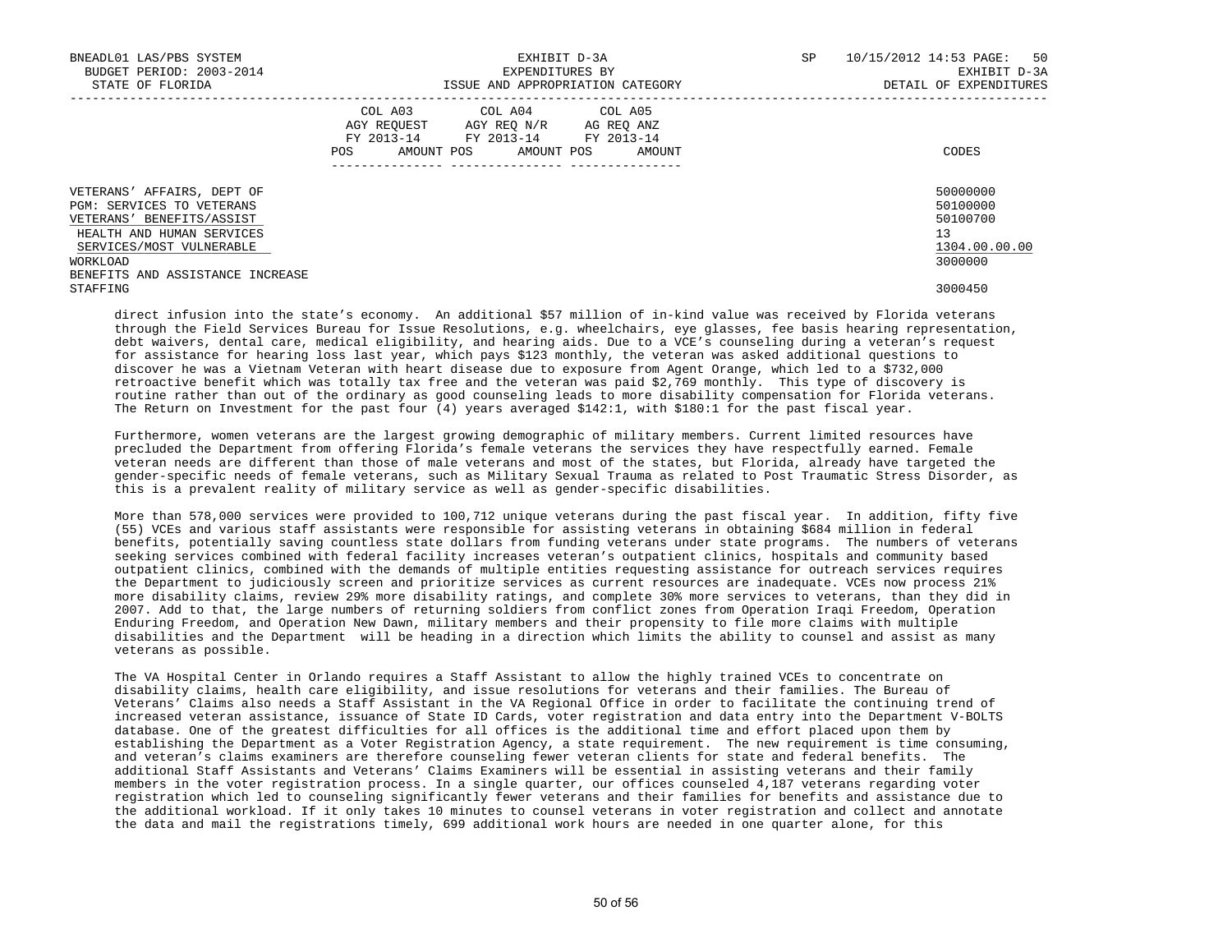| BNEADL01 LAS/PBS SYSTEM<br>BUDGET PERIOD: 2003-2014<br>STATE OF FLORIDA                                                                                                                       | EXHIBIT D-3A<br>EXPENDITURES BY<br>ISSUE AND APPROPRIATION CATEGORY                                                                                                                                                                                 | SP<br>10/15/2012 14:53 PAGE: 51<br>EXHIBIT D-3A<br>DETAIL OF EXPENDITURES |
|-----------------------------------------------------------------------------------------------------------------------------------------------------------------------------------------------|-----------------------------------------------------------------------------------------------------------------------------------------------------------------------------------------------------------------------------------------------------|---------------------------------------------------------------------------|
|                                                                                                                                                                                               | COL A03 COL A04 COL A05<br>AGY REOUEST AGY REO N/R AG REO ANZ<br>FY 2013-14 FY 2013-14 FY 2013-14<br>AMOUNT POS AMOUNT POS AMOUNT<br>POS FOR THE POST OF THE STATE STATE STATE STATE STATE STATE STATE STATE STATE STATE STATE STATE STATE STATE ST | CODES                                                                     |
| VETERANS' AFFAIRS, DEPT OF<br>PGM: SERVICES TO VETERANS<br>VETERANS' BENEFITS/ASSIST<br>HEALTH AND HUMAN SERVICES<br>SERVICES/MOST VULNERABLE<br>WORKLOAD<br>BENEFITS AND ASSISTANCE INCREASE |                                                                                                                                                                                                                                                     | 50000000<br>50100000<br>50100700<br>13<br>1304.00.00.00<br>3000000        |
| STAFFING                                                                                                                                                                                      |                                                                                                                                                                                                                                                     | 3000450                                                                   |

## additional responsibility.

Budgetary Request Summary:

 The Department has a major issue with VCEs leaving to accept federal jobs as they pay much more than the state. Our VCEs can leave to work as Rating Veterans' Service Representatives at a minimum of \$47,448 as a GS 9, but due to their experience, they are usually hired as a GS-10 which pays \$52,000. Our supervisors are paid \$43,000 when they can go to work in the hospital or VA Regional Office as an Assistant Coach which pays \$60,274. This is a common practice, and the only reason it was not higher this year is due to a federal hiring freeze. County Veterans' Service Officer positions usually pay in the \$60,000 range and the Department has lost VCEs to Hernando, Hillsborough, Monroe, and Pinellas counties in the past few years. We need their pay to be more competitive so we can maintain our highly qualified VCEs.

 Summary and justification: The additional mission essential staffing needs as calculated above totals thirteen (13)FTE. The USDVA supplies Department VCEs with office space, furniture, electricity, and telephones at no cost. We cannot sacrifice effective veteran advocacy, accuracy and representation at the Board of Veterans Appeals in order to meet the needs of additional workload. The need for additional mission essential staff for hearings, outreach and voter registration is immediate. Currently, the Department's staff is operating in an over capacity situation. Efficiencies have been introduced to the operations; however, current staffing levels cannot absorb the increased number of new state and USDVA programs and increased output. The additional mission essential staffing is needed immediately or quality, accuracy and advocacy will be compromised. Finally, the Department must carefully prepare for next fiscal year as large numbers of returning soldiers from conflict areas in Operation Iraqi Freedom, Operation Enduring Freedom and Operation New Dawn return to Florida in ever increasing numbers with needed immediate assistance.

 Not funding this issue would have a profound negative impact on the quality and quantity of services provided to Florida veterans and would have a potential to leave substantial uncollected dollars on the table which could be garnered by the additional mission essential Department VCEs into the state of Florida economy.

| Class<br>Code | Class Title                                 | Salaries & Benefits |  |
|---------------|---------------------------------------------|---------------------|--|
| 9112          | Veterans' Claims Examiner Supervisor<br>(2) | \$145,080           |  |
| 9109          | Veterans' Claims Examiner (9)               | \$580,887           |  |
| 0120          | Staff Assistant (2)                         | \$88,320            |  |
|               |                                             |                     |  |

|  | Veterans' Claims Examiner Supervisors - 2 FTE x $$4,622 = $9,244$ |          | \$5,848 (Non-Recurring)  |
|--|-------------------------------------------------------------------|----------|--------------------------|
|  | Veterans' Claims Examiners - 8 FTE x $$4.622$ =                   | \$36,976 | \$23,392 (Non-Recurring) |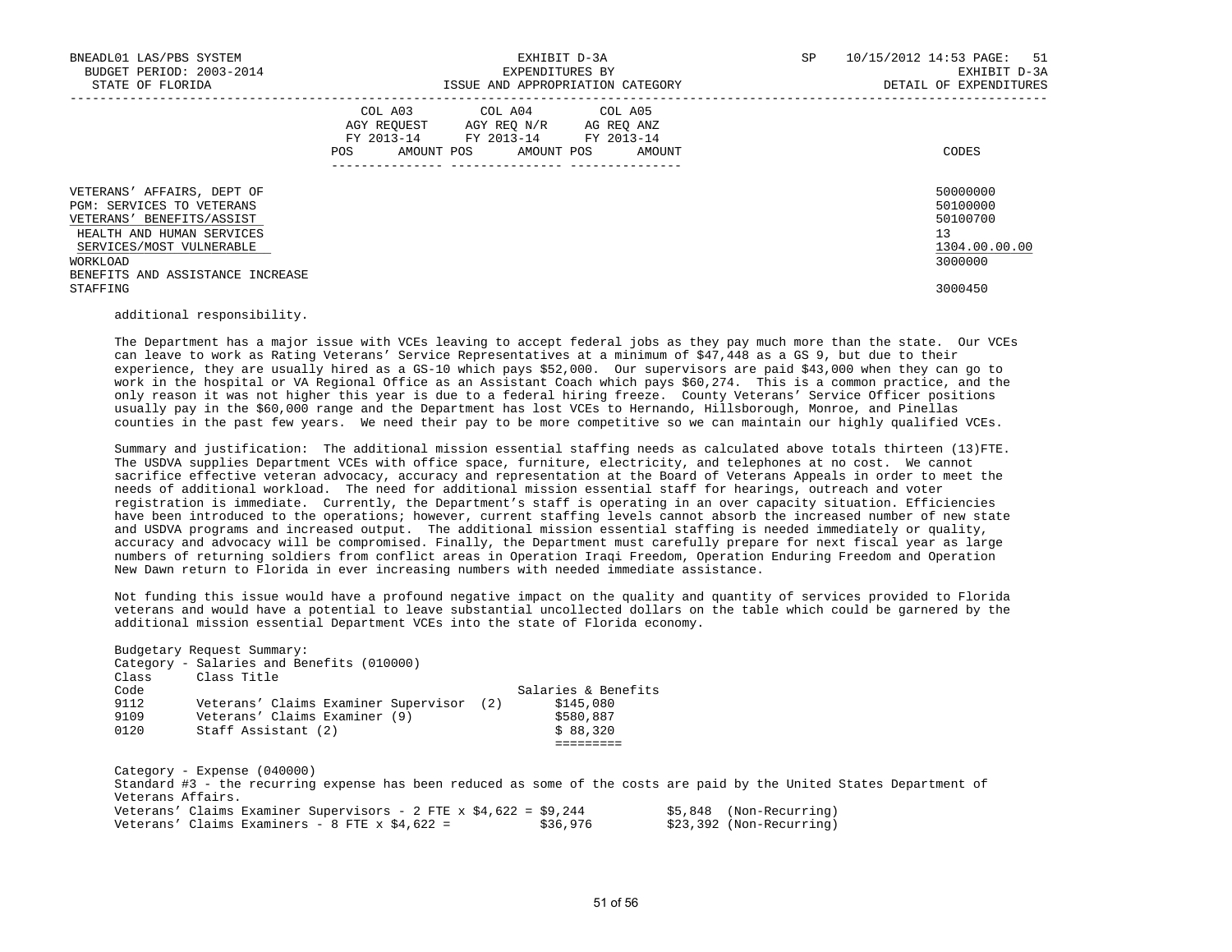| BNEADL01 LAS/PBS SYSTEM<br>BUDGET PERIOD: 2003-2014<br>STATE OF FLORIDA                                                                                                                                   |                        |                                                                           | EXHIBIT D-3A<br>EXPENDITURES BY | ISSUE AND APPROPRIATION CATEGORY                | SP                           |             | 10/15/2012 14:53 PAGE:<br>52<br>EXHIBIT D-3A<br>DETAIL OF EXPENDITURES        |
|-----------------------------------------------------------------------------------------------------------------------------------------------------------------------------------------------------------|------------------------|---------------------------------------------------------------------------|---------------------------------|-------------------------------------------------|------------------------------|-------------|-------------------------------------------------------------------------------|
|                                                                                                                                                                                                           | COL A03                | COL A04                                                                   | COL A05                         |                                                 |                              |             |                                                                               |
|                                                                                                                                                                                                           |                        | CO AGY REQUEST AGY REQ N/R AG REQ ANZ<br>FY 2013-14 FY 2013-14 FY 2013-14 |                                 |                                                 |                              |             |                                                                               |
|                                                                                                                                                                                                           |                        |                                                                           |                                 |                                                 |                              |             |                                                                               |
|                                                                                                                                                                                                           |                        | POS AMOUNT POS AMOUNT POS AMOUNT                                          |                                 |                                                 |                              |             | CODES                                                                         |
| VETERANS' AFFAIRS, DEPT OF<br>PGM: SERVICES TO VETERANS<br>VETERANS' BENEFITS/ASSIST<br>HEALTH AND HUMAN SERVICES<br>SERVICES/MOST VULNERABLE<br>WORKLOAD<br>BENEFITS AND ASSISTANCE INCREASE<br>STAFFING |                        |                                                                           |                                 |                                                 |                              |             | 50000000<br>50100000<br>50100700<br>13<br>1304.00.00.00<br>3000000<br>3000450 |
|                                                                                                                                                                                                           |                        |                                                                           |                                 |                                                 |                              |             |                                                                               |
| Veterans' Claims Examiner - 1 FTE x $$3,848 =$                                                                                                                                                            |                        |                                                                           |                                 | $$3,848$ $$2,150$ (Non-Recurring)               |                              |             |                                                                               |
|                                                                                                                                                                                                           | Total Expense Request: |                                                                           | \$77,616<br>eeeeee -            | \$35,606 (Non-Recurring)<br>$=$ = = = = = = $=$ |                              |             |                                                                               |
| Category - OCO (060000)                                                                                                                                                                                   |                        | $1 \times $1,827 = $1,827$ (Non-Recurring)<br><b>ESSESSE</b>              |                                 |                                                 |                              |             |                                                                               |
| Category - HR Assessment (107040)                                                                                                                                                                         |                        | $13 \times $354 = $4,602$<br>$=$ = = = = = = =                            |                                 |                                                 |                              |             |                                                                               |
| TOTAL REQUEST<br>GENERAL REVENUE: \$898,332<br>=========                                                                                                                                                  |                        |                                                                           |                                 |                                                 |                              |             |                                                                               |
| POSITION DETAIL OF SALARIES AND BENEFITS:                                                                                                                                                                 |                        |                                                                           |                                 | FTE BASE RATE ADDITIVES BENEFITS                | SUBTOTAL                     |             | LAPSE LAPSED SALARIES<br>% AND BENEFITS                                       |
| A03 - AGY REQUEST FY 2013-14                                                                                                                                                                              |                        |                                                                           |                                 |                                                 |                              |             |                                                                               |
| NEW POSITIONS<br>0120 STAFF ASSISTANT                                                                                                                                                                     |                        |                                                                           |                                 |                                                 |                              |             |                                                                               |
| N0014 001                                                                                                                                                                                                 | 1.00                   | 30,120                                                                    |                                 |                                                 | 14,040 44,160 0.00           |             | 44,160                                                                        |
| N0015 001<br>9109 VETERANS' CLAIMS EXAMINER II                                                                                                                                                            | 1.00                   | 30,120                                                                    |                                 |                                                 | 14,040 44,160 0.00           |             | 44,160                                                                        |
| N0001 001                                                                                                                                                                                                 | 1.00                   | 48,185                                                                    |                                 | 16,358                                          | 64,543                       | 0.00        | 64,543                                                                        |
| N0002 001                                                                                                                                                                                                 | 1.00                   | 48,185                                                                    |                                 | 16,358                                          | 64,543                       | 0.00        | 64,543                                                                        |
| N0003 001                                                                                                                                                                                                 | 1.00                   | 48,185                                                                    |                                 | 16,358                                          | 64,543                       | 0.00        | 64,543                                                                        |
| N0004 001                                                                                                                                                                                                 | 1.00                   | 48,185                                                                    |                                 | 16,358                                          | 64,543                       | 0.00        | 64,543                                                                        |
| N0007 001                                                                                                                                                                                                 | 1.00                   | 48,185                                                                    |                                 | 16,358                                          |                              | 64,543 0.00 | 64,543                                                                        |
|                                                                                                                                                                                                           |                        |                                                                           |                                 |                                                 |                              |             |                                                                               |
| N0008 001                                                                                                                                                                                                 | 1.00                   | 48,185                                                                    |                                 | 16,358                                          | 64,543 0.00<br>$64,543$ 0.00 |             | 64,543                                                                        |
| N0009 001                                                                                                                                                                                                 | 1.00                   | 48,185                                                                    |                                 | 16,358                                          |                              |             | 64,543                                                                        |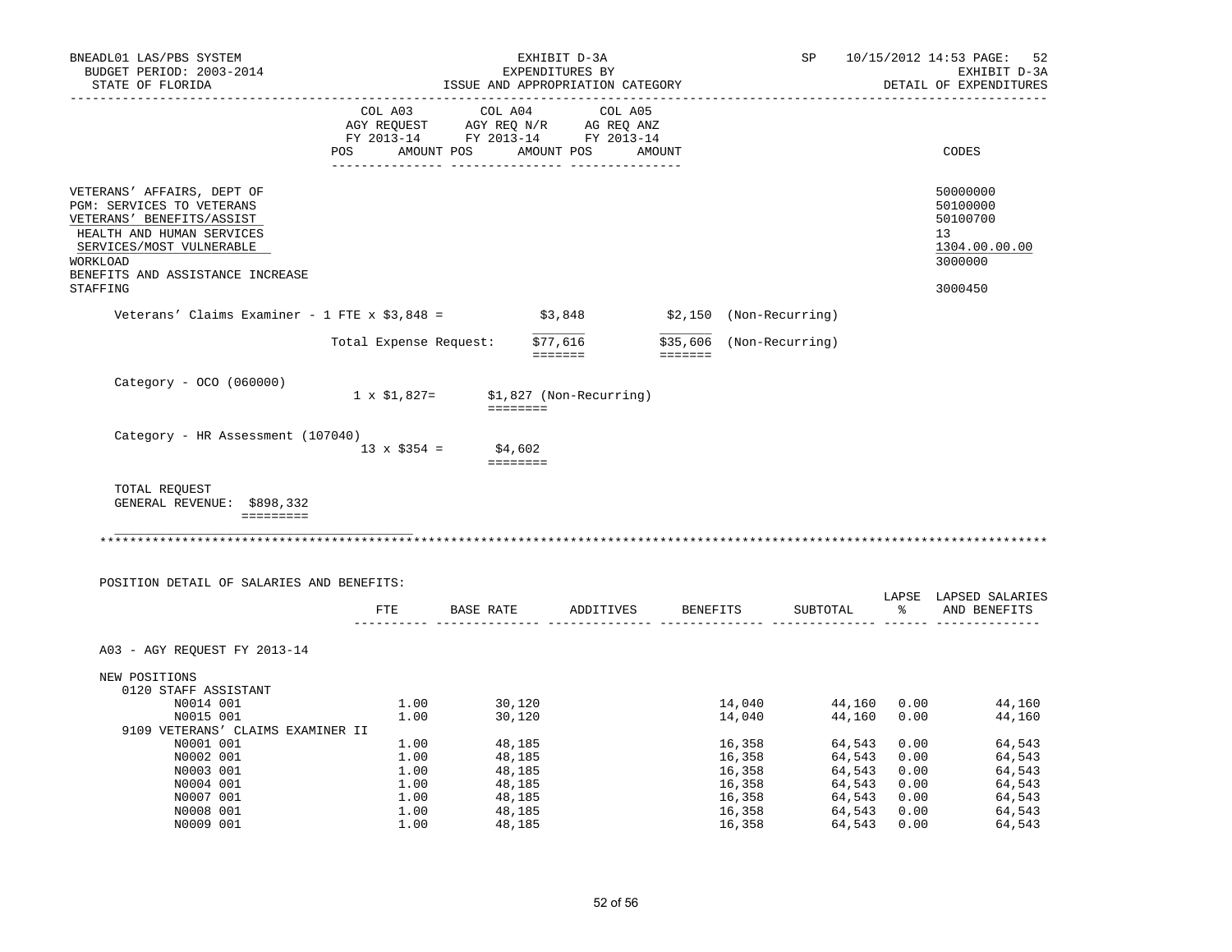| BNEADL01 LAS/PBS SYSTEM<br>BUDGET PERIOD: 2003-2014<br>STATE OF FLORIDA                                                                                                                       |                | ISSUE AND APPROPRIATION CATEGORY                                                                                                      | EXHIBIT D-3A<br>EXPENDITURES BY |                  |                 | SP 10/15/2012 14:53 PAGE: 53<br>EXHIBIT D-3A<br>DETAIL OF EXPENDITURES |
|-----------------------------------------------------------------------------------------------------------------------------------------------------------------------------------------------|----------------|---------------------------------------------------------------------------------------------------------------------------------------|---------------------------------|------------------|-----------------|------------------------------------------------------------------------|
|                                                                                                                                                                                               |                | COL A03 COL A04 COL A05<br>AGY REQUEST AGY REQ N/R AG REQ ANZ<br>FY 2013-14 FY 2013-14 FY 2013-14<br>POS AMOUNT POS AMOUNT POS AMOUNT |                                 |                  |                 | CODES                                                                  |
| VETERANS' AFFAIRS, DEPT OF<br>PGM: SERVICES TO VETERANS<br>VETERANS' BENEFITS/ASSIST<br>HEALTH AND HUMAN SERVICES<br>SERVICES/MOST VULNERABLE<br>WORKLOAD<br>BENEFITS AND ASSISTANCE INCREASE |                |                                                                                                                                       |                                 |                  |                 | 50000000<br>50100000<br>50100700<br>13<br>1304.00.00.00<br>3000000     |
| STAFFING                                                                                                                                                                                      |                |                                                                                                                                       |                                 |                  |                 | 3000450                                                                |
| POSITION DETAIL OF SALARIES AND BENEFITS:                                                                                                                                                     |                | FTE BASE RATE ADDITIVES                                                                                                               |                                 | BENEFITS         | SUBTOTAL        | LAPSE LAPSED SALARIES<br>% AND BENEFITS                                |
| A03 - AGY REOUEST FY 2013-14                                                                                                                                                                  |                |                                                                                                                                       |                                 |                  |                 |                                                                        |
| NEW POSITIONS<br>N0010 001<br>N0011 001                                                                                                                                                       | 1.00           | $1.00$ 48,185<br>48,185                                                                                                               |                                 | 16,358           | 64,543 0.00     | 16,358 64,543 0.00 64,543<br>64,543                                    |
| 9112 VETERANS' CLAIMS EXAMINER SUV - SES<br>N0012 001<br>N0013 001                                                                                                                            | 1.00<br>1.00   | 54,234<br>54,234                                                                                                                      |                                 | 18,306<br>18,306 | 72,540 0.00     | 72,540 0.00 72,540<br>72,540                                           |
| TOTALS FOR ISSUE BY FUND<br>1000 GENERAL REVENUE FUND                                                                                                                                         |                |                                                                                                                                       |                                 |                  |                 | 814,287                                                                |
|                                                                                                                                                                                               |                | 13.00 602,373                                                                                                                         |                                 |                  | 211,914 814,287 | --------------<br>814,287<br>==============                            |
|                                                                                                                                                                                               |                |                                                                                                                                       |                                 |                  |                 |                                                                        |
| BUREAU OF STATE APPROVING AGENCY<br>FOR VETERANS' TRAINING INCREASE<br>STAFFING                                                                                                               |                |                                                                                                                                       |                                 |                  |                 | 3000460                                                                |
| SALARY RATE<br>SALARY RATE 24,750                                                                                                                                                             |                |                                                                                                                                       |                                 |                  |                 | 000000                                                                 |
| SALARIES AND BENEFITS                                                                                                                                                                         |                |                                                                                                                                       |                                 |                  |                 | 010000                                                                 |
| OPERATIONS AND MAINT TF -FEDERL                                                                                                                                                               | 1.00<br>38,101 |                                                                                                                                       |                                 |                  |                 | 2516 3                                                                 |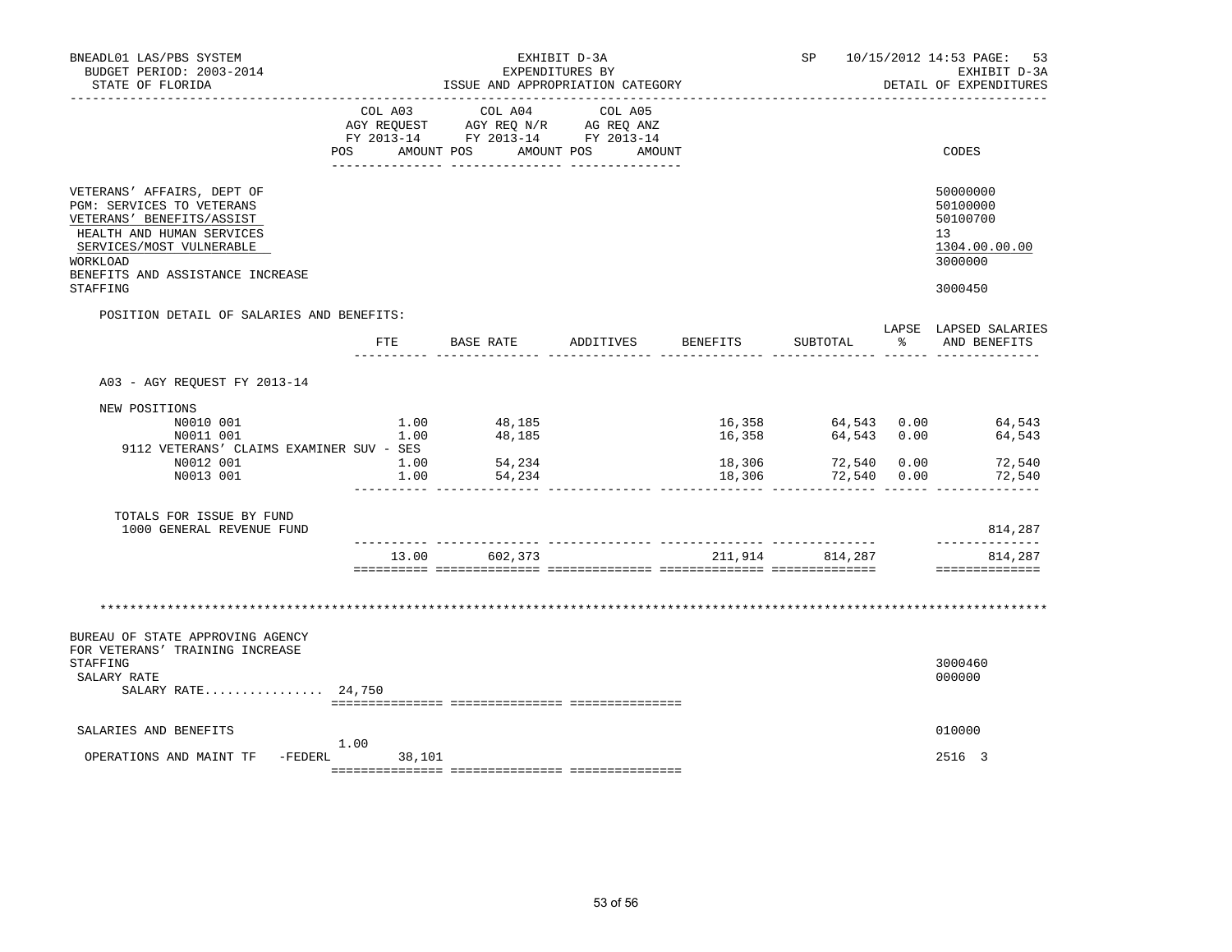| BNEADL01 LAS/PBS SYSTEM<br>BUDGET PERIOD: 2003-2014<br>STATE OF FLORIDA                                                                                                                       | EXHIBIT D-3A<br>EXPENDITURES BY<br>ISSUE AND APPROPRIATION CATEGORY |                                                                                                                            |  | SP               | 10/15/2012 14:53 PAGE: 54<br>EXHIBIT D-3A<br>DETAIL OF EXPENDITURES |                                                                    |
|-----------------------------------------------------------------------------------------------------------------------------------------------------------------------------------------------|---------------------------------------------------------------------|----------------------------------------------------------------------------------------------------------------------------|--|------------------|---------------------------------------------------------------------|--------------------------------------------------------------------|
|                                                                                                                                                                                               | POS                                                                 | COL A03 COL A04 COL A05<br>AGY REQUEST AGY REQ N/R AG REQ ANZ<br>FY 2013-14 FY 2013-14 FY 2013-14<br>AMOUNT POS AMOUNT POS |  | AMOUNT           |                                                                     | CODES                                                              |
| VETERANS' AFFAIRS, DEPT OF<br>PGM: SERVICES TO VETERANS<br>VETERANS' BENEFITS/ASSIST<br>HEALTH AND HUMAN SERVICES<br>SERVICES/MOST VULNERABLE<br>WORKLOAD<br>BUREAU OF STATE APPROVING AGENCY |                                                                     |                                                                                                                            |  |                  |                                                                     | 50000000<br>50100000<br>50100700<br>13<br>1304.00.00.00<br>3000000 |
| FOR VETERANS' TRAINING INCREASE<br>STAFFING<br>EXPENSES                                                                                                                                       |                                                                     |                                                                                                                            |  |                  |                                                                     | 3000460<br>040000                                                  |
| OPERATIONS AND MAINT TF -FEDERL                                                                                                                                                               |                                                                     | 3,811                                                                                                                      |  |                  |                                                                     | 2516 3                                                             |
| SPECIAL CATEGORIES<br>TR/DMS/HR SVCS/STW CONTRCT                                                                                                                                              |                                                                     |                                                                                                                            |  |                  |                                                                     | 100000<br>107040                                                   |
| OPERATIONS AND MAINT TF -FEDERL                                                                                                                                                               |                                                                     | 354                                                                                                                        |  |                  |                                                                     | 2516 3                                                             |
| TOTAL: BUREAU OF STATE APPROVING AGENCY<br>FOR VETERANS' TRAINING INCREASE<br>STAFFING<br>TOTAL POSITIONS 1.00<br>TOTAL ISSUE $42,266$<br>TOTAL SALARY RATE 24,750                            |                                                                     |                                                                                                                            |  |                  |                                                                     | 3000460                                                            |
|                                                                                                                                                                                               |                                                                     |                                                                                                                            |  |                  |                                                                     |                                                                    |
| AGENCY ISSUE NARRATIVE:<br>2013-2014 BUDGET YEAR NARRATIVE:<br>Program Title: Veterans' Benefits and Assistance<br>-------------                                                              |                                                                     |                                                                                                                            |  | IT COMPONENT? NO |                                                                     |                                                                    |
| Funding Source: Operations and Maintenance Trust Fund-2516<br>_____________                                                                                                                   |                                                                     |                                                                                                                            |  |                  |                                                                     |                                                                    |
| Issue Title: Bureau of State Approving Agency for Veterans' Training Increase Staffing (3000460)                                                                                              |                                                                     |                                                                                                                            |  |                  |                                                                     |                                                                    |
| Long Range Program Plan Measure: Number of Veterans Served; Number of Claims Processed; Number of Services to Veterans<br>_____________                                                       |                                                                     |                                                                                                                            |  |                  |                                                                     |                                                                    |
| Ma Department of Hebenemal Lotaling (Department), Duicel of Obels Lunieilus for Hebenemal Muslimber (011), within the                                                                         |                                                                     |                                                                                                                            |  |                  |                                                                     |                                                                    |

 The Department of Veterans' Affairs (Department), Bureau of State Approving for Veterans' Training (SAA), within the Division of Veterans' Benefits and Assistance, currently has a full reimbursement contract with the U.S. Department of Veterans Affairs (USDVA). The amount of the contract is \$904,865. The current appropriation for SAA is \$862,599. The Department requests additional budget authority of \$42,266 in the Operations and Maintenance Trust Fund to align recurring budget authority with the stated reimbursement rate in the contract. This request furthers the Governor's initiative of 'Improving Education' by ensuring Florida veterans have the benefits to which they are entitled, including education benefits by which they will earn a better job and monetary benefits which they can elect to use in Florida's economy, thereby indirectly influencing Florida's overall economy.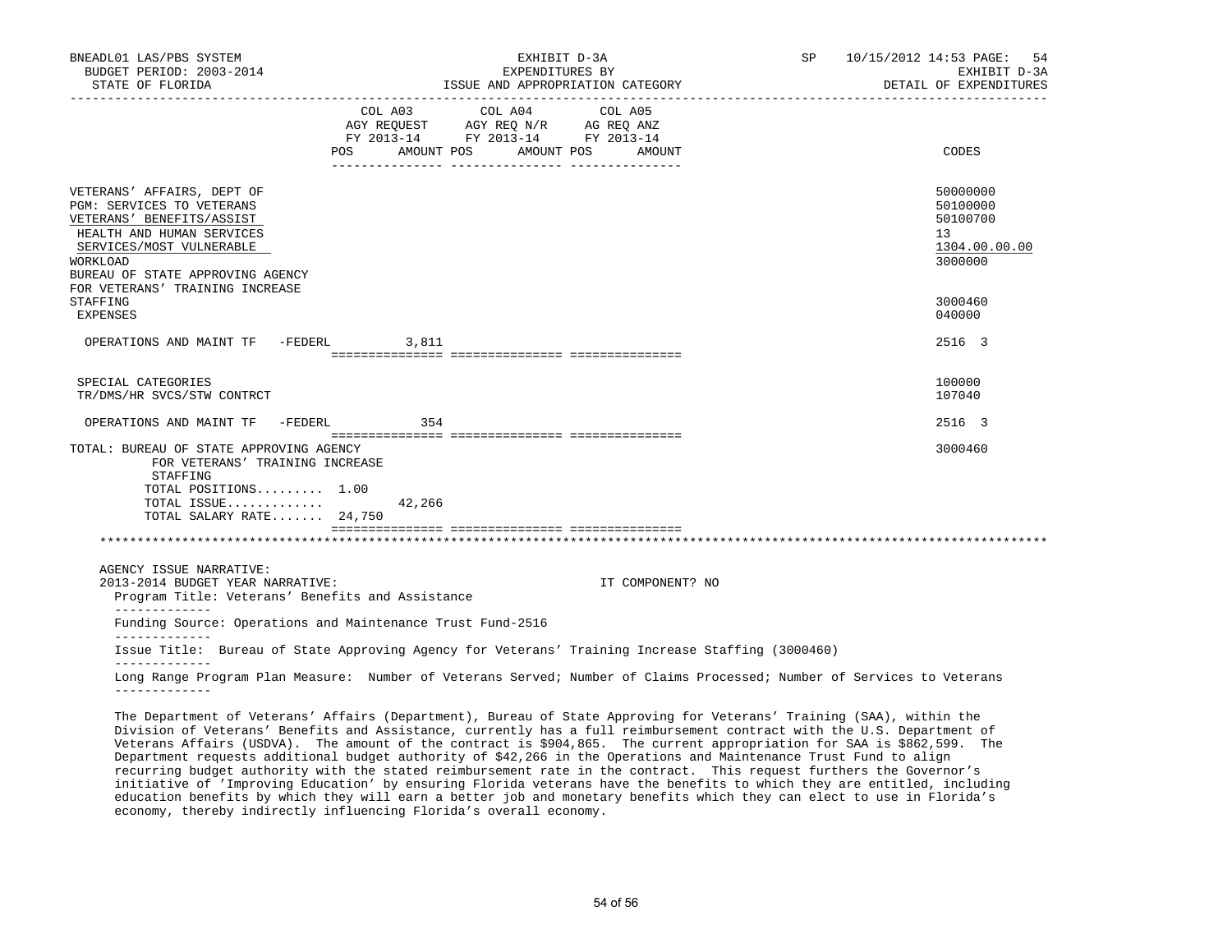| BNEADL01 LAS/PBS SYSTEM<br>BUDGET PERIOD: 2003-2014<br>STATE OF FLORIDA                                                                       |     | ISSUE AND APPROPRIATION CATEGORY                                                                                           | EXHIBIT D-3A<br>EXPENDITURES BY |        | SP | 10/15/2012 14:53 PAGE: 55<br>EXHIBIT D-3A<br>DETAIL OF EXPENDITURES |
|-----------------------------------------------------------------------------------------------------------------------------------------------|-----|----------------------------------------------------------------------------------------------------------------------------|---------------------------------|--------|----|---------------------------------------------------------------------|
|                                                                                                                                               | POS | COL A03 COL A04 COL A05<br>AGY REQUEST AGY REQ N/R AG REQ ANZ<br>FY 2013-14 FY 2013-14 FY 2013-14<br>AMOUNT POS AMOUNT POS |                                 | AMOUNT |    | CODES                                                               |
| VETERANS' AFFAIRS, DEPT OF<br>PGM: SERVICES TO VETERANS<br>VETERANS' BENEFITS/ASSIST<br>HEALTH AND HUMAN SERVICES<br>SERVICES/MOST VULNERABLE |     |                                                                                                                            |                                 |        |    | 50000000<br>50100000<br>50100700<br>13<br>1304.00.00.00             |
| WORKLOAD<br>BUREAU OF STATE APPROVING AGENCY<br>FOR VETERANS' TRAINING INCREASE                                                               |     |                                                                                                                            |                                 |        |    | 3000000                                                             |
| STAFFING                                                                                                                                      |     |                                                                                                                            |                                 |        |    | 3000460                                                             |

 This issue is needed to allow the SAA to utilize the full amount of the federal contract. The current appropriation for SAA is \$862,599, while the amount of the contract for this fiscal year is \$904,865. These dollars are needed for a staff assistant to support the operations and extensive travel of Program Specialists and Bureau Chief in SAA as they perform compliance surveys and inspections of schools in which veterans receive education benefits from the VA. The USDVA contracts with SAA. The responsibility for schools to comply with USDVA requirements for continued approval falls directly upon the SAA. The entire program is federally funded, and based upon requirements, it has changed the scope of the responsibilities within the contract. Some of the changes the SAA has been required to make include: (1) USDVA security clearance to access system generated documents, and (2) inspection and oversight of all approved schools/ facilities for payments made directly by the USDVA to approved institutions. A school visit now requires that the veteran's VA education payment be compared to the school's records. The SAA visits will ensure the accuracy and appropriateness of payments made. Inappropriate payments could result in veteran indebtedness to the USDVA. The additional funds are necessary for SAA to perform the entire scope of their functionality. The site visits are much more extensive and time-consuming under the new contract. Program Specialists could better utilize their time at the schools performing these visits if the resultant oversight paperwork were accomplished by office support staff. A new staff assistant would increase the capability of the Program Specialists by allowing them to spend more time doing the physical inspection of the schools, thus enabling them to meet the performance goals of the new contract.

 Unfavorable consideration for this funding request would significantly degrade the Department's ability to effectively serve Florida veterans and comply with the SAA requirements and contract terms and conditions.

 The Department requests one (1) additional FTE for FY 2013-14, with a job classification of Staff Assistant (Pay Plan 08, Pay Grade 413, Class Code 0120).

Budgetary Request Summary:

| Class<br>Code          | Category - Salaries and Benefits - $(010000)$<br>Class Title                    | Salary<br>& Benefits |                    |
|------------------------|---------------------------------------------------------------------------------|----------------------|--------------------|
| 0120                   | Staff Assistant (1)                                                             | 38,101               |                    |
| TOTAL EXPENSE REQUEST: | $Category - Expression - (040000)$<br>Standard #3, Senior Management II - 1 FTE |                      | \$3,811<br>\$3,811 |
| 1 FTE x \$354          | Category - HR Assessment - $(107040)$                                           |                      | S354               |